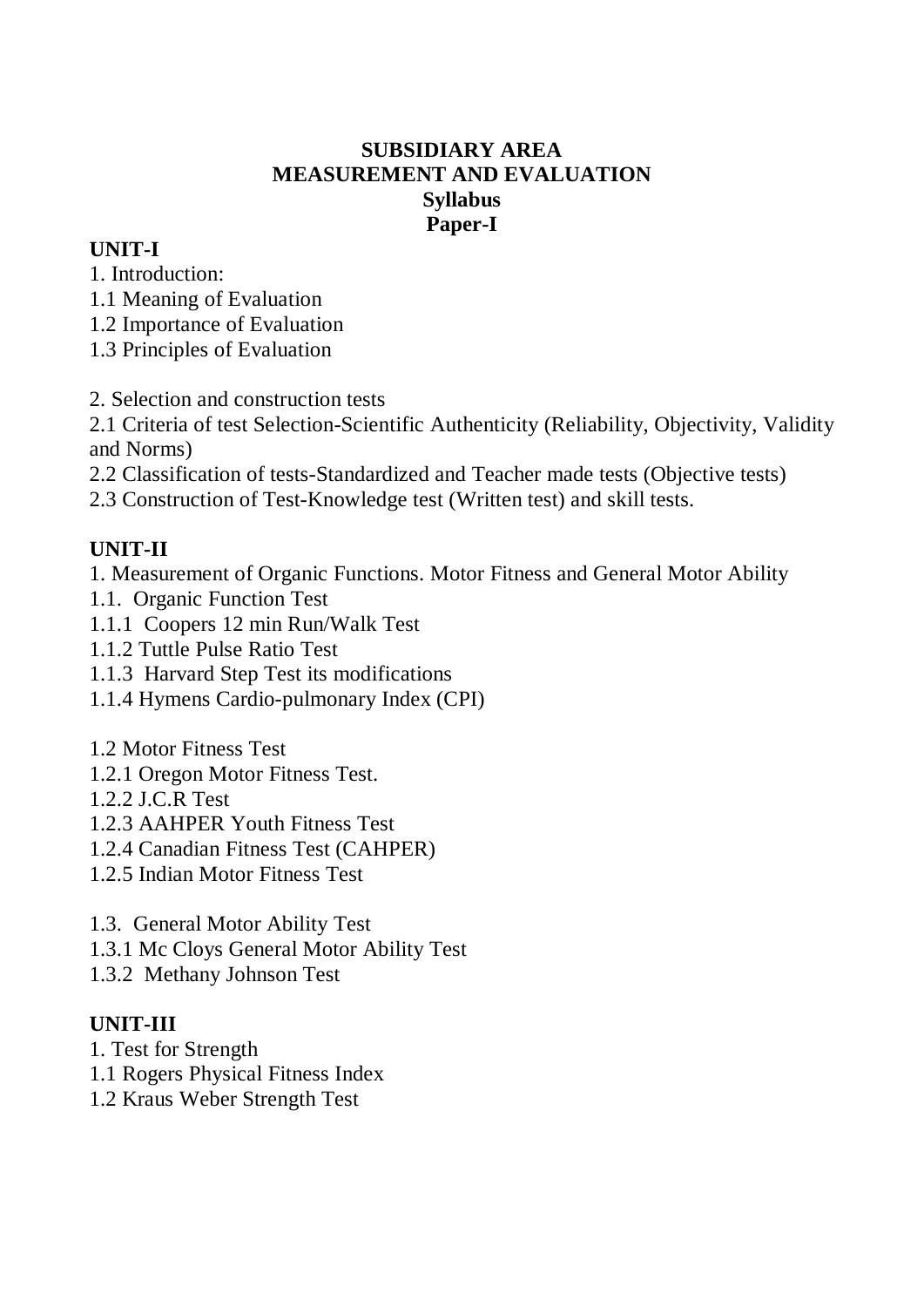### **SUBSIDIARY AREA MEASUREMENT AND EVALUATION Syllabus Paper-II**

#### 1. Skill Test

- 1.1 Procedure of skill test construction
- 1.2 Method of establishing reliability, objectivity and validity of a skill test
- 1.3 Preparation of norms.

#### **UNIT-IV**

- 1. Anthropometric Measurements
- 1.1 Height Measurement
- 1.2 Width Measurement
- 1.3 Length Measurement
- 1.4 Girth Measurement

2. Somatotypes

Sheldon's Technique (Ectomorph, Mesomorph and Endomorph)

- 3. Posture tests
- 3.1 IOWA Posture Test
- 3.2 Kelley's Foot Test
- 3.3 Tests for detecting Kyphosis, Scoliosis and Lordosis.

#### **UNIT-V**

- 1. Introduction
- 1.1 Meaning and definition of statistics
- 1.2 Importance of statistics
- 1.3 Meaning of data and types of data
- 1.4 Frequency Table-Meaning and construction
- 2. Fundamentals of Statistics
- 2.1 Measures of Central Tendency-Meaning, Uses and Calculation
- 2.2 Measures of Variability-Meaning, Uses and Calculation
- 2.3 Percentiles and their Calculation
- 2.4 Correlations-Meaning, Uses and Calculation

#### **Reference Books:**

Borrow M. Harold and Mc Ghee Rosemary A. Practical Approach to Measurement in Physical Education (Philadelphia: Lea and Fibiger)

Clarke H. David and Clarke Harrison H. Application of Measurement to Physical Education (Englewood Cliffs: Prentice Hall. Inc)

Larson L.A and Yocom R.C Measurement and Evaluation in Physical. Health and Recreation Education (St. Louis: C.V Mosby Co)

Mathew, Donald K. Measurement in Physical Education (London: W.B Saunders Co.)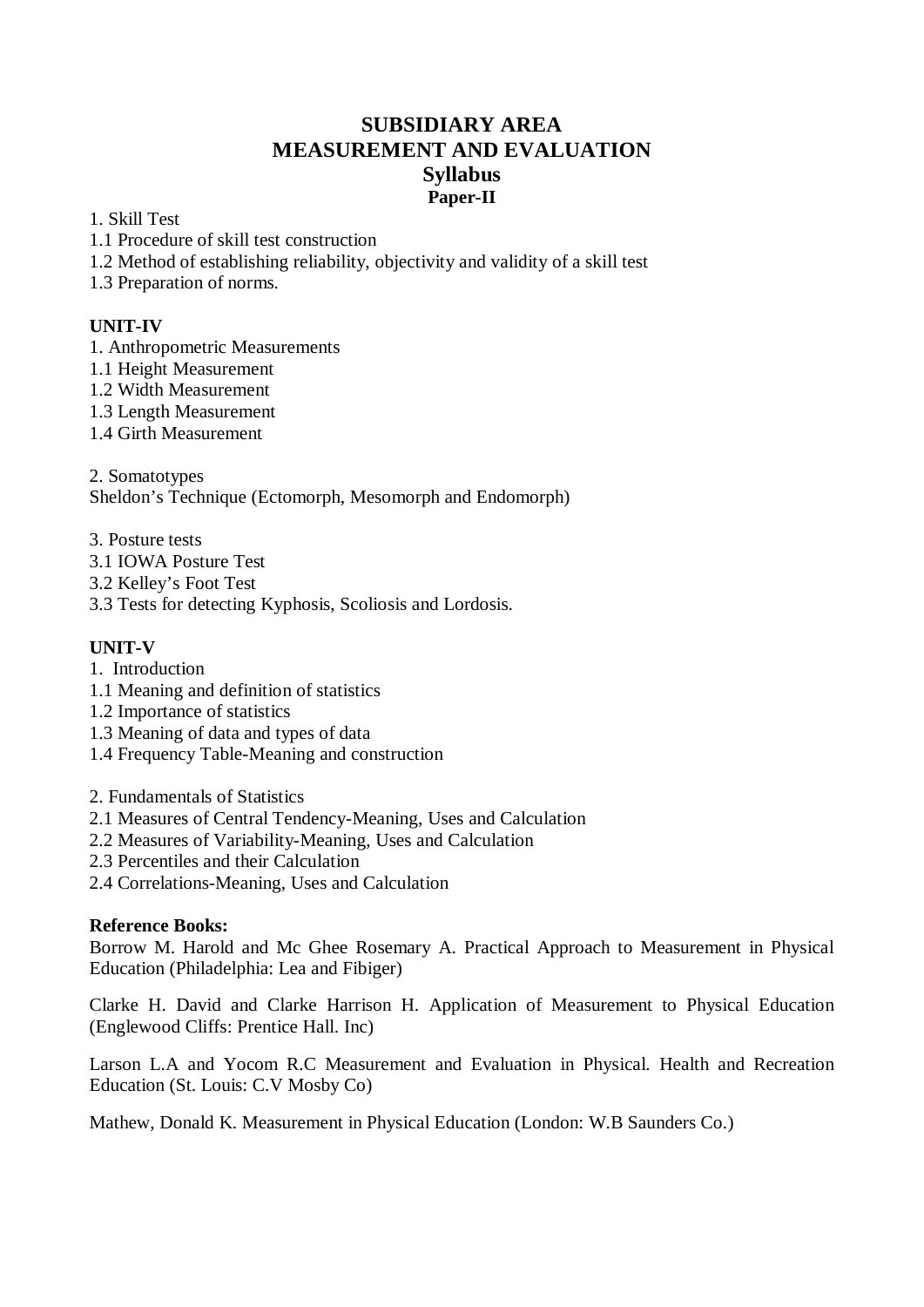# **MEASUREMENT AND EVALUATION**

The coach or physical education teacher must be skilled in the evaluation process. Every coach or a physical education teacher will always have to keep in mind the aim and objectives to be achieved in the progress and to determine the extent of attainment of aim and objectives; they will have to be thorough with the process of evaluation. For evaluation they will have to use various tests and measurements.

# **Definition of Test**

A Test is a form of questioning and/or measuring used to assess retention of knowledge and ability, or to measure ability in some physical Endeavour e.g. standing broad jump to measure leg strength, a questionnaire to measure knowledge of students in Health Education.

# **Definition of Measurement**

It is an old to the evaluation process and in this various tools and techniques are used in the collection of data e.g. in the above example of standing broad jump, the horizontal distance jumped by the subject in meters the measurement.

# **Definition of Evaluation**

It is the process to determine the extent to which the objective is accomplished.

# **Need for Measurement and Evaluation**

1. Motivation: of students and sustaining of interest in the instructional/training process.

2. Helps the coach/teacher to assess student's performance.

3. Helps students to evaluate their own knowledge and skill.

4. Helps coacher/teachers to objectively measure improvement by testing before and after teaching/coaching.

5. Assists in finding out strong and weak points of students and also the programmers.

- 6. Aids in determining effectiveness of teaching/coaching programmers.
- 7. Helps in identifying potential of younger population.
- 8. Helps in classification of students in ability groups.
- 9. Assists in judging the relative value.
- 10. Helps in collection of data for research.
- 11. Assists in judging the relative value of different activities in achieving objective.
- 12. Assists in determining needs of students.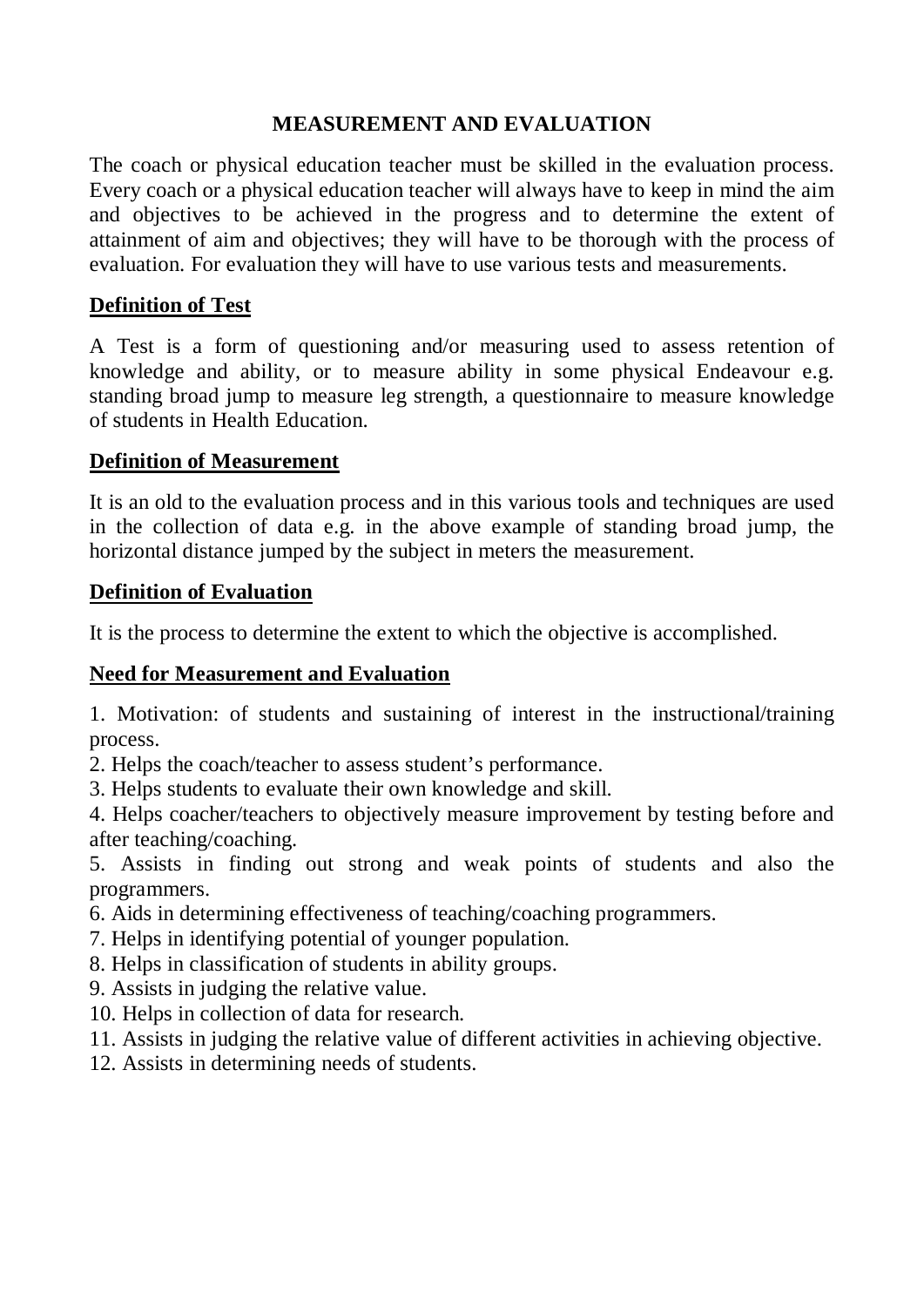# **PRINCIPAL OF EVALUATION**

For effective evaluation, the following principles should be kept in mind:

1. Determining the product:

If evaluation is to be effective, it must be related to the values that society has selected as desirable. The first responsibility of the coach is to determine the product. This desired product has already been defined in a general sense as students who have the qualities and characteristics to become a good sportsperson.

### 2. Formulating Objectives:

The place of evaluation cannot be fixed in the coaching process until significant goals and purpose have been defined and direction has been established. Objectives are formulated as guides to the attainment of the envisioned product. The objectives enable the coach to know. What to teach and enable the sportspersons to know what to learn and alcove. Without objectives valuation is meaningless because it is like and unguided missile-out of control and without target.

3. Establishing the process:

Just as the place of evaluation cannot be fixed in coaching until values are selected and objectives are formulated, neither can it be defined completely until the coaching process itself is established. Process of development occurs in the light of 2 things the needs of the product that have been determined and the points of reference (goals) that have been established. Measurement technique is closely related to the procedures of the process. A good process is necessary if effective evaluation is to be expected.

# 4. Gathering data from both the product and the process:

Measurement is a technique employed to gather data to be used to evaluate both the product and the process. This principal implies that both subjective and objective techniques are used to collect both quantitative and qualitative data. It suggests that all traits, qualities, or characteristics possessed by the product and the process exist in some amounts or to some degree and can be measured.

### 5. Broad Scope of evaluation:

There is more to evolution than measurement. Measurement merely collects data and identifies statues, whereas evaluation assimilates those data and uses them to make comparisons with previously established criteria. Evaluation is important because after comparisons are made, there is a follow-up if the restudy and reappraisal show a need for revision reform, or redirection. Objective may be ravished, programmers replanted, personas and families improved, and methodology. All of these changes are brought about chilly to create a better teaching and learning situation.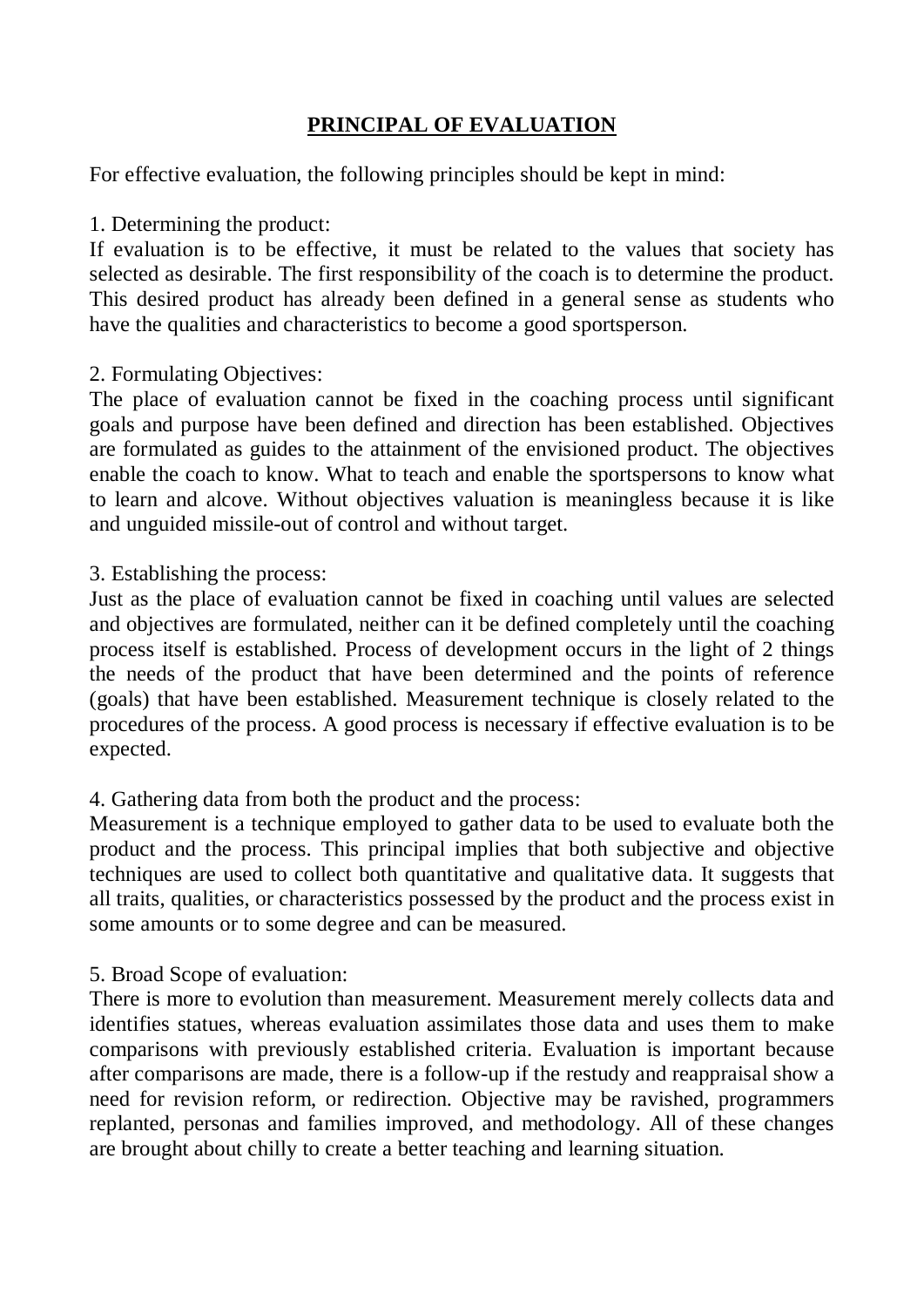6. Necessity for advancement in scientific education:

Evaluation and measurement are necessary for advancement in scientific education. Any part of education without some form of viable evaluation procedures is like a ship at sea without a chart of compass.

### 7. Subjective measurement:

All measurement is not objective. Much of measurement is not as simple as simple as the tests that give results that can be recorded in distance, time and numbers. Many characteristic cannot be expressed in quantitative terms. This sometimes leads to subjective results that are less reliable than objectively determined results.

# 8. An Aid to Teaching, not a Replacement:

Testing should not take the place of teaching but should be used as a technique to help make teaching more effective. The basic function of the coach is training and this function, like all phases of the process, should serve the needs of the sportspersons. Majority if the coach's time should be devoted to this function. After testing of course time must always be left in the process for the follow-up, or testing loses much of its educational significance. Measurement and evaluation are valuable teaching techniques when they are related to instruction in this manner and when they provide feedback, reinforcement and motivation for the students to learn more readily.

### 9. use for a specific purpose:

Testing is for the sake of testing wastes energy and time for both the coach and the sportsperson. Measurement is definitely a means to an end not an end in itself. There for, it must be used for a specific purpose. If coaching is to be most effective, coaches must have access to practical, scientific techniques of measurement that have been carefully selected for specific purpose.

# 10. Administration by Qualified personnel:

Measurement is most effective when qualified personnel who have training in its principles and techniques conduct it. Some other persons namely sportspersons, sports scientists, administrators, parents etc. may help in some phase of the evaluation process. In the final analysis, however, it is the specialist who must carry the load in planning and conducting an effective evaluation programmer.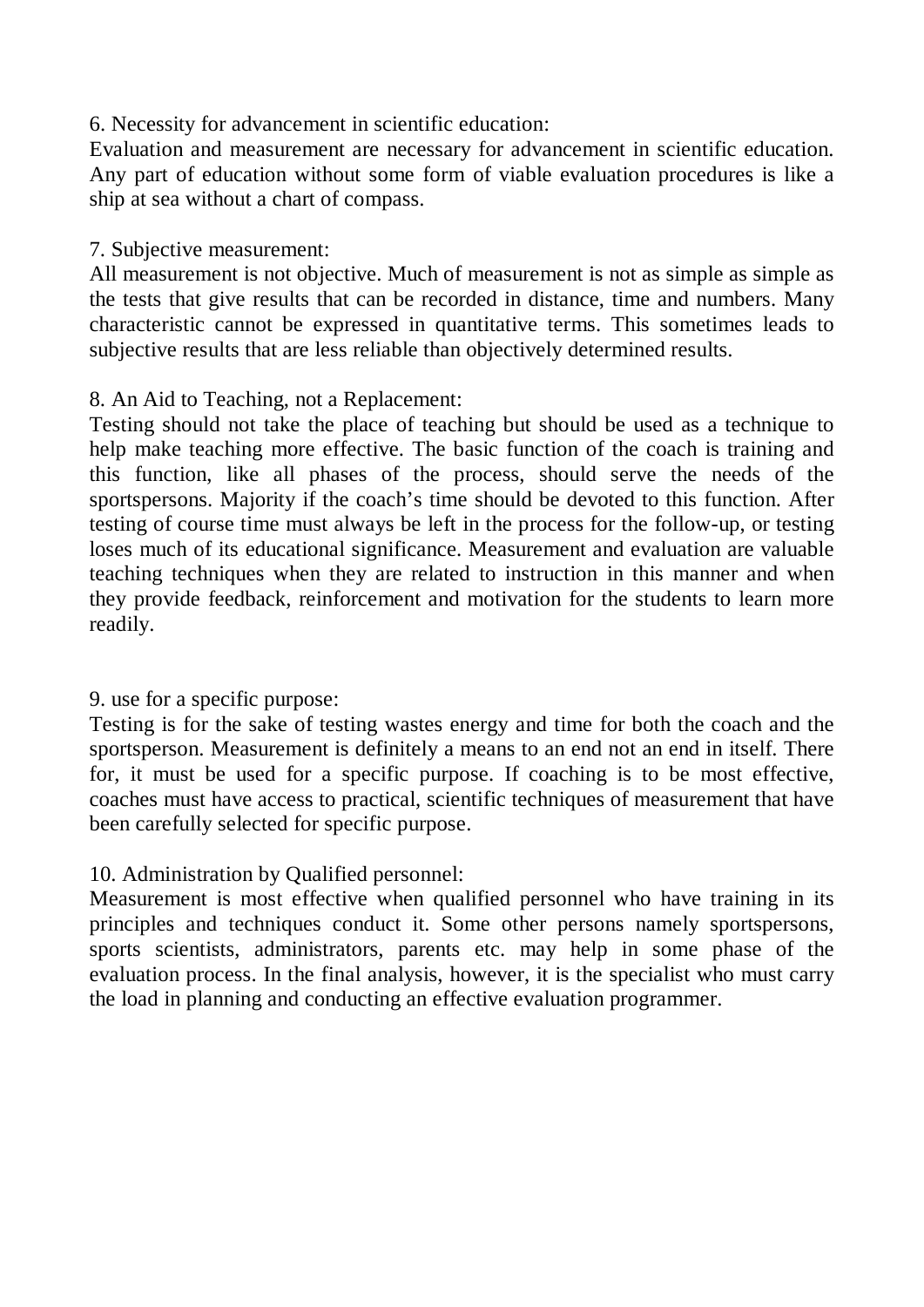# **Criteria of test selection**

Selection of appropriate tests is necessary if wise application of results is to the realized. The little time allotted for measurement activities should be spent wisely. The choices of tests should be made in light of the objectives sought. The teacher is just as concerned about the accuracy and honesty of the results, but needs to find a test that is easy to use and appropriate to the group situation.

While selecting a test for use, the following criteria should be kept in mind.

- 1. Scientific Authenticity
- 2. Administrative Feasibility
- 3. Educational Application

**1. Scientific Authenticity** The following technical standards much be kept in mind.

(a) Reliability: - A test is a said to be reliable if it is dependable: if similar result occur when the test us repeated by same group under like conditions. The tester is the same, the students are the same, and the test is the same. Assume that the test is administered and then read ministered. If the students' scores fall in the same positions, the test is reliable. The student who performed best the first time is still best, the poorest performer is still poorest, and all in between are approximately in the same order,

The following factors affect reliability:

- (i) Equipment
- (ii) Instruments
- (iii) Number of trials
- (iv) Test instructions

(b) Objectivity:

It is the degree of uniformity with which various persons the same test it refers to the lack of any personal influence of the scorer on the test results, if a test is scored by two instructors, concurrently and independently, the results should be similar, objectivity is increased by clean test direction, Precise scoring methods and adherence to these factors.

(c) Validity:

It is the most important of the technical standards because it tests the honesty a test. The teacher wants to have confidence that a test selected to use as a measure of the tennis serve e.g. is indeed just that and not a test of shoulder girdle strength or general motor ability. A test is valid if is measuring, as accurately as passable what it is described as measuring.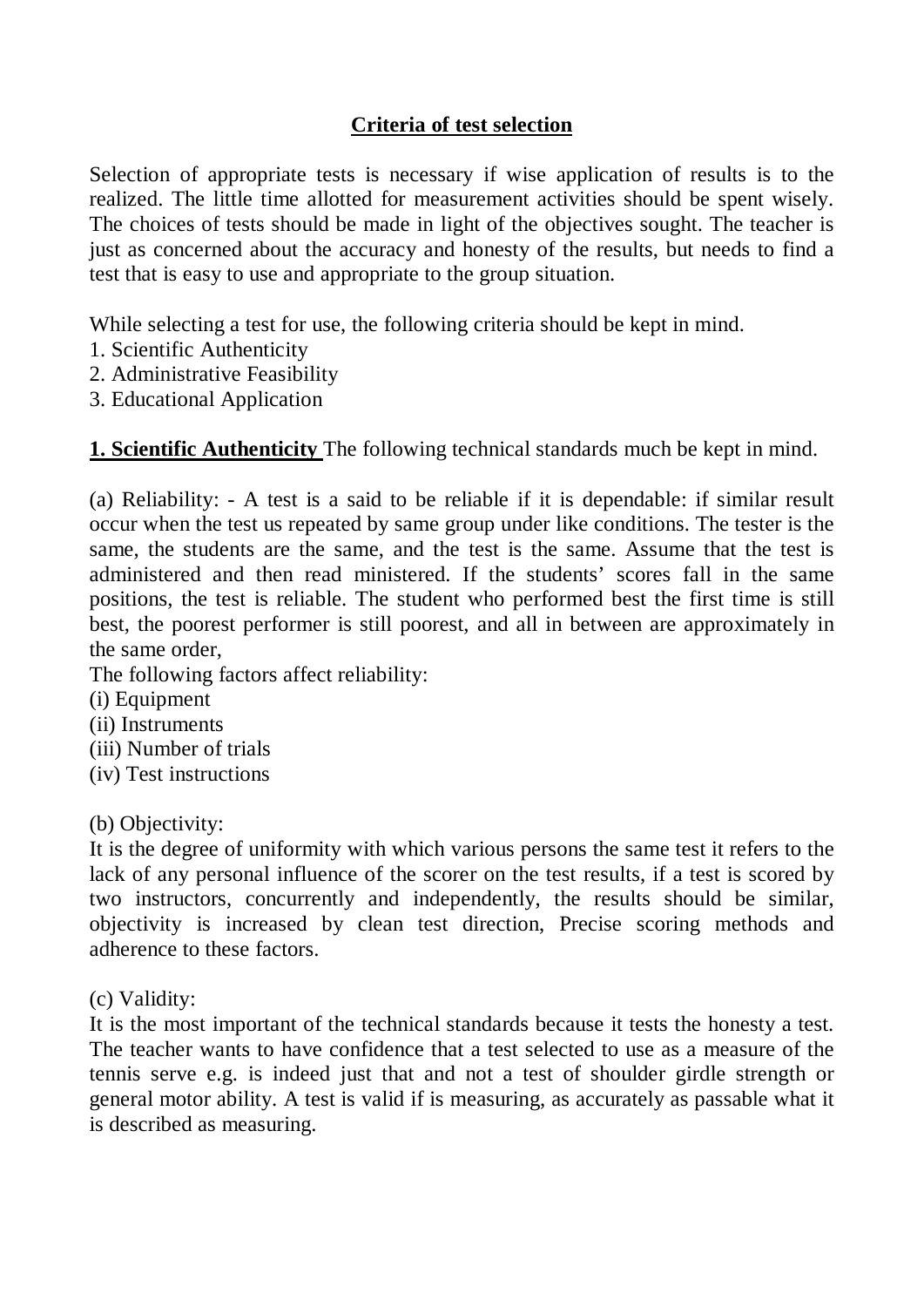(d) Norms

A norm is a scale that permits conversion from a raw score to a score capable of comparisons and interpretations. A raw score of 16 is quite meaningless, but if that 16 falls at the  $78<sup>th</sup>$  percentile it become capable of comparisons and interpretations.

2. Administrative Feasibility:

The following administrative consideration should be kept in mind:

(i) Equipment: it should be available and inexpensive.

(ii) Time: it should be less time consuming

(iii) Money: It should be economical

(iv) Utility: The test results should be usable.

3. Education Application:

The test should censure physical, mental and social development of the students. It must contribute to development of educational. Values and develop qualities of good citizenship.

# **TYPES OF TESTS**

1. Standardized Tests.

Those tests that have been scientifically constructed and that may be accompanied by norms are called standardized tests. The validity and reliability of standardized tests have been established. Standardized tests are carefully developed and usually can be made available. Very few knowledge tests in sports and physical education are available commercially. But this is one area in which, undoubtedly, measurement progress will be made. Standardized tests have several characteristics:

(i) They provide valid and reliable measures.

(ii) They show the content areas and cognitive levels reflected in the test as well as the degree of difficulty applied to various groups.

(iii) They provide good tests when teachers do not have the time or skill to can. Teachers do not have the time or skill to construct them.

(iv) They provide tests for a great variety of activities

(v) They serve as examples for format and content balance.

(vi) They are available in printed from so that they can be utilized by those interested in assessing the knowledge of the students.

2. Teacher – make tests more prevalent are teacher-made tests. They are the work of teachers/coachers for their local purpose. They also have certain characteristics.

(i) They fir the unit which they are planned in content and difficulty.

(ii) They may or may not be scientifically constructed, depending on which the teacher has ascertained their reliability and validity.

(iii) They may or not be accompanied by local norms, depending on whether the teacher/coach has collected the scores years after year and prepared norms.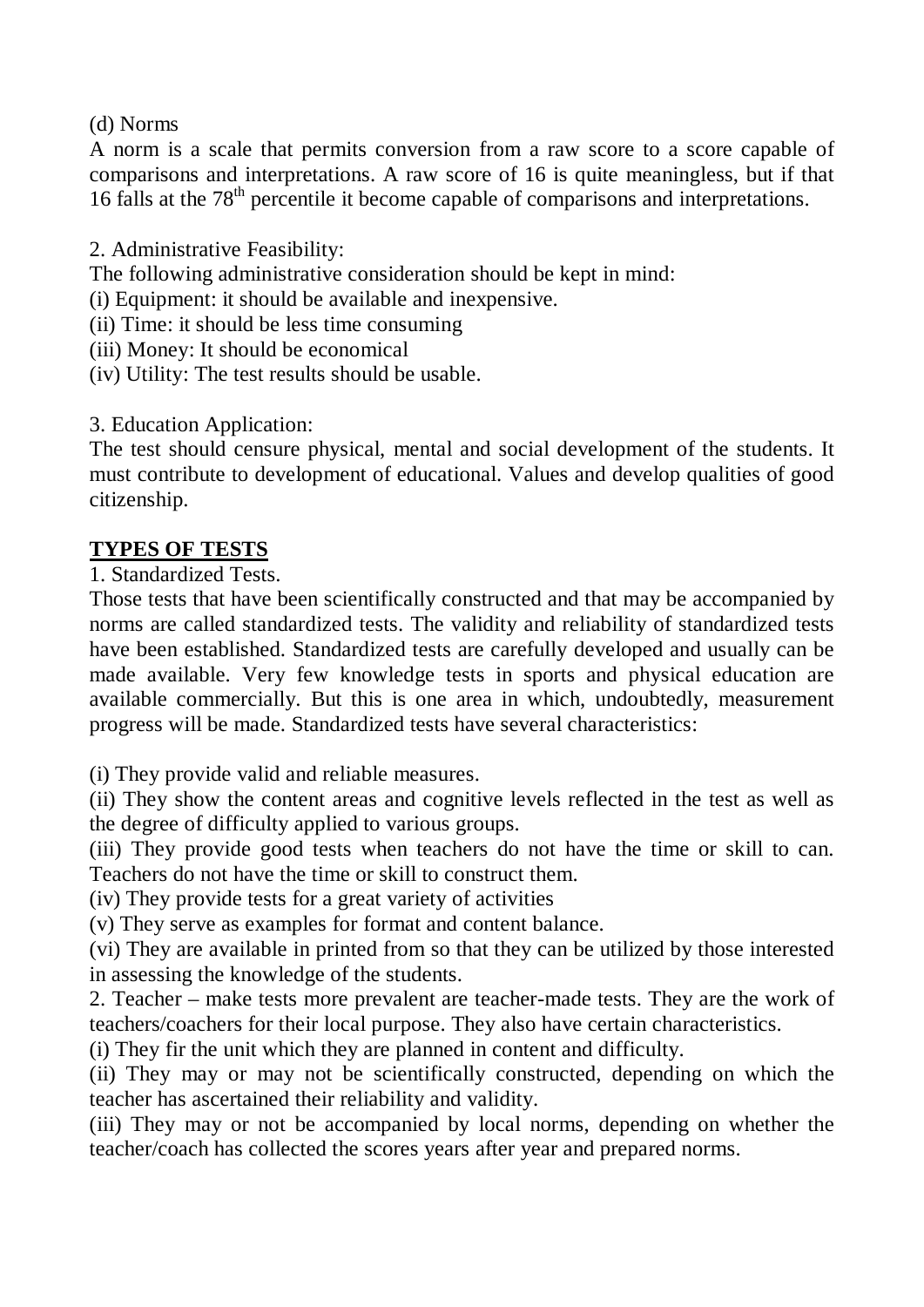(iv) They usually are prepared quickly and consequently, probably are not as well constructed as standardized tests.

(v) They generally are not available to others. They are used only locally.

### **Subjective tests (Essay Tests)**

These tests require a written answer that in involves the organization of information to be presented in logical paragraph from. Subjective questions are usually general and tests and the ability of the student to write the material to be covered. The characteristics of subjective are.

- (i) They usually involve only 5 or 8 question and thus a limited sample of the subject content.
- (ii) They may be constructed quickly
- (iii) They are difficult to grade objectively and reliably
- (iv) They usually require more time to answer than objective tests.
- (v) They may test general explanations, interpretations, and problem-solving concepts that may be difficult to measure in isolated questions of objective tests.
- (vi) They are usually good for creative testing
- (vii) They are more efficient for small scale testing
- (viii) They favor the verbally inclined student
- (ix) They promote good study habits
- (x) Traditionally they have been considered more scholarly that objective tests.
- (xi) They enable the students to focus and elaborate on a particulars question thus promoting critical thinking and development.
- (xii) The student's time is spent thinking and then writing the response.

### **Objective tests**

These tests require a brief response to question encompassing smaller pieces of information. They certain characteristics:

- (i) Good objective tests are difficult and time consuming to prepare
- (ii) They may be quickly, efficiently, and objectively graded.
- (iii) They can be validated and revised.
- (iv) They are reliable.
- (v) They may test for several types of information, such as rules , strategy. Techniques, terminology. And history of any activity.
- (vi) They lend themselves to follow-up lessons to correct errors and misconceptions.
- (vii) They too frequently measure only superficial and trivial facts.
- (viii) They rank the students accurately according to their overall knowledge of the activity.
- (ix) They encourage guessing.
- (x) They usually cover an extensive amount of the subject content.
- (xi) They criminate bluffing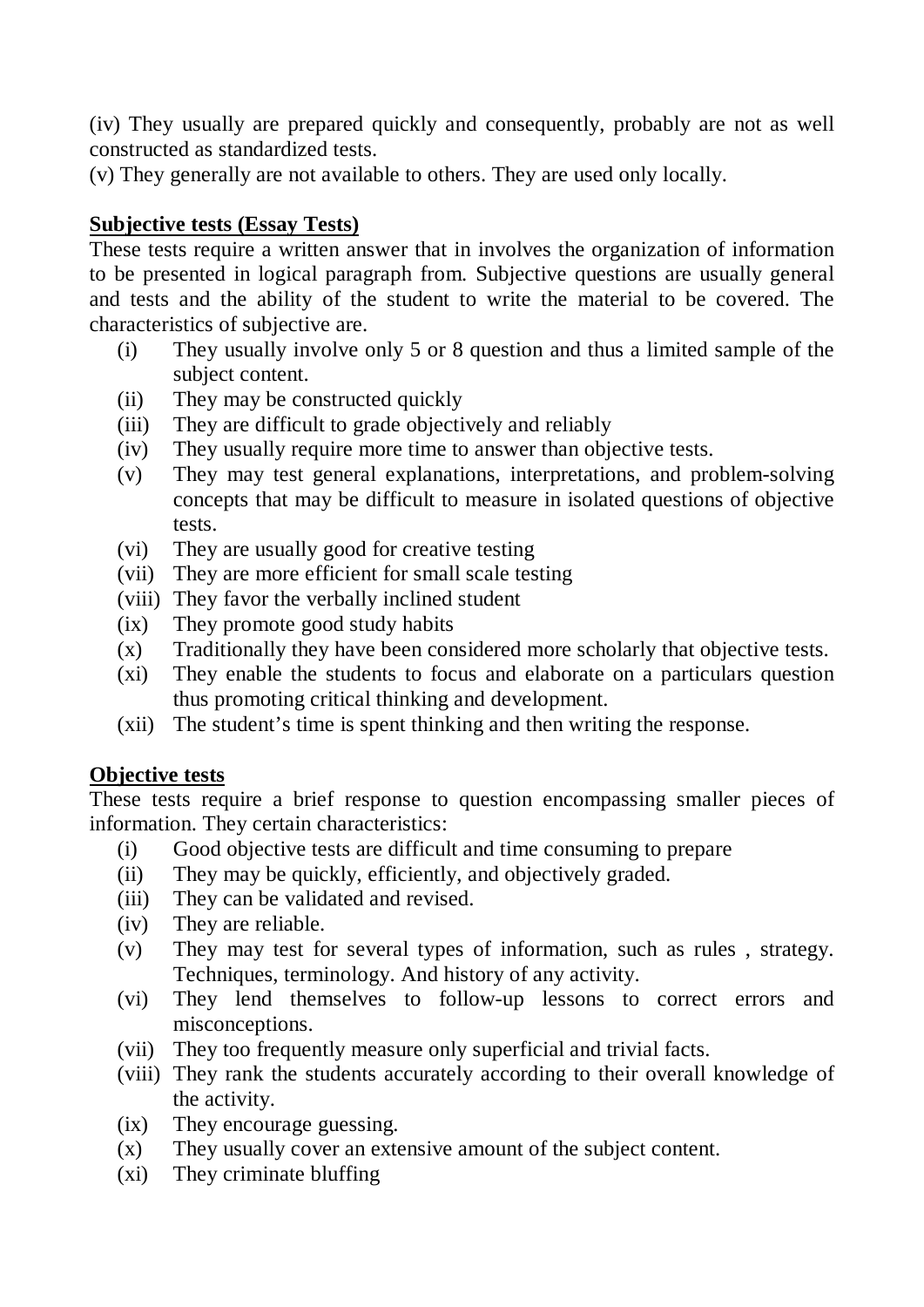- (xii) They clearly define the task to be done.
- (xiii) The answer must be selected by the student from those given on the test.
- (xiv) The student's time is spent reading, thinking and then selecting the desired response.

#### **Content balance**

Sports and physical education knowledge tests are rare in the literature, so they must be developed locally. The coach is charged with the responsibility developing knowledge tests that are valid and reliable. Once such professional skills are squired, the teacher will build a collection of good knowledge tests. The following points should be kept in main while constructing objective knowledge tests.

1. Content balance:

The constructor of the test should itemize the areas of information to be covered and assign them certain proportional weightings in the overall content. These weightings should parallel the weightings each area received in the instructional work.

#### 2. Sources of Items:

Good tests question can be gleaned from several sources. The teacher should be alert for such question and collect them as they appear. The ideas for the questions must come first and then be developed. The teachers own creativeness and intellectual endeavors provide many question. Text books, Rule books, and sports books, are good sources. The questions that the students ask during classes can also be good sources. Help of professional colleagues can also be taken.

#### 3. Types of Items:

Questions for objective tests are of several types. They each have certain and some rules for construction.

(i) Alternate –Response The example of alternate response questions are true false, yes or no and right –wrong,

(ii) Multiple –Choice the multiple –choice style of question is held in English esteem by rest constructors. They consider it capable of measuring the application of facts and the higher cognitive levels that the teacher hopes to assess. They are difficult to construct and avoid guessing. Matching statements are applicable for definitions, personality identifications, and rules.

(iii) Final Format The test should be typed carefully, proofread and duplicated. Directions for answering the questions should be stared carefully and thoroughly o the test paper. A double space should be provided in between question. All parts of the question should be on the same page of the test. The test should be titled.

(iv) Length the number of question in a test should be sufficient of assures some degree of reliability, but not so many that few students are able to complete it. Fifty questions is a good "rule of thumb" especially if most of them are multiple- choice items.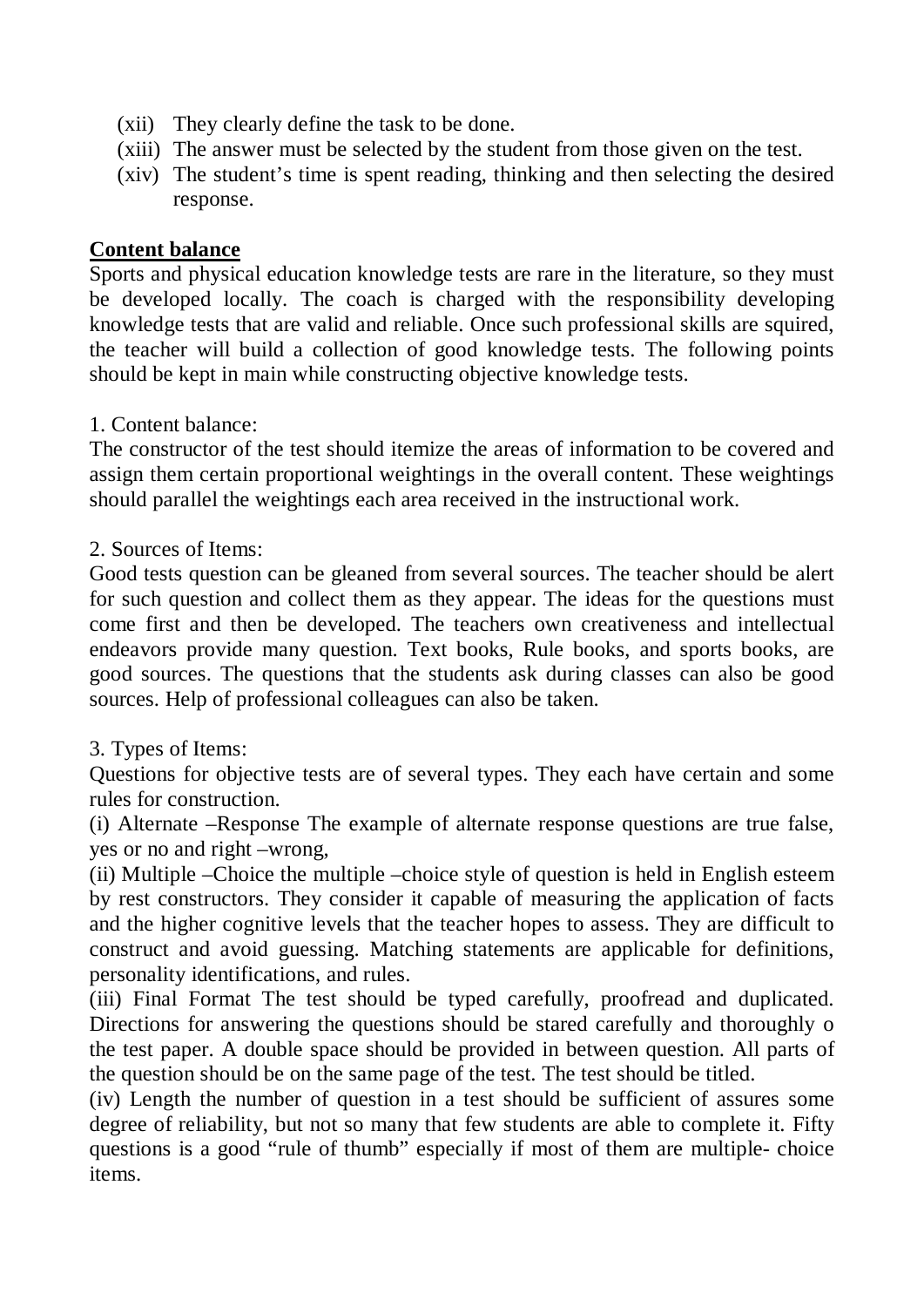(v) Answer sheets and keys. The use of answer sheets and keys is recommended for several reasons:

- 1. They permit the reuse of the test papers.
- 2. They facilitate scoring the papers.

3. They permit a mark showing the correct answer for later study of the test by the students.

4. They are economical in time and in money.

5. They are convenient to use when doing an item analysis of the test.

# **Construction of Essay "Knowledge (subjective) tests:**

Subjective tests are criticized for their low reliability and more amount of time necessary for reading and grading. These disadvantages can be minimized if steps are taken to prepare the subjective test carefully.

Content:

The content balance of a subjective test should be similar to that for an objective test. It should parallel the emphasis given to various aspects of the content during instruction.

Types of Item

Three types of times are related to the objective test format, each varying in the length of the response the student needs to write.

1. Completion:

The completion question requires a response of either I word or perhaps 2 to 3 words at the most. Long response result is less objective and more time – consuming grading.

2. Short answer:

This format is used for answers to question requiring only 1 or 2 sentence. It is useful when a restatement of a rule or a brief explanation of some point is desired.

### 3. Long answer (essay)

The response to the essay item, traditionally titled, can vary in length from a paragraph to several pages.

References:

1. Clarke H. David and Clarke Harrison H. Application of measurement to physical Education (Englewood Cliffs: Prentice Hall. Inc)

2. Mathew, Donald K. measurement in physical Education (London: W.V Saunders co)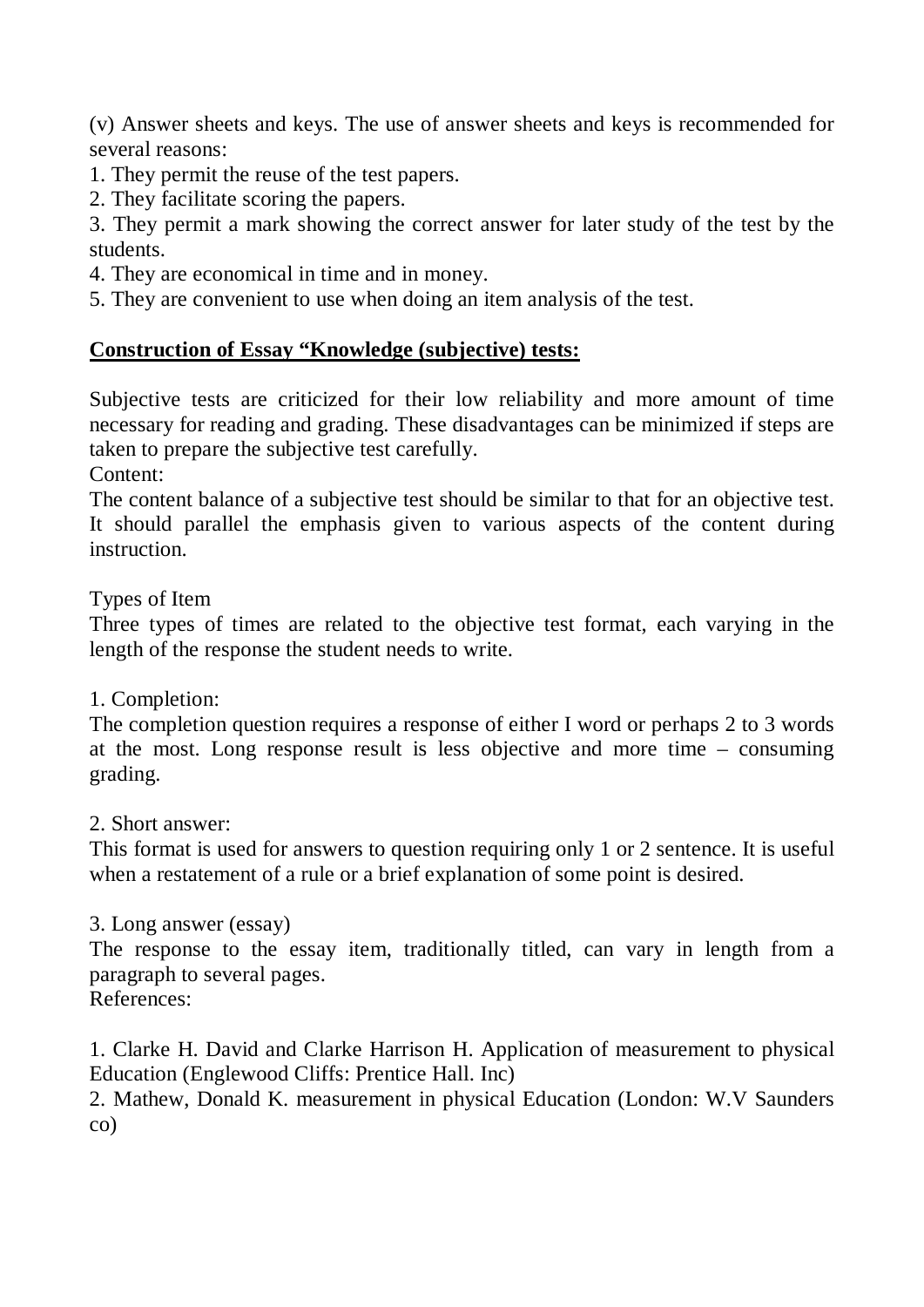#### **PHYSICAL FITNESS, MOTOR FITNESS AND GENERAL MOTOR ABILITY**

#### Definition of physical fitness:

It is the ability to carry out daily tasks with vigor and alertness without undue fatigue, and with ample energy to engage in leisure pursuits and to meet emergency situation.

# PHYSICAL FITNESS, MOTOR FITNESS AND GENERAL MOTOR ABILITY

#### Definition of Physical Fitness

It is the ability to carry out daily tasks with vigor and alertness, without undue fatigue, and with ample energy to engage in leisure pursuits and to meet emergency situation.

#### Definition of Motors Fitness

It is defined as a readiness or preparedness of performance with special regard for big muscle activity without undue fatigue. It concerns the capacity to move the body efficiently with force over a reasonable length of time.

#### Definition of General Motor

It is defined as a readiness or preparedness of performance with special motor skills of a general or fundamental nature, exclusive of highly specialized sports.

COMPONENTS OF PHYSICAL FITNESS, MOTOR FITNESS AND GENERAL MOTOR ABILITY

|           |        |       | PHYSICAL FITNESS |                 |              |          |      |                 |
|-----------|--------|-------|------------------|-----------------|--------------|----------|------|-----------------|
|           |        |       | <b>GENERAL</b>   |                 | <b>MOTOR</b> |          |      |                 |
|           |        |       | <b>ABILITY</b>   |                 |              |          |      |                 |
|           |        |       | <b>GENERL</b>    |                 | <b>MOTOR</b> |          |      |                 |
|           |        |       | <b>ABILITY</b>   |                 |              |          |      |                 |
| Arm-eye   | Muscul | Agili |                  | Muscul   Muscul | Circulo-     | Flexibil | Spee | Foot-eye        |
| Coordinat | ar     | ty    | ar               | ar              | respirat     | ity      | d    | Coordinat       |
| ion       | Power  |       | Strengt          | Enduran         | ory          |          |      | 10 <sub>n</sub> |
|           |        |       | h                | ce              | Enduran      |          |      |                 |
|           |        |       |                  |                 | ce           |          |      |                 |

### Definition of Motor Components

### Arm-eye Coordination

Ability to effectively perform skills involving arm-eye coordination

#### Muscular Power

It is the ability to release maximum muscular force in the shortest possible time.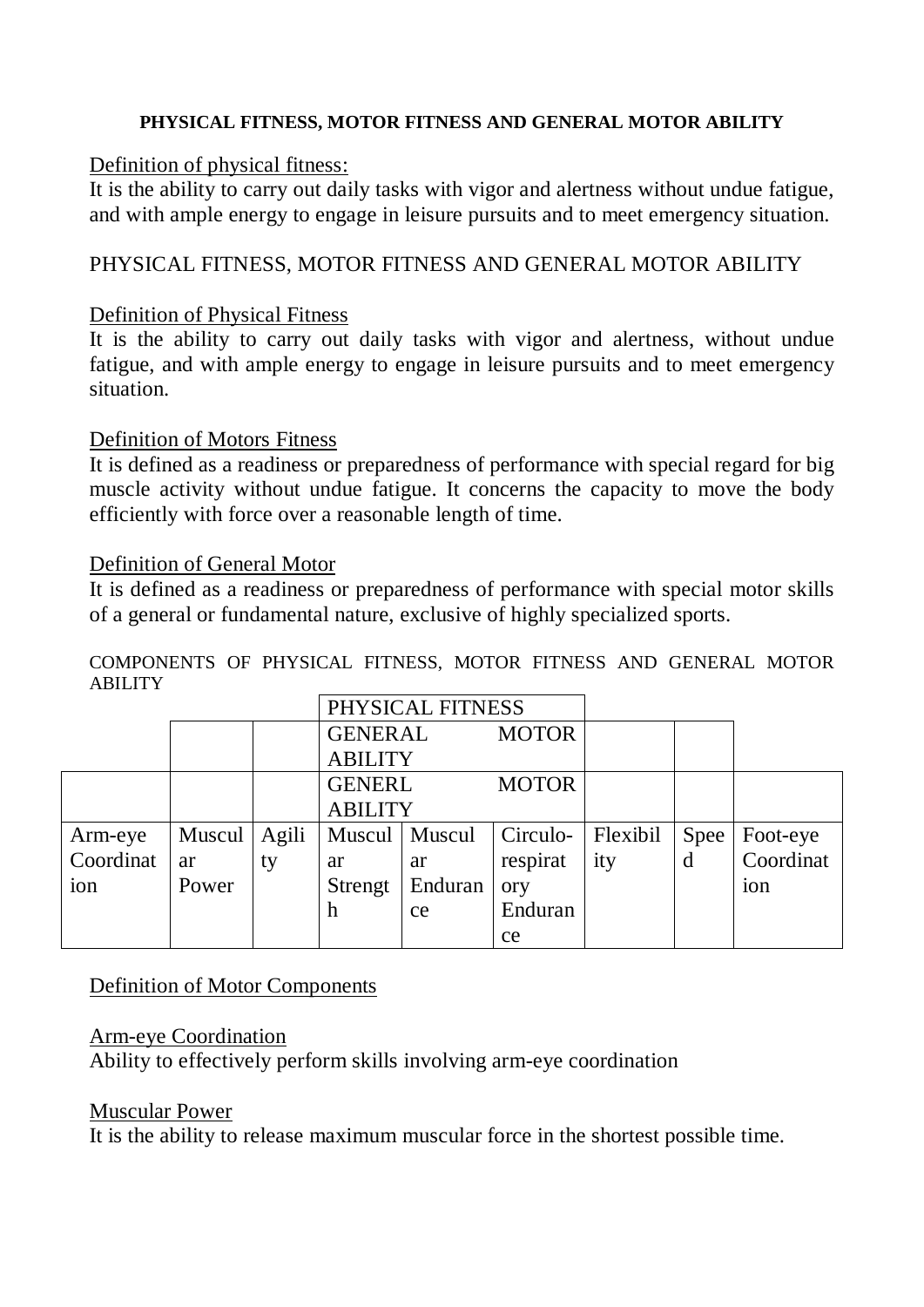Agility Speed in changing body positions or in changing directions.

# Muscular Endurance

Ability of muscles to carry motor tasks for a prolonged period

# Circular-Respiratory Endurance

It is characterized by moderate contractions of large muscle groups for relatively long periods of time, during which maximal adjustments of dilatory respiratory system to the activity are necessary.

### Speed

Rapidity with which a movement or successive government of the same kind may be performed.

Flexibility It is the range of movement in a joint or sequence of joints.

### Foot-eye Coordination

Ability to effectively perform skills involving foot-eye coordination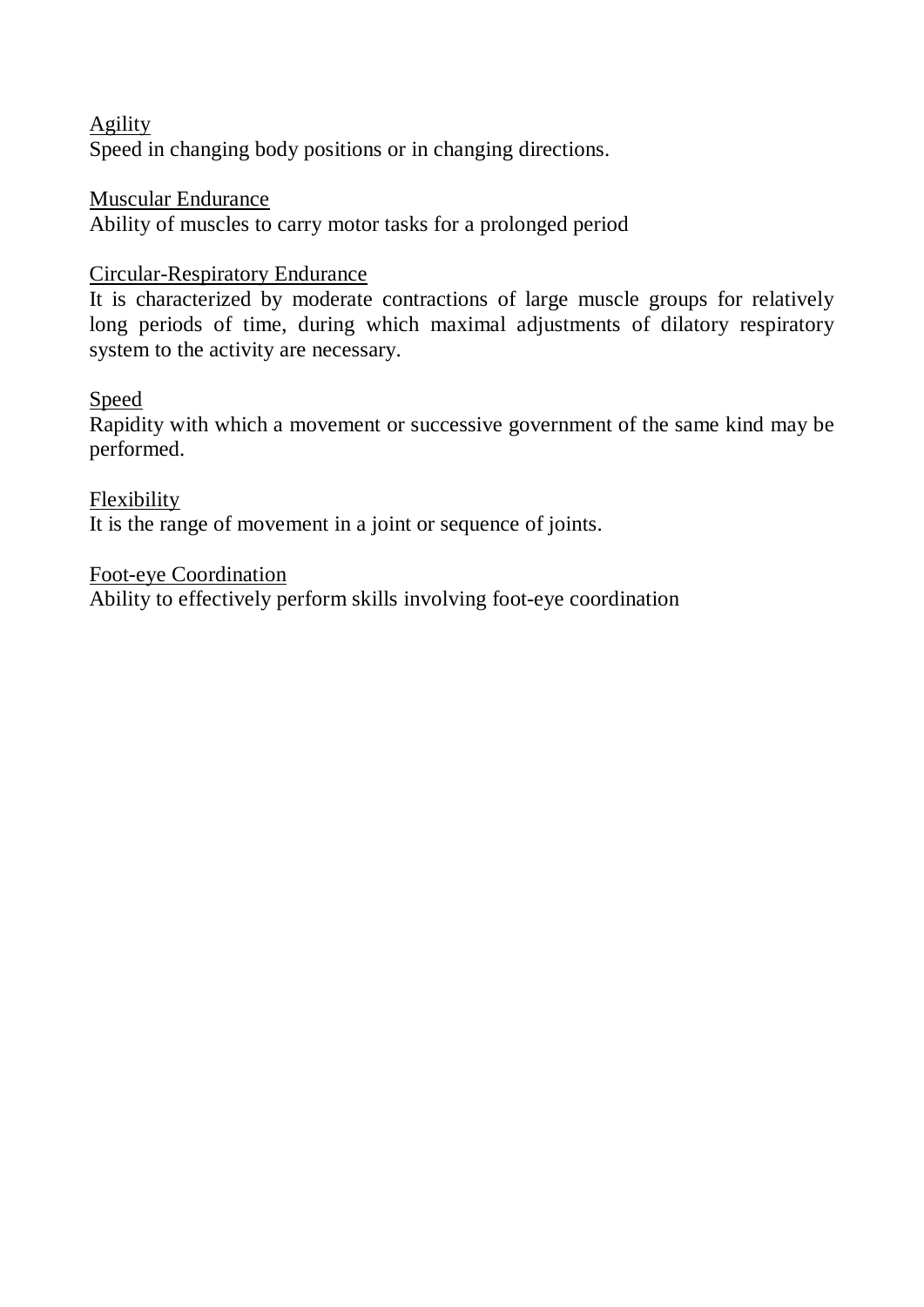### CIRCULATORY-RESPIRATORY ENDURANCE

Circularity-respiratory (C-R) endurance (also known as cardio-vascular endurance) is a basic component of physical fitness. This form of endurance is characterized by moderate contractions of large-muscle groups for relatively long periods of time, during which maximum adjustments of the circulatory-respiratory system are necessary, as in sustained running, swimming, climbing, bicycling and the like. This physical fitness component is very complex. The elements of the C-R system affected include the heart and lungs, the vassals supplying blood to all parts of the body, the oxygen. Other body systems are also affected by endurance exercise, including the muscles the digestion-absorption-elimination processes the various internal secretion glands, the bones the bone marrow's production of red blood corpuscles, and the brain.

# **Cooper's 12 Min-Run/Walk Test**

Purpose: To measure cardiovascular fitness. A 400 track is preferable. If none is available, distance can be measured on a football field, a play field, or any open area. Flags are placed around the track at 50m intervals.

Procedure: The group running can be divided into 2 sections for testing purposes. Each student's works is with a partner. While one student is running, the other partner checks the distance covered in 12 minutes. The instructor should talk about pace and the time a student should be running at the end of each lap. The partner is instanced to count the number of laps that are run within the allotted time when 11 minutes have elapsed, the instructor calls out the time left to run. At the end of 12 minutes, the instructor blows a blast on his whistle and the partner notes the flag him /her as just passed. After they have finished the run, students are instructed to continue walking or jogging for at least a lap in order to regain normal breasting.

Instructions: You should begin to run on the signal "Go" as you cross the finish line following each lap, listen for your elapsed time. When you have finished, continue to walk or jog for one more lap in order to regain normal breathing, but stay on the outside of the track so you will not interfere with late finishers.

Scoring: The observing partner records the number of completed laps plus the number of flags passed on the last lap and informs that to the to the instructor so that the same could be recorded.

Testing Personnel: One trained instructor can administer the test as he serves as timer, calls out times, and records results.

References: 1. Clarke R. David and Clarke Harrison H. Application of Measurement to Physical.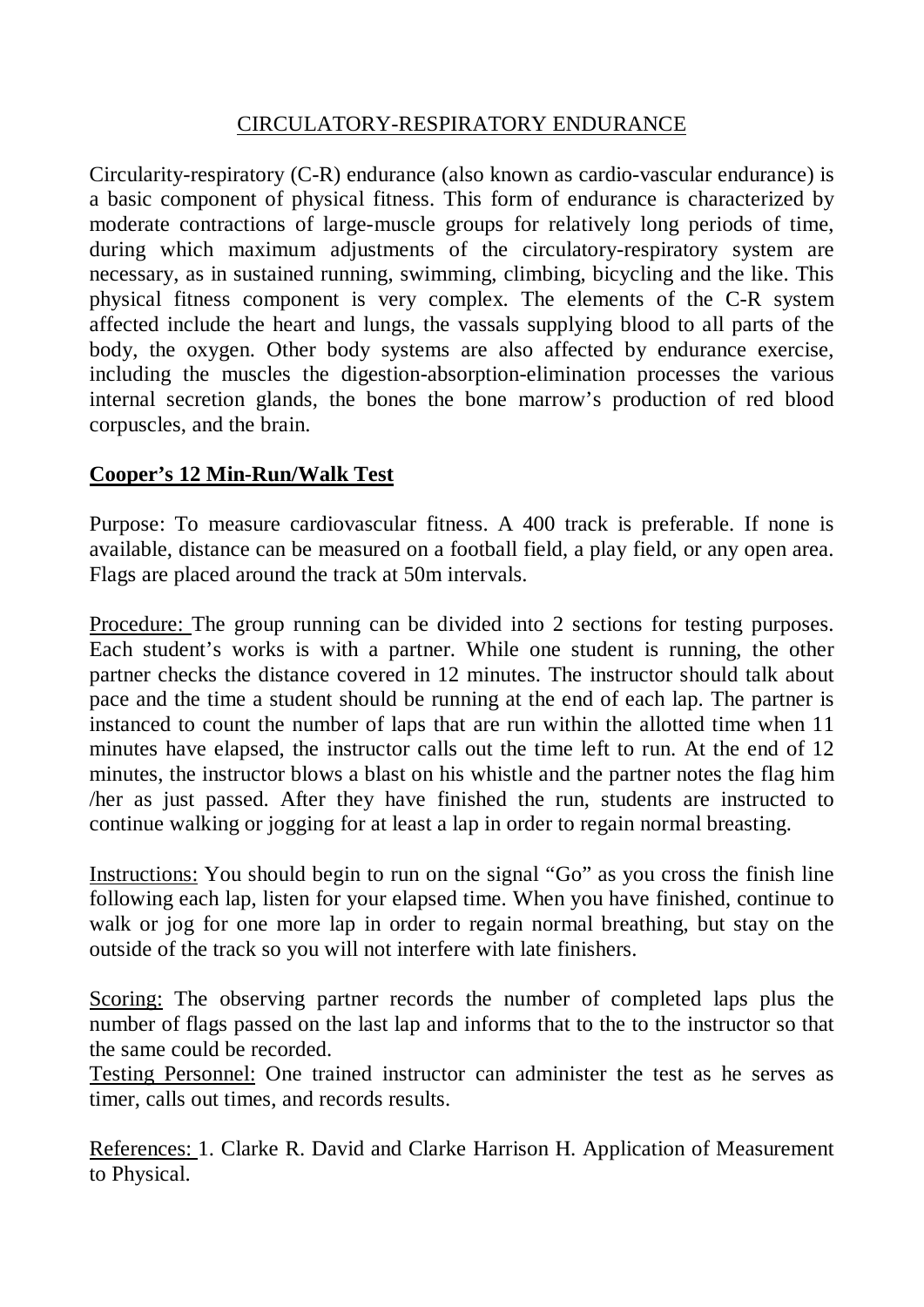# OREGON MOTOR FITNESS TEST

This test was established for realization of the following functions.

1. To determine physical fitness status according to grade level.

2. To identify those below standard so that programs can be introduced to improve fitness.

3. To determine effectiveness of the physical education programmed in regard to fitness objective.

4. To motivate youngsters to improve their fitness.

| <b>Test Group</b>     | <b>Test Battery</b>                                          |
|-----------------------|--------------------------------------------------------------|
| Boys (grades 4-6)     | Standing broad jump, push-ups, sit-ups                       |
| Boys (grades $7-12$ ) | Jump and reach, push-ups, potato race                        |
| Girls (grades 4-12)   | Hanging in arm flexed position, standing broad jump, crossed |
|                       | arm curl-ups.                                                |

Test groups and respective batteries are as follows.

Test items are administered in the following manner:

Standing Broad Jump: Mat or floor is marked with parallel lines two inches apart. Student test take-off line with both feet; crouching and swinging arms to ad in jump he takes off from both feet, jumping as far as possible. He must land on both feet and searing is the accords inch from take-off line to line nearest heel position.

Push-ups : A standard push up begins with the hands and toes touching the floor, the body and legs in a straight line, feet slightly apart, the arms at shoulder width apart, extended and at a right angles to the body. Keeping the back and knees straight, the subject lowers the body to a predetermined point, to touch some other object, or until there is a 90-degree angle at the elbows, then returns back to the starting position with the arms extended. This action is repeated, and test continues until exhaustion, or until they can do no more in rhythm or have reached the target number of push-ups.

**Scoring:** Record the number of correctly completed push-ups.

Sit-ups

Student supine, knees straight, feet approximately 12 inches apart and hands clasped behind head: Scored kneels of hour and holds subject's soles against his knees. Subject sits up touching right elbow to tell knee (knee may fix slightly) and returns to supine position; he repeats the exercise alternating by touching left elbow to right knee. Scoring is one point for each complete movement of touching elbow to knee.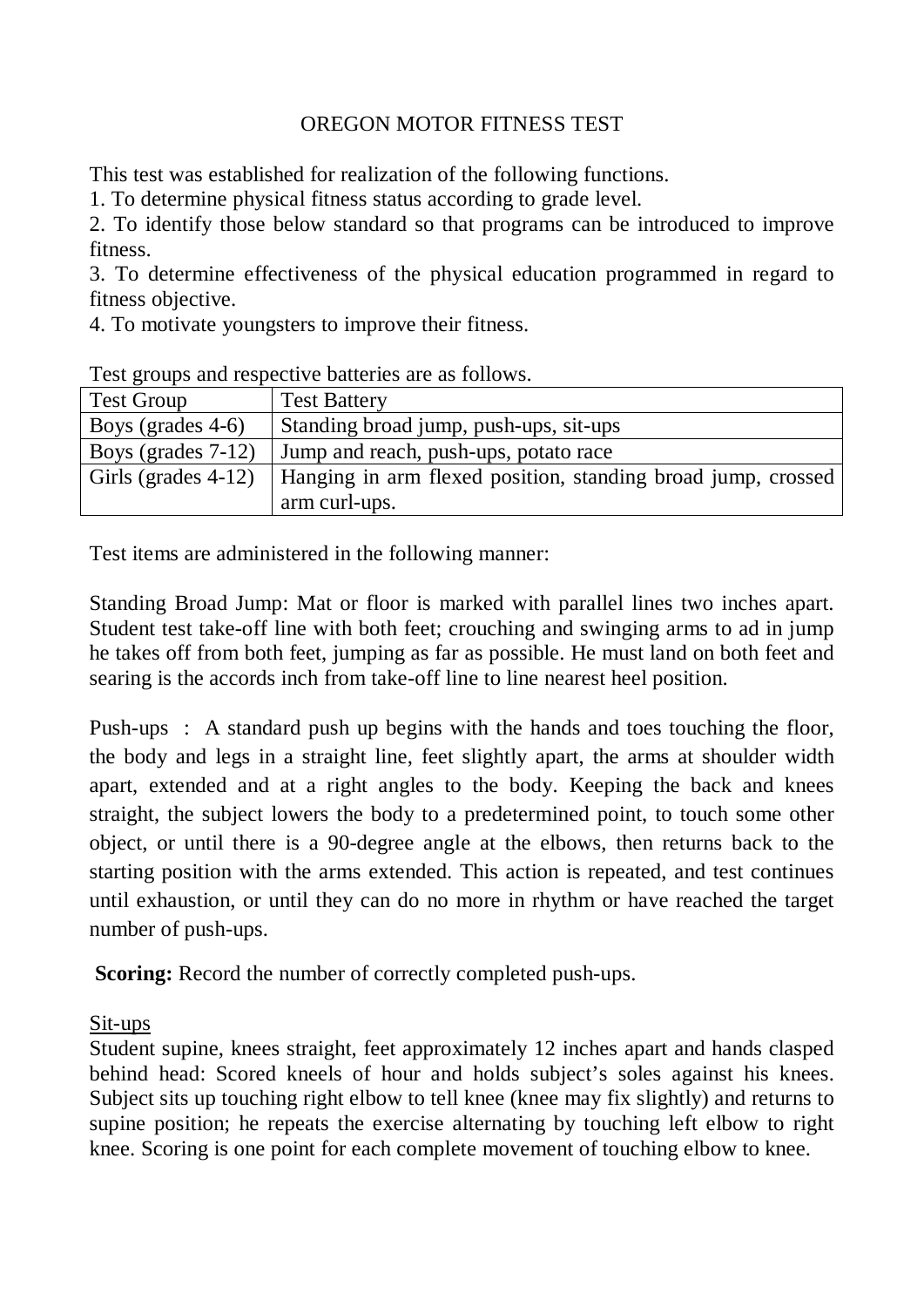#### Hanging in arm-flexed position

Pupil stands on support to grasp I inch horizontal bar; hands are a shoulder width apart; elbow are flexed so that chin can be level with bar. Support is removed and the pupil maintains some flexion in acres; legs and thighs should remain extended throughout test. Score is the length of time (in scolds) that a degree of flexion at elbow is maintained.

### Crossed arm curl ups

Pupil on back, knee bent at about  $90^0$  angle; feet flat on floor, arm tolled across chest; partner holds feet on the ankles. Scoring is the number of times pupil comes to sitting position.

Jump and reach Pupil stands with right side (left if left-hand) against smooth wild, It reaches up and places a mark on the wall with chalk as high as he can reach. Them, crouching, he jumps as high as possible, making a second mark. Distance measured to the nearest  $\frac{1}{2}$  inch between the first and second marks is the core. Three trials are allowed, with the best of three being recorded.

#### Potato race

The following figure contains a diagram of this agility course. Three circles, one foot in diameter are placed on the floor, with their centers forming a straight line. Circle 1 is behind and tangent to the starting lines; the centers of circles 2 and 3 are 50 and  $69\frac{1}{2}$  feet respectively from starting line. Careless 2 and 3 each contain a wooden block 3x2x4 inches (two-blackboard crasser may be substituted). Assuring a standing start positron me foot on starting line, at command "Go" student times to circle 2, pick up the block and brings it to circle 1. He them runs to circle 3 and brings that block to circle 1. He then picks up the first block from circle 1 and returns it to circle 2, picks up the second block from circle 1 and returns it to circle 3 returning to staring line as rapidly as possible. Pupil must place the blocks in the circles, not toss or drop them. Score is the clasped time in seconds.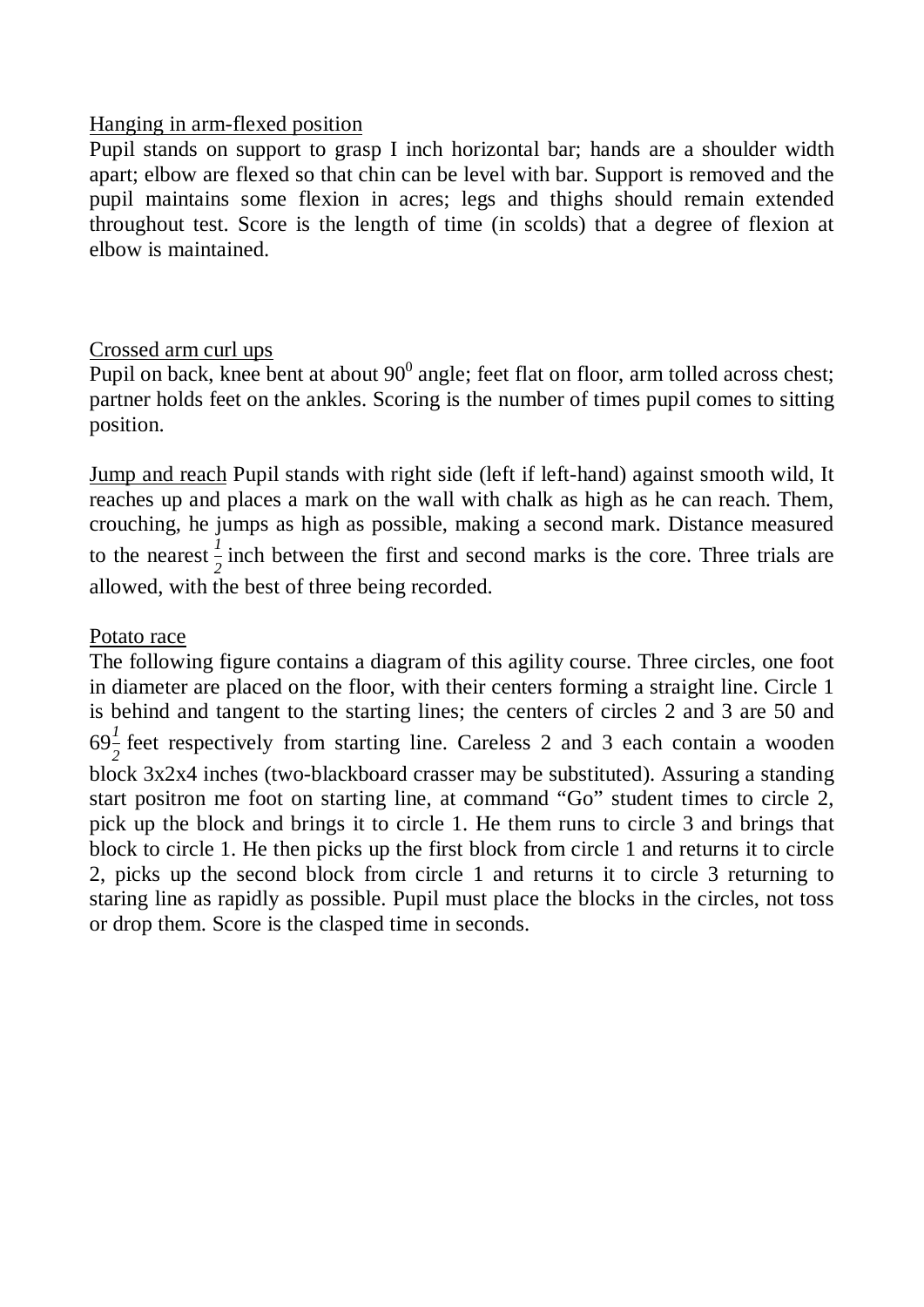#### JCR Test

The JCR is a three item test using the vertical jump, chinning, and a 100 yard shuttle run in which the subject runs a 10-yard course ten times. Backboards, set at an angle of approximately 40 degrees with the floor, are used to assist the subject in making the 180-degree turn. The test was designed to measure total ability in the performance of fundamental motor skills including jumping, running, and dodging, which in Tura contain such basic elements of power as strength, speed, agility, and endurance.

The reliability of the test items, according to data collected on two groups of 138 men is as follows:

|                       | JUMP | $\cap$ HIN         | <b>RIN</b><br>v | <b>SCORE</b><br>$\cap \mathbf{D}$ |
|-----------------------|------|--------------------|-----------------|-----------------------------------|
| Group<br>$\mathbf{A}$ | .89  | ↷◠<br>◡<br>$\cdot$ | $\Omega$<br>.ou | .94                               |
| Group B               | .89  | ۵۲<br>. J J        | O.<br>.01       | .94                               |

Validity of the test was first determined by obtaining a multiple correlation of .81 with a 25-variable criterion; a second evidence of its validity was the multiple R of .90 obtained between it and a 19-variable criterion of physical literacy, consisting of vertical jump, chins, doodling run, sit-ups (sped), softball throw, 300 yard run, dips, standing broad jump, rope climb, vault, Burped, total sit-ups, medicine ball put, push-ups, three broad jump, flexion, extension, a 50-yard dash, and an endurance index. A third study of validity was completed between the JCR and the AAF motor fitness test that resulted in a corrected of .78 also and r of .66 was obtained between the JCR and a 17-obstacle, 670-yard obstacle course. On the basis of the validity studies and the high reliably of the items contained in the JCR, this test can contribute much in the way of motor flatness testing in the public school.

### **Administration of test items**

Vertical Jump: Pupil stands with right side (left if left-hand) against smooth wild, It reaches up and places a mark on the wall with chalk as high as he can reach. Them, crouching, he jumps as high as possible, making a second mark. Distance measured to the nearest  $\frac{1}{2}$  inch between the first and second marks is the core. Three trials are allowed, with the best of three being recorded.

Chinning: The chins should be performed with either a palms forward grip of palmsbackward grip.

Although the test direction allow the pupil to select any grip, the palms backward method results on the average in two to two and one half more chins. Whichever grip is selected, it should be consistent for all pupils.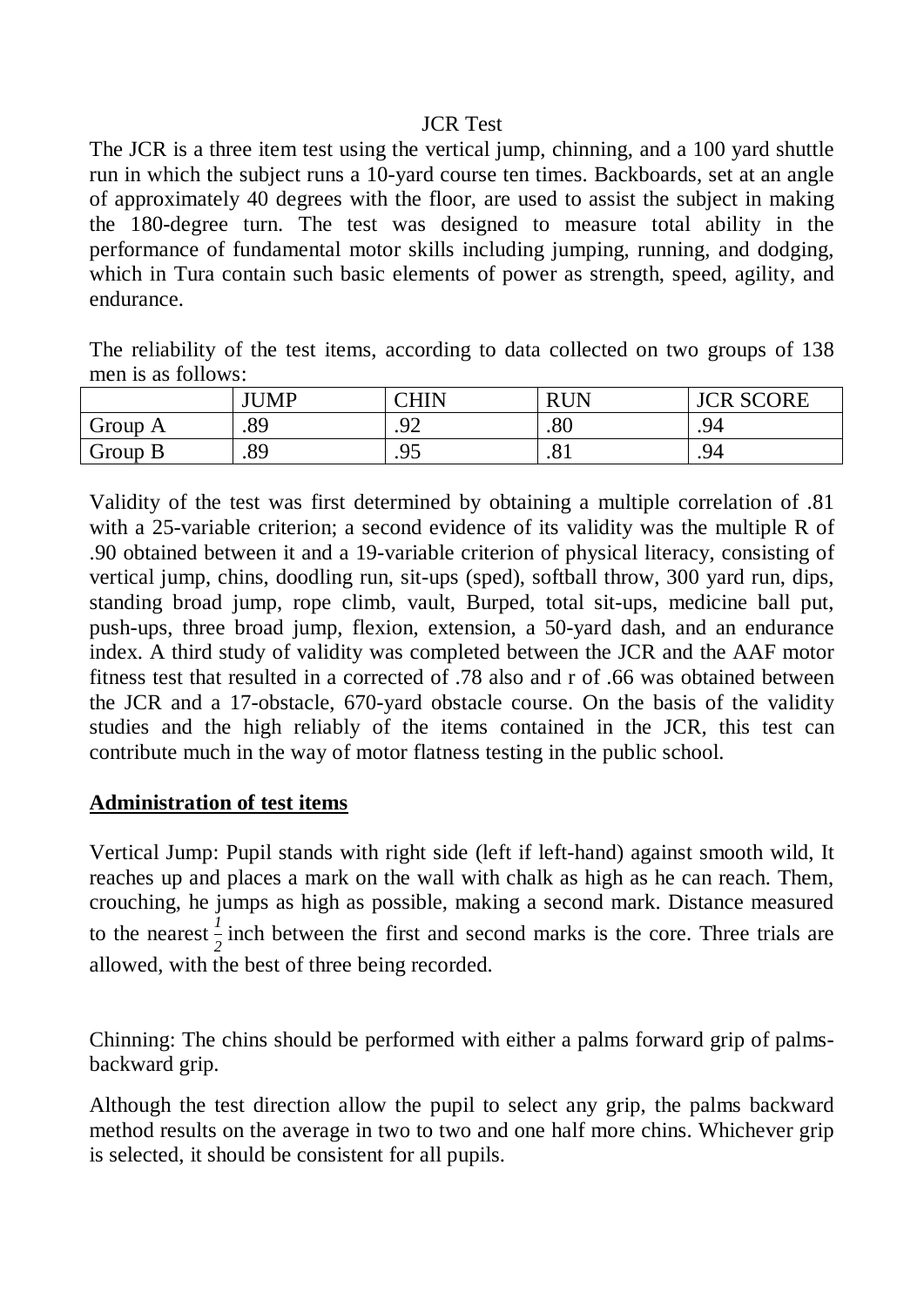When possible, the use of adjustable rings attached to the chinning bar may prove advantageous. Rings permit the wrists to rotate naturally in the execution of the chin, and they may be adjusted for convenience when measuring elementary and junior and senior high school pupils. Swimming or kicking is not permitted; the tester may and should steady the legs of the chinned. Half credits are not permitted and the exercise should be continuous. It is prudent to place a man beneath the rings are chinning bar.

Shuttle run: The subject runs 100 yards over a 10-yard course; he runs 10 yards makes a 180-degree turn and continues for five complete round trips. Runners start and finish at the same line. They start " inside" the starting line with one foot on or touching the bank board and are started by the conventional "On your mark, get set, go" Runners may turn in either direction, but must touch the bank board in making the turn.

Apparatus: Running lanes are approximately 6 feet wide and exactly 10 yards long. Bank boards, which are used to help the subject make the run, are placed at both ends of the lanes so that their bottom Indies edges are flush with the ends of the lanes. They are approximately 12 inches wide and are set at an angle of 40 degrees with the floor. Running is done on a hard and level surface that assures good footing. Proactive lengths are permitted before the run for time. The examiner should watch to see that runners stay in their own lanes and are encouraged to go "all-out" for the complete distance, that backboards are used from which to "spring" and not to bounce, and that runners are given a few lengths in practice before running for time.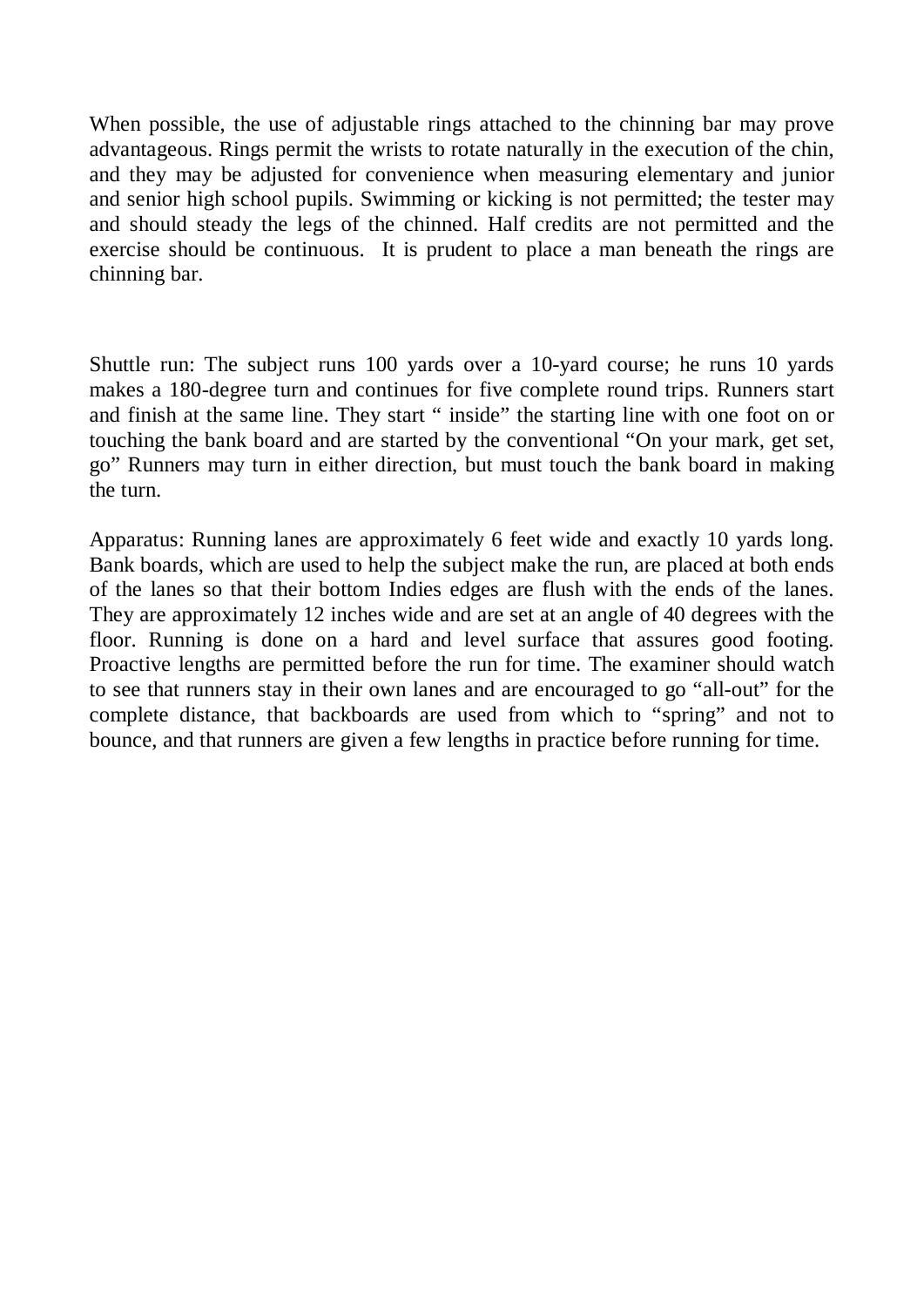### Tuttle Pulse-Ration Test

Tuttle's pulse ration is interpreted as the ration of the resting pulse rate to the rate after exercise. This ration is computed by dividing the total number of pulse beats for two minutes after a standard exercise by the number of resting pulse beats canted for one minute. The cardiovascular efficiency of a person is determined by the amount of exercise required to obtain a 2.5 pulse ration.

Test administration:

1. The resting pulse with the subject in the sitting position is taken for one minute and recorded.

2. The subject exercises by stepping up and sown on a 13-inch bench for one minute. (Twenty steps for males and fifteen steps for females).

3. The subject, after cessation of exercise, is seated and the pulse counted for two minutes. The total number of pulse heats for two minutes is divided by the resting rate. This is the first pulse-ration.

4. The subject remains seated until the pulse has returned to normal. The number of steps should be increased to thirty-five or forty. The number of steps is recorded.

5. Again the subject exercises on the 13-inch bench for one minute. The number of steps should be increased to thirty-five or forty. The number of steps is recorded.

6. After cessation of exercise the pulse is again courted for two minutes. The twominute total is divided by the resting pulse rate to obtain the second pulse-ration.

To compute the number of steps required to obtain a 2.5 ratio, Karpovich caps Suggested use of the following formula:

 $S_0 = S_1 + \frac{S_2}{2}$ s  $\binom{0.5 - r}{1}$  $r_2-r_1$ 

 $S_0$ =Number of steps required to produce 2.5 ratio.  $S_1$ =Number of steps in first test.  $S_2$ =Pulse-ration for  $S_1$ 

Obtained by:  $\left[\frac{\text{Total 2-minute pulse following first exercise}}{\text{Total resting pulse for one minute}}\right]$ 

The following sample values may be substituted in the Karpovice formula to show the method of calculation:

Number of steps in first test  $=20$ Normal sitting pulse rate=70 Heart rate after first test  $=157$ Pulse-ration for first test $=\frac{157}{70}$  = 2.24 Number of steps in second test=40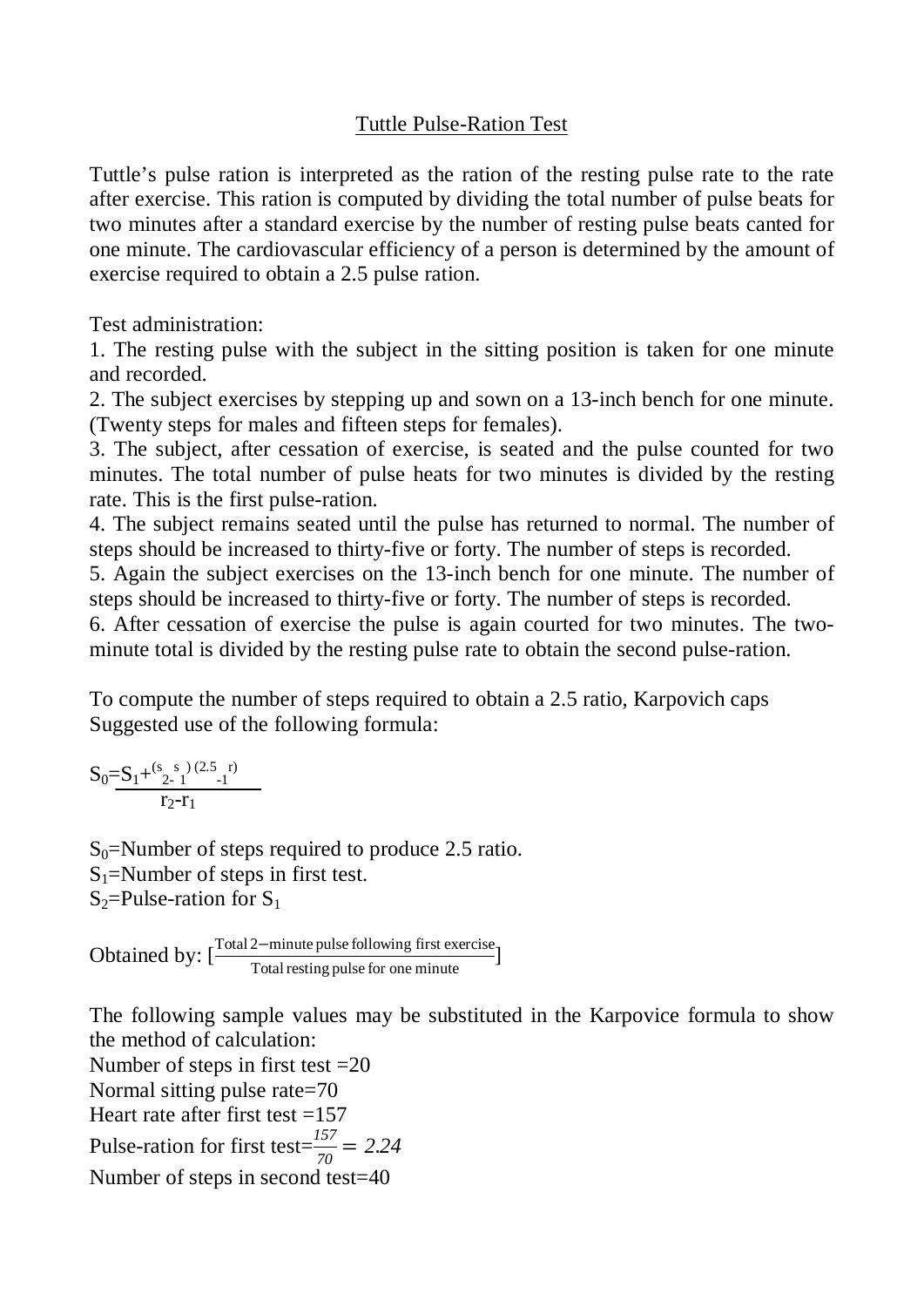heart rate after second test=196 Pulse-Ration for second test= $\frac{196}{70} = 2.80$ Calculation:  $S_0 = 20 + \frac{(40-20)(2.5-2.24)}{2.8-2.24} = \frac{20+5.2}{0.56} = 20 + 9.3$  $S_0 = 29.3$ Percent efficiency ratio= $\frac{29.3 \times 100}{50} = 58.6\%$ 

The norms established for the Tuttle pulse-ration are: boys, ages ten to twelve year-33 steps; boys, ages thirteen to eighteen years-30 steps; adult males-29 steps; adult females-25 steps.

\*50 steps for one minute represent the amount of exercise to produce a pulse ration of 2.5 in highly efficient individual. This number was selected to compute% age of efficiency as it falls far above the requirements for a 2.5 pulse-ration of the fit individuals in Tuttle's laboratory.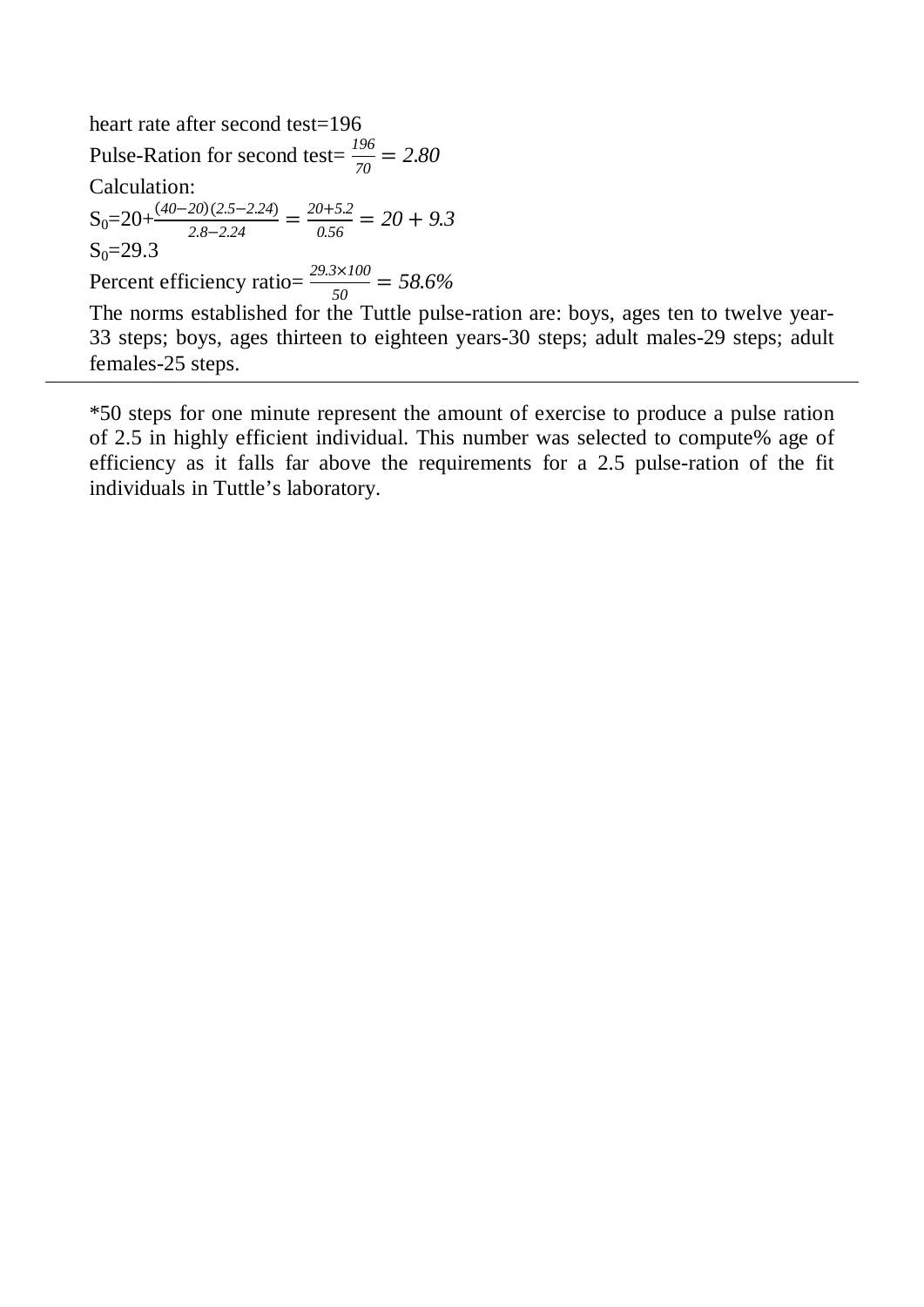# **Harvard step Test**

Lucien Brouha and Associates originally constructed the Harvard step test for college men. This test measures cardiovascular endurance of a person. Following are the instructions for its administration.

1. The subject steps up and 30 times a minute on a bench 20 inches high. Each time the subject should step all the way up on the bench with the body erect. The stepping process is performed in four counts, as follows; (i) one foot is placed on floor. The tested may lead off with the same foot each time or may change feet, as he desires, so long as the four-count step is maintained. The steps may be timed with a metronome. If a metronome is not available, count the cadence as "up, up, down, down."

2. The stepping exercise continues for exactly five minutes, unless the subject is forced to stop sooner due to exhaustion. In either case, the duration of the exercise in seconds is recorded; the maximum number of seconds is 300 for the full five minute period.

3. Immediately after completing the exercise, the subject sites on a chair. The pulse is counted 1 -  $\frac{1}{2}$ , 2-2 $\frac{1}{2}$  $\frac{1}{2}$  and 3-3<sup>1</sup>/<sub>2</sub> minutes after the stepping ceases.

4. A physical Efficiency Index (PEI) is computed, utilizing the following formula;  $PEI = \frac{Duration \space of \space exerise \space in \space seconds \space X \space 100}{2X \space sum \space of \space pulse \space counts \space in \space reconvery \space}$ 

To illustrate: The subject completed the exercise period, 300 seconds; his recoveryperiod pulse counts were: 75 for  $1\frac{1}{2}$  minutes, 50 for  $2-2\frac{1}{2}$  minutes, and 35 for  $3-3\frac{1}{2}$ *2* minutes (the sum is 160).

Substituting in the formula.  $PEI = \frac{30,000}{2 \times 160} = 94$ 

Grading can be done using the following norms: Excellent 90 and above Good 80 to 89 High average 65 to 79 Low average 55 to 64 Poor 54 and below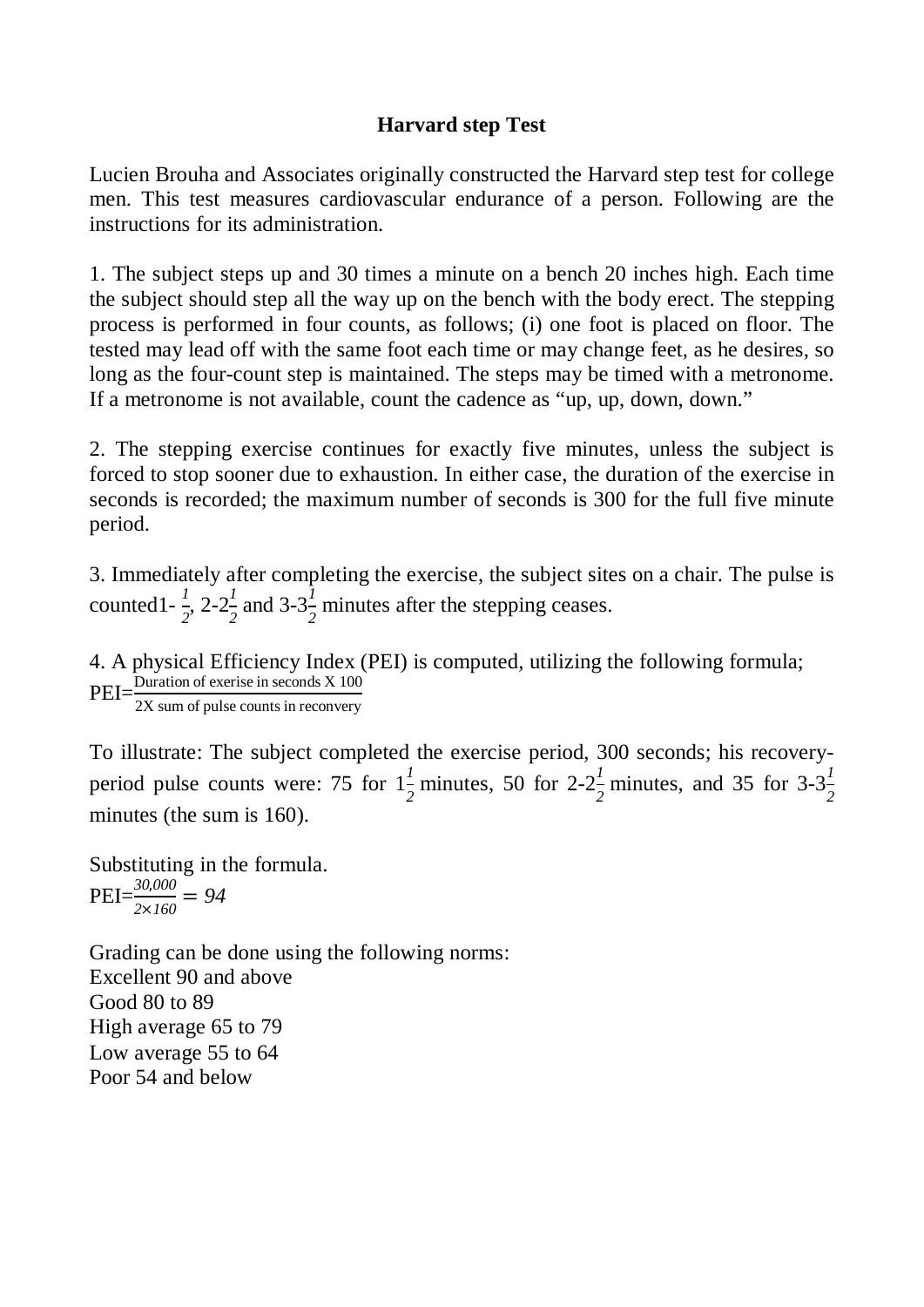# RAID FORM

A rapid form of the Harvard step test was proposed by Johnson and Robinson. The exercise phase is the same the same as for the regular test, however, the pulse is counted once between the first and the sum of the three pulse counts of the original test.

The score is obtained from the obtained from the formula:

PEI= $\frac{\text{Duration of exercise in seconds X 100}}{}$ 

5.5 X pulse count in recovery

The norms for the short from are below 50, poor; 50-80 average; above 80 good.

# GIRLS AND WOMEN

Skubic and Hodgkins proposed a three-munity step test for girls and women. The rate of stepping is 24 steps per minute; the height of the bench is 18inches. Following exercise, the subjects rested for one minute in a sitting position; the pulse was then counted for thirty seconds at the artery by palpating. For those who were unable to complete three minutes of stepping, the total time was recorded and their recovery pulse was counted after one minute for the usual 30 seconds. A cardiovascular efficiency Score (CES) is computed in a manner similar to the short from of the Harvard step test.

The formula is as follows:

 $PES=\frac{Duration \space of \space exercise \space in \space seconds \space X \space 100}{5 \space s \space C}$ 5.6 X pulse conut recovery

| Rating    | Junior H.S Girls | Junior H.S Girls | Junior H.S Girls |
|-----------|------------------|------------------|------------------|
| Excellent | 72-100           | 71-100           | 71-100           |
| Very Good | $62 - 71$        | $60 - 70$        | $60 - 70$        |
| Good      | 51-61            | 49-59            | 49-59            |
| Fair      | $41 - 50$        | $40 - 48$        | 39-48            |
| Poor      | $31 - 40$        | $31 - 39$        | 28-38            |
| Very Poor | $0 - 30$         | $02 - 30$        | $0 - 27$         |

#### The following norms are used for grading:

### COLLEGE WOMEN

The Queens Step test for college women was presented by Mc Ardle and associate. For this test, the women steps up and down on a bleacher step for three minutes at a cadence of 22 steps per minute. A the end of the stepping, the subject remains standing while a partner counts her pulse fate by palpation at the carotid artery for 15 seconds, from 5 to 20 seconds after exercise.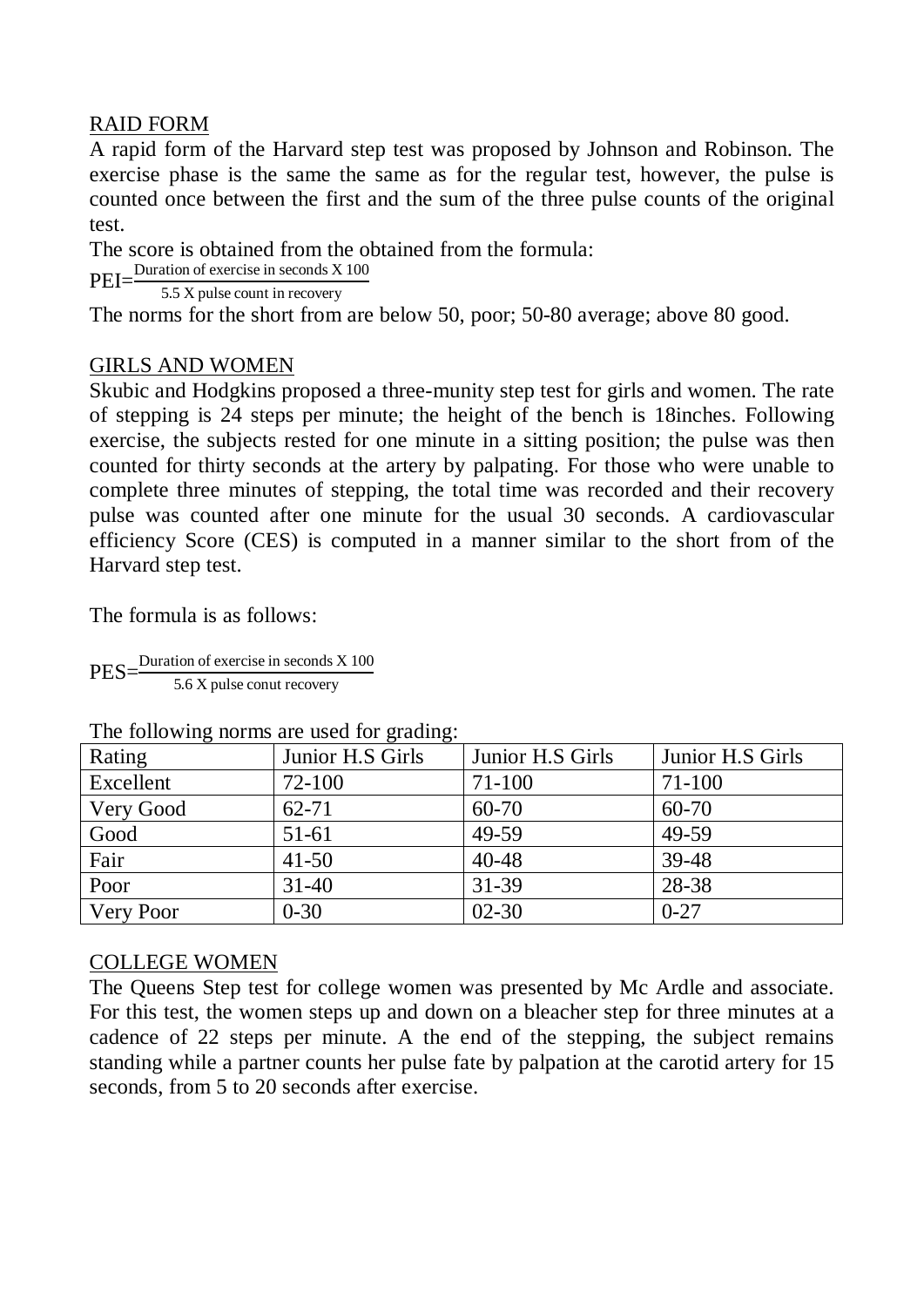Harvey and Scott proposed the Kent state University step test for college women. This test cosmists or stepping on a bench 18 inches high at a cadence of 30 steps per minute for one minute; pulse rate is counted for 30 seconds, from 1 to  $1\frac{1}{2}$  minutes after steping. Further women athletes obtained significantly better scores on the test than did non athletes.

Clarke studied the use of the step test with Redcliff College women as subjects, She used a bench 18 inches high; the exercise consisted of 30 steps per minute for four minutes. The pulse counts and scoring was the same as for the Harvard step Test. Based on the Harvard men's norms, the distribution of scores for these women was as slows: excellent, 20 percent; good, 15 percent; high average, 31 percent; low average, 9 percent; poor 43 percent.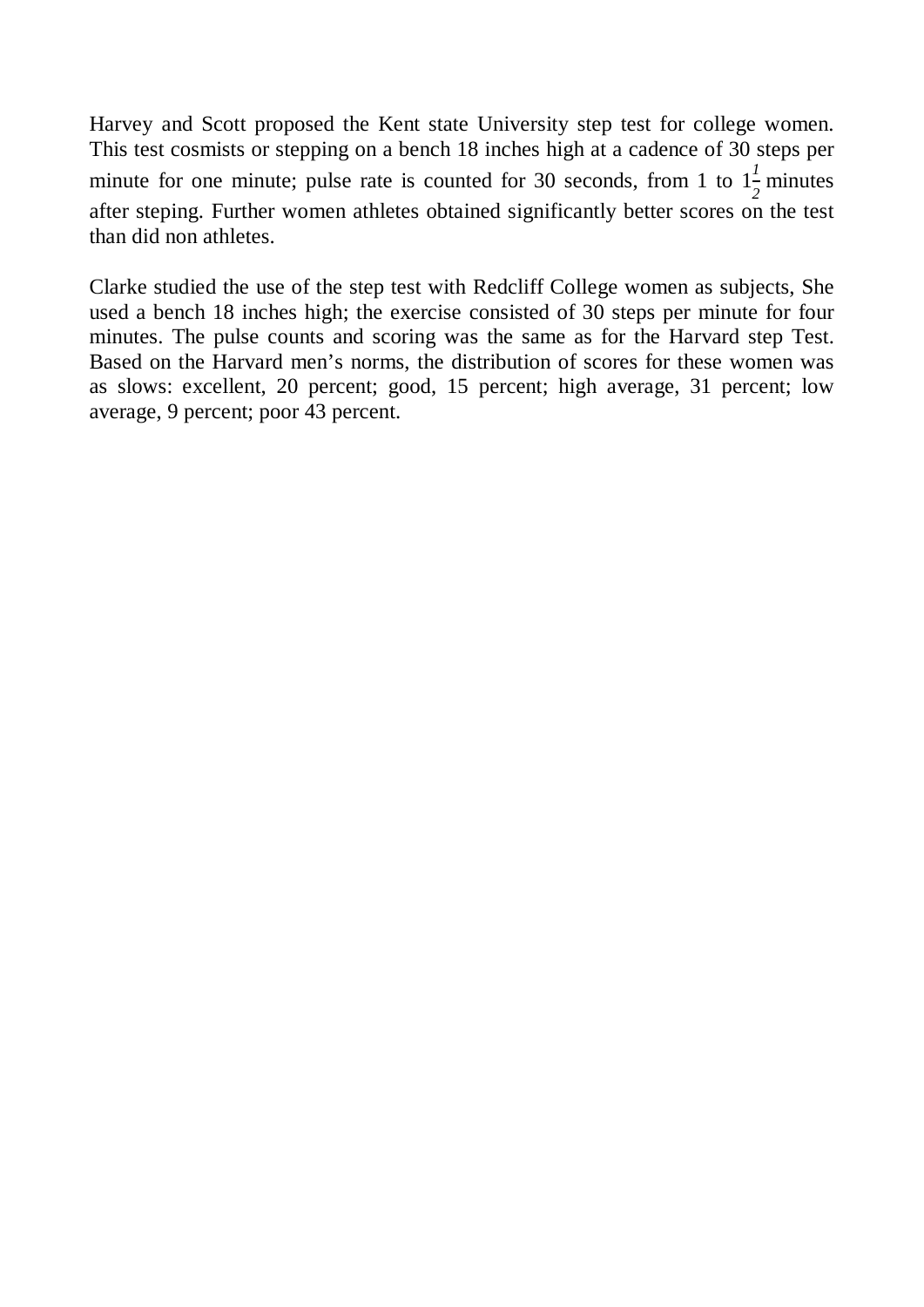#### HYMEN'S CARDIO-PULMONARY INDEX (CPI)

Blood Pressure measurements are mad with mercury or dial type sphygmomanometer; a stethoscope is also needed. The cuff is wrapped snugly around the upper part of the left arm just above the elbow joint. The stethoscope camphene is placed in the tester's ears; the stethoscope bell is placed firmly over the brachial artery just above the elbow slightly toward the indeed of the arm. The cuff is pumped up with the instrument bulb until no pulse beat can be heard, The tester, then, slowly releases the pressure, watching the mercury column or the needle on the dial, as he does so. When the first pulse sound is heard, the mercury column or the position of the needle on the dial is read. This is the systolic pressure, recorded in millimeters of mercury (mm. Hg.) the tester continues slowly to release the pressure in the cuff, when a dull, fireless beat is noted, the pressure on the mercy column or the position of the needle on the dial is again read, This is the diastolic pressure, Blood pressure is recorded with the systole reading first. Thus, a recording of 122/72 means a systolic pressure of 122 and a diastolic pressure measurement accurately.

#### Lung Capacity

1. The pyrometer should be equipped with an extra-length rubber hose (36 to 42 inches), filled with water to within one inch of the top, and placed at such a eight that all subjects can stand creed when beginning the test. A good arrangement for the majority of students is to place the base frame four to four and one-half feet from the floor.

2. An individual wooden mouthpiece, the most hygienic, is used for each subject. The mouthpieces should not be handled by the tester, but should be inserted into the tube by the subject being tested. The wooden mouthpiece may be used repeat if thoroughly sterilized by boiling, steaming, or soaking for half an hour in an antiseptic solution, such as zephiran aqueous solution, 1/100, A glass mouthpiece is not recommended unless some method can he devised for instantaneous sterilization.

3. The subject should take one or two deep breaths before the test. Then, after the fullest possible inhalation, be should exhale slowly and steadily while bending forward over the hose until all the air within his control is expelled. Care should be taken to prevent air from escaping either through the nose or around the edges of the mouthpiece, and to see that the subject during the test does not take a second breath.

4. The tester should water the indicator closely to note when it reaches the highest point.

5. The rubber plug at the base of the spirometer should be removed when lowing the inner can after a test has been administered. (Some sprirometers, as in the illustration, have an air-release valve on the top of the inner can rather than a plug at the base). Care should be taken in lowering this can so that the water is not spilled. If at any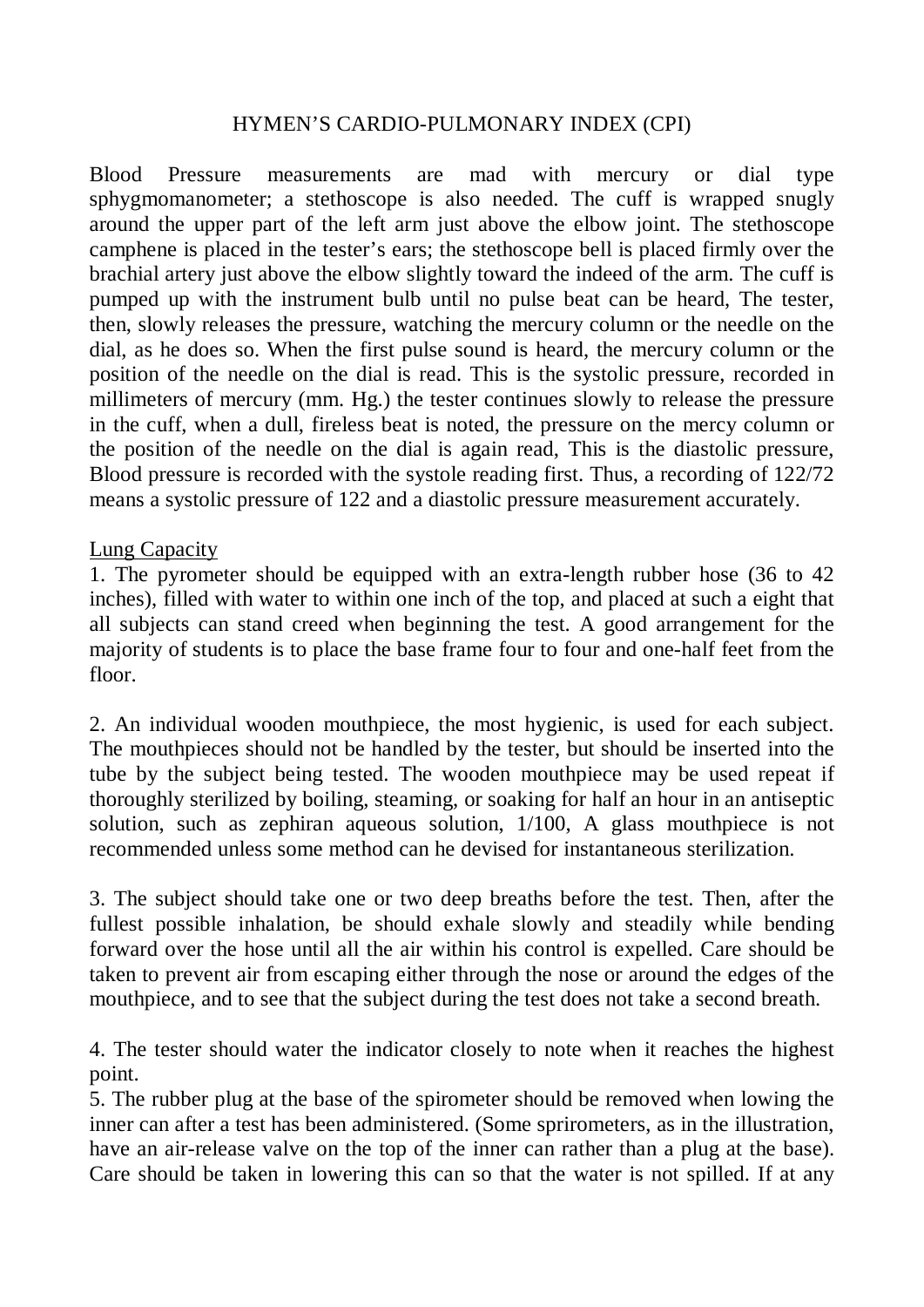time the inner can should "bobble" and refuse to raise higher weigh continued blowing into the hats, additional water is required. This situation will occur if there is an insufficient amount of water in the can, which may happen if the water level has been lowered through spilling.

# III. Maximum Breadth Holding Time

The Maximum Breadth Holding is recorded in seconds. After one or two deep breadths the student is asked to fully inhale and then hold the breadth by closing the mouth. Simultaneously a clipper is applied on the nose so that breathing through the nose can be prevented. With the holding of breadth, a stop watch is started and as soon as the student fails to hold the breadth is recorded in seconds as the score of the student.

# IV. Pulse Rate

The normal pulse rate of the student is recorded in number of beats per minute. The tester feels the pulse at the carotid/radial artery with the fingers of one had and holds a stop watch in the other. He then correctly counts number of pulse beats for one minute and records that as the score of the student.

# V. Maximum Expiratory pressure

The Maximum expiratory pressure is recorded in mm. Hg.

The rubber tube of the sphygmomanometer is separated from the pump. After one two hyperventilation, the student will fully inhale and then forcefully expires in to the tube, ensuring that air does not leak out from the sides of the mouth. A clipper is applied on the nose before the student blows into the tube. The level to which the mercury rises in the column/or the needle moves on the dial, the reading is recorded in mm. Hg.

# VI. Age

The age of student is recorded in completed years. For computing cardio-pulmonary index, the following formula is used.

 $CPI=\frac{VC+MBH+MEP+AGE}{PD+SD+DP}$ PR+SP+DP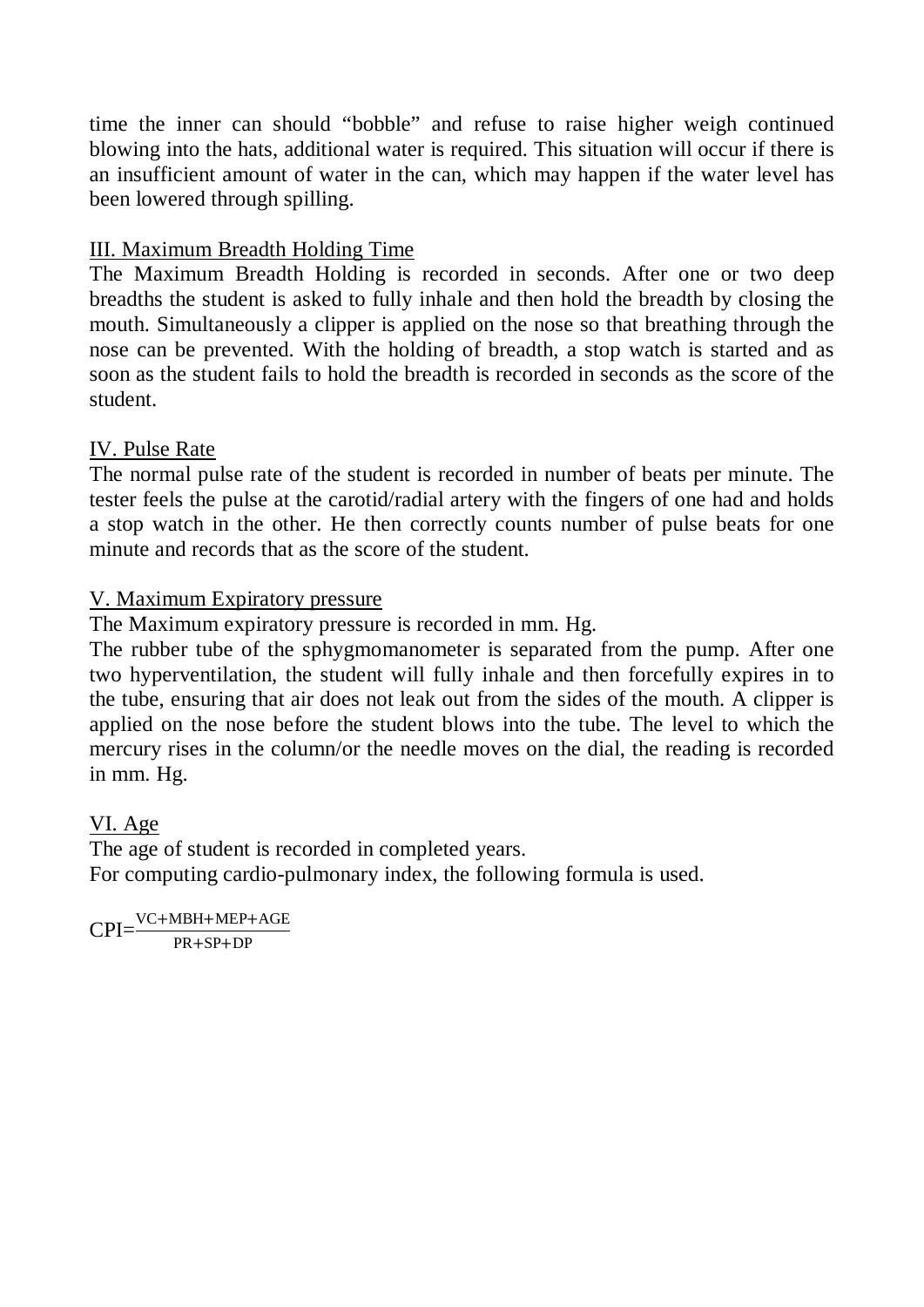# **AAHPER (American Association for Health, Physical Education and Recreation) Youth Fitness Test**

AAHPER Youth Fitness Test is a battery of six test items designed to give a measure of physical fitness for boys and girls in grades 5-12. The tests were selected to evaluate specific aspects of physical status which, taken together, give of fitness

### Test Description

#### **Item No.1 Pull-up (for boys)**

Facilities and equipment: A metal or wooden bar approximately 1.5 inches in diameter is placed at a convenient height. However, for the lower age levels a doorway gym bar can be used, At times it may be necessary to improvise by using such equipment as a basketball goal support or a ladder.

Procedure: The bar is adjusted to such height that the students can hang free of the floor. The student should grasp the bar with his pains facing away from his body (overhand grasp). The student should then raise his body until his chin is over the bar and then lower it again to the starting position with his arms fully extended.

Instruction: Your must not lift your knees or assist your pull-up by kicking. You must return to the hang position with the arms fully straight. Your will not be permitted to swing or snap your way up.

Scoring: One point is scored each time the student completes a pull-up. Part scores do not count, and only I trial is permitted unless it is obvious the student did not have a fair chance on is first trial.

Testing personnel: One trained tester can administer this Item. Count the scores, and record results.

#### **Item No. 2 Flexed-Arm hangs (for girls)**

Purpose: To measure arm and shoulder strength.

Facilities and equipment: A metal or wooden bar approximately 1.5 inches in diameter is placed at the subject's height. A doorway gym bar adjusted at the desired height in a doorway works very well. If these items are not available, it is necessary to improve by using some kind of pole or pipe across bleachers or ladders. A stopwatch is needed.

Procedure: The height of the bar should be adjusted to approximately the standing height of subject. The student should grasp the bar with an overhand grasp. She then raise her body off the floor with the help of assistants to a position where the chin is above the bar, The elbows should be flexed and the chest should be close to the bar, Two setters, I in front and I in back of the subject, are recommended for assistance in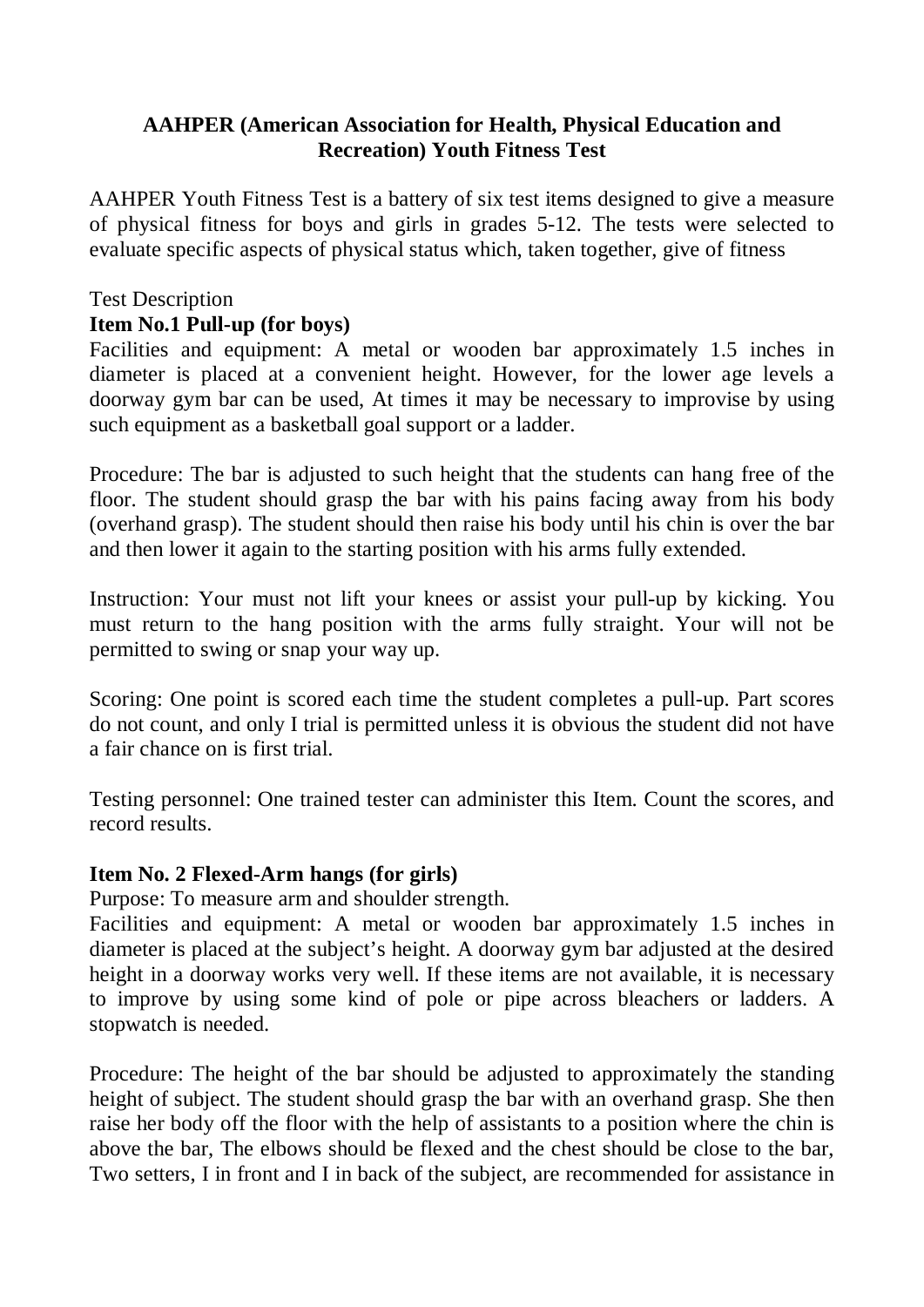getting to the hang position. The subject holds the hang position as long as possible. The stopwatch is started as soon as the subject assumes the staring potation and is topped when the chin touches the bar falls below the bar, or when the subjects head is titled back to keep the china above the bar.

Instruction: Grasp the bar with palms facing away from your body. Your will be litter by assistants to a position with your chin just above the bar. Hang in this position as long as possible. It is a violation for your chin to touch the bar or fall below the bar, or for you to tilt your head backward to keep your chin from touching the bar.

Scoring: The score is the elapsed time to the nearest second that the subject maintained the proper hanging position.

Testing Personnel: One trained tester can administer this test and record the score.

#### **Item No. 3 Sit-up**

Purpose: To measure abdominal strength and endurance.

Facilities and Equipment: Mats may be used if they are available: otherwise the floor is satisfactory.

Procedure: The student lays flat on the back with knees bent and feet on the floor with the heels no more than I foot from the buttocks. The knee angle should be no less than 90 degree. The fingers are interlocked and placed behind the meek with the elbows roughing the floor. The feet are held securely be a partner, the students then curls up to a sitting position and touch the elbows to the knees. This exercise is repeated as many times responsible in the time requirement.

Instruction: Your fingers must remain interlocked and in contact with the back of your meek at all times. You curl up from the starting position, but you may not push off the floor with elbow. When you return to the starting position, your elbows must be flat on the floor or mat.

Scoring: One point is scored for each correct sit-up. The score is the maximum number of sit-ups competed in 60 seconds.

Testing personnel: One trained tester can administer this item and count and record the score.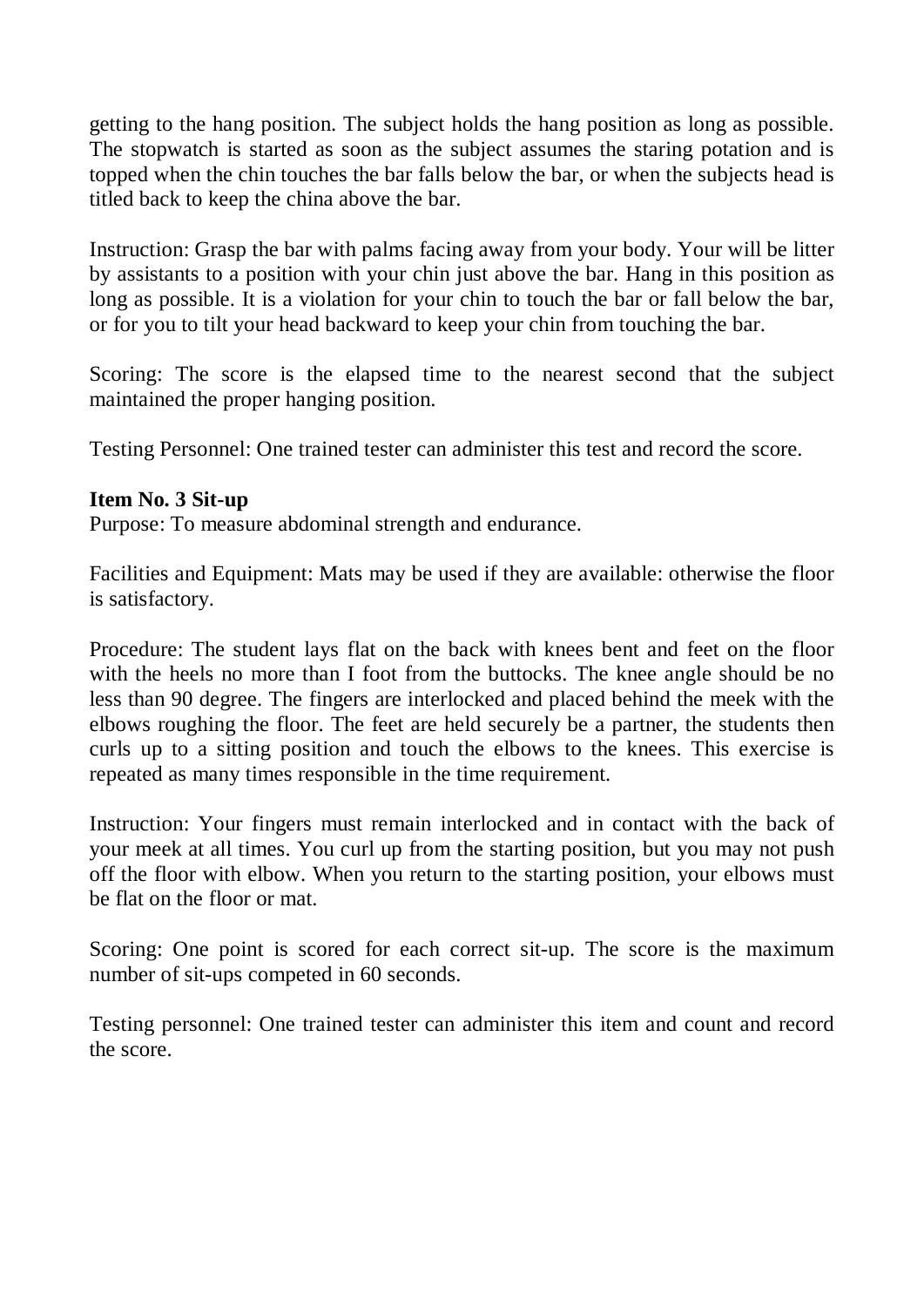### **Item No. 4 Shuttle Run**

Purpose: To measure speed and agility

. Facilities and Equipment: Two lines parallel to each other are placed on the floor 30 feet apart. Since the student must overrun both these lines. It is necessary to have 4 inches and stopwatch is needed.

Procedures: The student stands at one of the lines with the 2 blocks at the other line. On the signal to start, the student's runs to the blocks, take one, and returns to the starting line, and places the block behind that line. He/ She then return to the second block, which is carried across the starting line on the way back. Two students can run at the same time if 2 timers are available, or if I test administrator has a split-second timer, and of course, if there are 2 sets of blocks. Two trials are permitted. It is not necessary to return the blocks after each race. Sneakers should be worn or the students may run barefooted.

Instruction: On the signal to go run fast as you can to the nest line and pick up a block. You should return the block over the second line where you place if on the floor. Do not throw it. Return for the second block, and this time you may run across the starting line as fast you can without placing the blocks on the floor.

Scoring: The score is the clasped time recorded in seconds and tenths or seconds for the better of 2 trials.

Testing personnel: One trained tester can administer this and time and record the score. If he has a split-second timer, he may have 2 students running at the same time. If 2 regular stopwatches are available, 2 timers can be used.

### **Item No.5.Standing broad jump**

Procedure: The subject stands with feet slightly apart, toes behind the take - off line. Hips, knees and ankle are slightly bent. The subject pushes forward vigorously with the lags and swings the arms to jump as far forward as possible. The distance from the take - off line to the spot where the heels touch is measured.

**Item No.6. 600**-yard run-walk (with optional runs of one mile or 9 minutes for ages 10-12,

Procedure: Starting from a standing or crouch position, the subject runs 600 yards. The elapsed time from the starting signal to the passage of the runner's chest across the finish line is counted.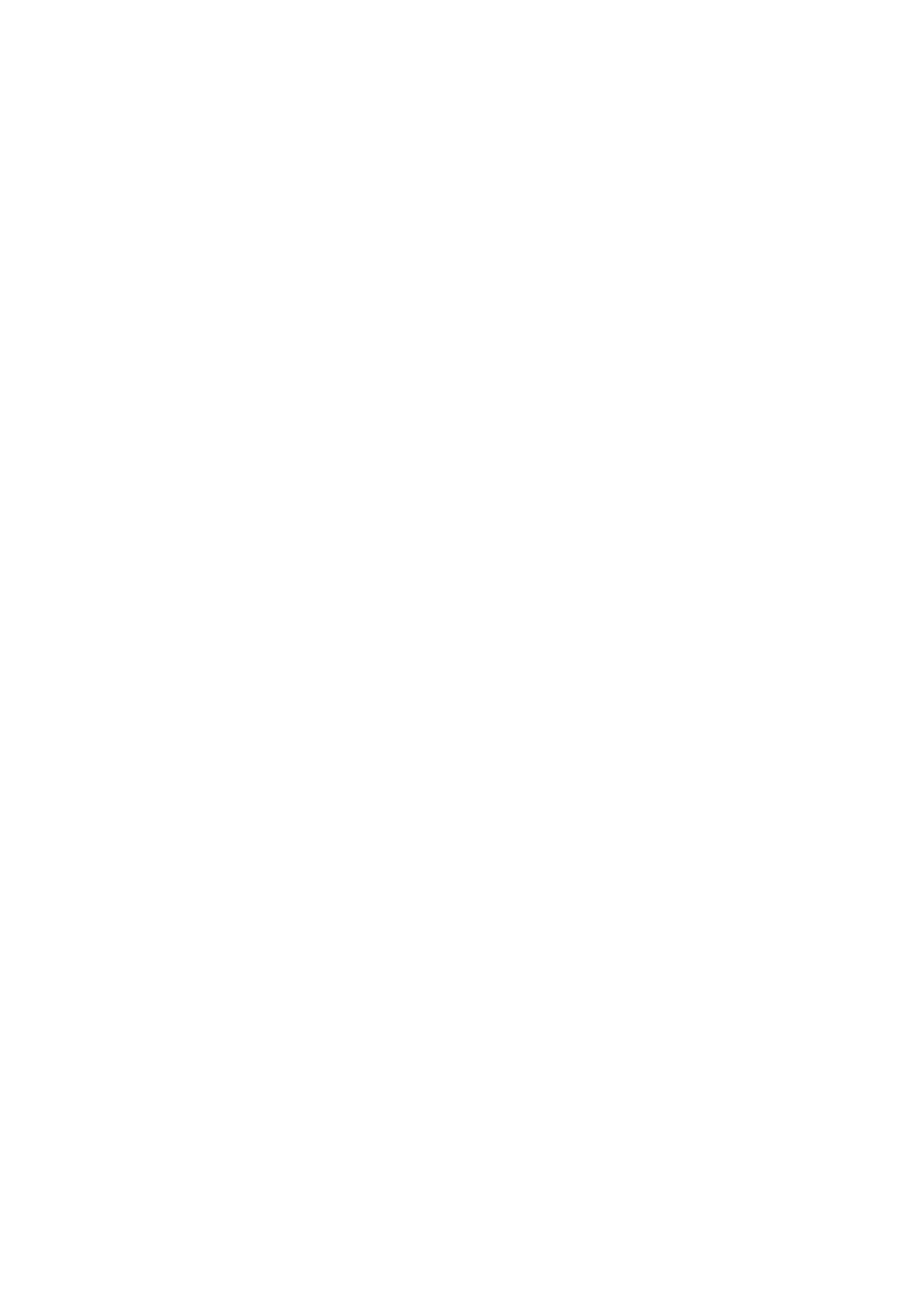# **THE CANADA FITNESS TEST (CAHPER)**

The Canada fitness test was designed to motivate Canadian youth seven to 17 years of age to participate in physical in physical activates and to change the state of passive interest in to that of active involvement. The objectives of the Canada fitness test are as follows:

1. To promote the development of health and fitness in Canadian youth so that they may achieve a state of well being, states in which they will function most effectively while at home, work and play.

2. To offer Canadian youth seven to seventeen years of age an opportunity to participate in continuing Canada fitness youth programmer to strive for excellent and reach higher levels of fitness which will pay dividends it them and Canada in the future.

3. To challenge youth and recognize and honor their outstanding physical achievement through a series of Canadian tests.

(a) 50 yard run for speed.

(b) Bent knee speed sits - ups for strength and endurance of abdominal muscles.

(c) Flex darn hangs for arm and shoulder girdle strength.

(d) Shuttle run for speed and agility.

(e) Standing long jump for explosive muscle power of leg extensor.

(f) 300 – yard run for cardiovascular efficiency.

50– Yard run

Start from a crouch or standing position. Measure theme time it takes to run 50 yard.

#### Bent knee speed sit- ups

The subject lies on his back on a flat surface, fingers interlaced behind the head, knees bent. The partner holds legs to prevent him from sliding. The subject sit-up and touches both elbows to the knees and returns to the starting position. He repeats the movement as possible for one minute.

#### Flexed arm hang

The subject grasps a horizontal bar with toward the face. He gets into the position where the eyes are level with the bar and hangs from this position for as long time as possible. Timing stops when the head drops blew the level of the bar.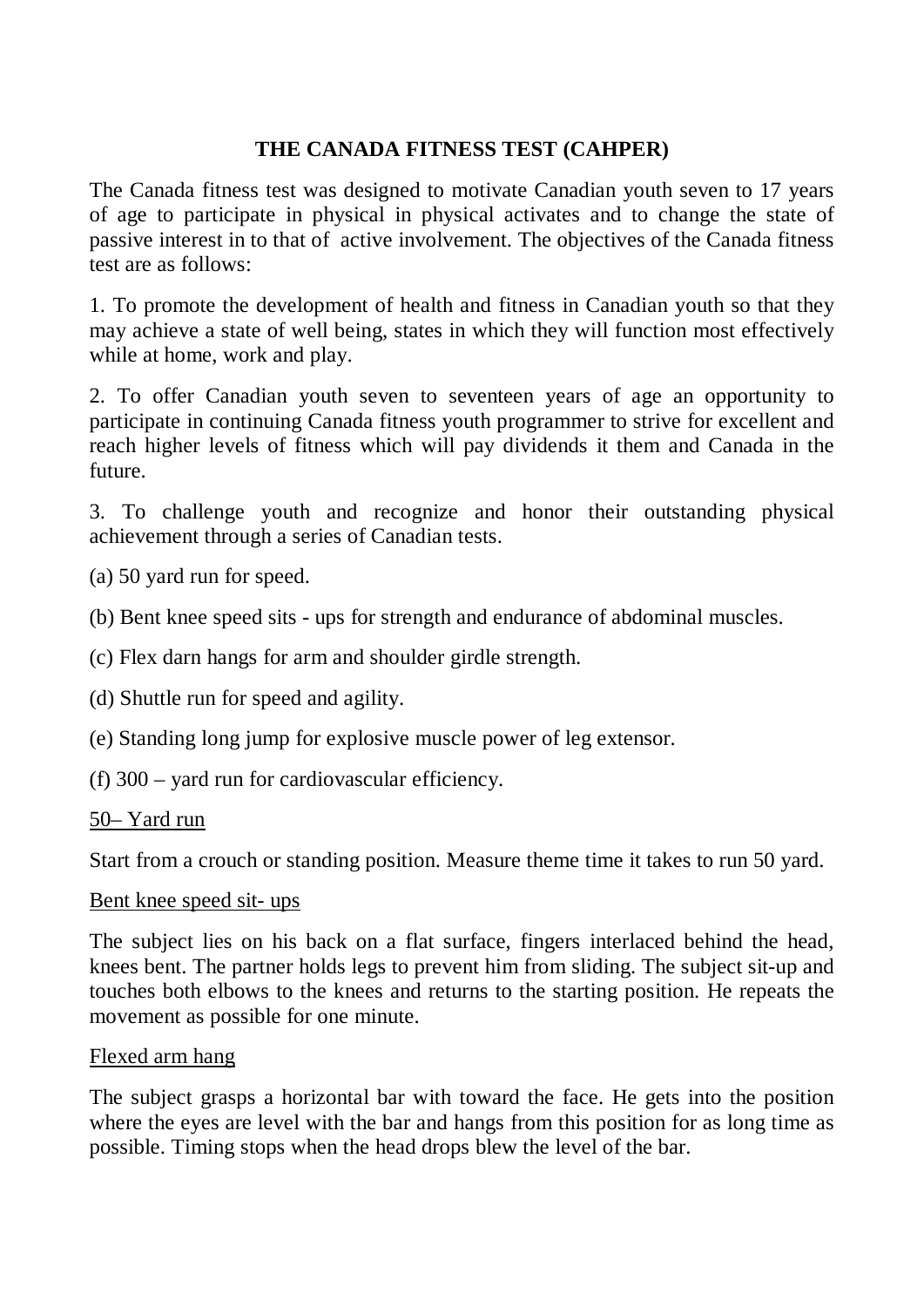#### Shuttle run

The course is 30 feet long a line at each end. Blocks are place behind the line opposition the starting line. The subject line face down behind the starting line, hand at the side of the chest, forehead on the starting line, facing in the direction of the blocks. On the starting signal, he jumps up and runs the 30 feet to the blocks. He picks up one block and returns to the starting line and place this block behind this line. He then returns for the second block and races back across the original line, still holding the block. The elapsed time from start to the passage of the runner chest across the finish line is counted.

### Standing long jump

The subject stands with feet slightly apart, toes behind the take - off line. Hips, knees and ankle are slightly bent. The subject pushes forward vigorously with the lags and swings the arms to jump as far forward as possible. The distance from the take - off line to the spot where the heels touch is measured.

### 300 - Yard run

Starting from a standing or crouch position, the subject runs 300 yards. The elapsed time from the starting signal to the passage of the runner's chest across the finish line is counted.

Norms are divided into three levels of difficulty, with crest being awarded to those participants who-excel. For example: (1) each participant, regardless of success receives a participation pin: (2) those achieving level one or higher in four test items receive a silver; participants scoring at level three of higher in four test items receive a gold crest; and finally, the individuals who score at level three or higher on each of the six items receive an award of excellence along with an attractive certificate.

### References:

1. Clarke H. David and Clarke Harrison H. Application of Measurement to Physical Education (Englewood Cliffs: Prentice Hall. Inc)

2. Mathew, Donald K. Measurement in Physical Education (London: W. B. Saunders  $Co.$ )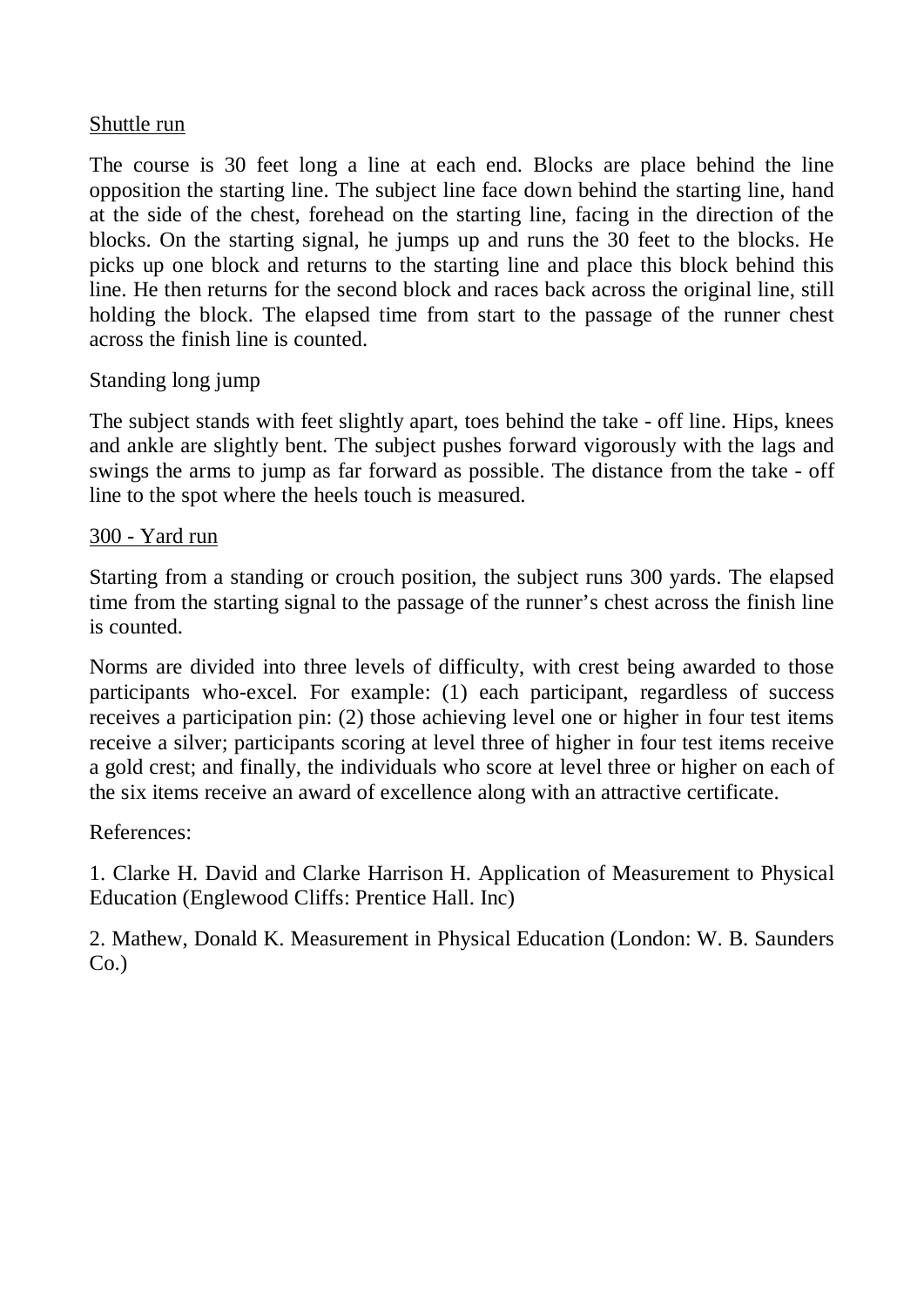### **INDIANA MOTOR FITNESS TEST**

Using a twelve-item standard, involving at least two measures each strength, velocity, motor ability, and endurance. Book water constructed a practical test of motor fitness. The following four indices have been developed and validated for high school and college age men:

Motor Fitness Index  $I = (Chins + Push-ups)$ . (Vertical Jump)

Motor Fitness Index  $II = (Chins + Push - ups)$ . (Standing Broad Jump)

Motor Fitness Index  $III = (Straddle Chins + Push-ups)$ . (Vertical Jump)

Motor Fitness Index IV = (Straddle Chins + Push-ups). (Standing Broad Jump)

The validities of the above indices with a twelve-item criterion are as follows: Index I- 850, Index II- 818, Index III- 841, and Index IV-812. As these coefficients of validity are of approximate size the instructor may selected the index most applicable to his program and facilities. Indices I and III are preferable became of their validity coefficients.

### Administration of test item

Chins: The chins should be performed with either a palms forward grip of palmsbackward grip.

Although the test direction allow the pupil to select any grip, the palms backward method results on the average in two to two and one half more chins. Whichever grip is selected, it should be consistent for all pupils.

When possible, the use of adjustable rings attached to the chinning bar may prove advantageous. Rings permit the wrists to rotate naturally in the execution of the chin, and they may be adjusted for convenience when measuring elementary and junior and senior high school pupils. Swimming or kicking is not permitted; the tester may and should steady the legs of the chinned. Half credits are not permitted and the exercise should be continuous. It is prudent to place a man beneath the rings are chinning bar.

Push-ups : A standard push up begins with the hands and toes touching the floor, the body and legs in a straight line, feet slightly apart, the arms at shoulder width apart, extended and at a right angles to the body. Keeping the back and knees straight, the subject lowers the body to a predetermined point, to touch some other object, or until there is a 90-degree angle at the elbows, then returns back to the starting position with the arms extended. This action is repeated, and test continues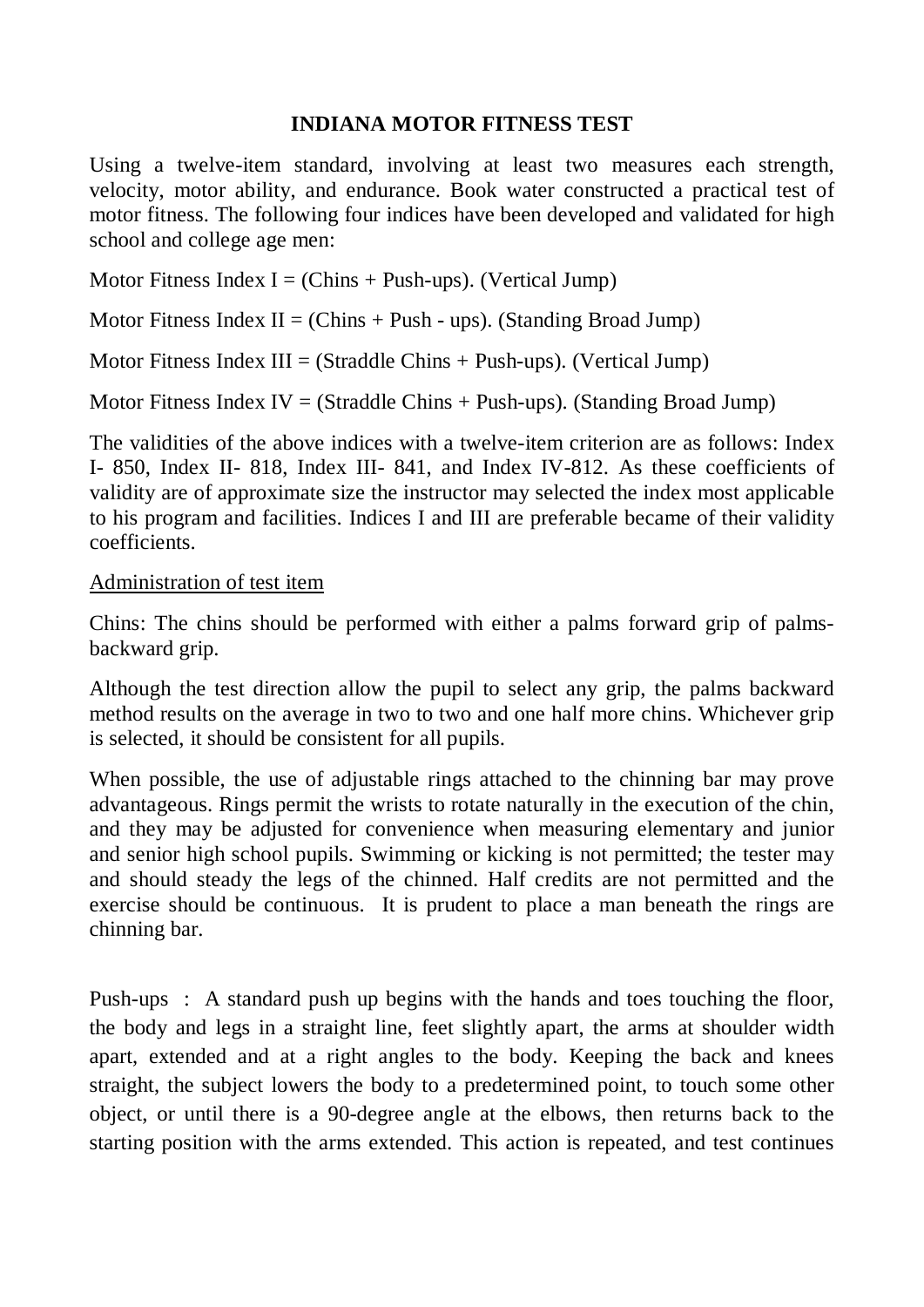until exhaustion, or until they can do no more in rhythm or have reached the target number of push-ups.

**Scoring:** Record the number of correctly completed push-ups.

Standing Broad Jump: Mat or floor is marked with parallel lines two inches apart. Student test take-off line with both feet; crouching and swinging arms to ad in jump he takes off from both feet, jumping as far as possible. He must land on both feet and searing is the accords inch from take-off line to line nearest heel position.

Vertical Jump: Pupil stands with right side (left if left-hand) against smooth wild, It reaches up and places a mark on the wall with chalk as high as he can reach. Them, crouching, he jumps as high as possible, making a second mark. Distance measured to the nearest  $\frac{1}{2}$  inch between the first and second marks is the core. Three trials are allowed, with the best of three being recorded.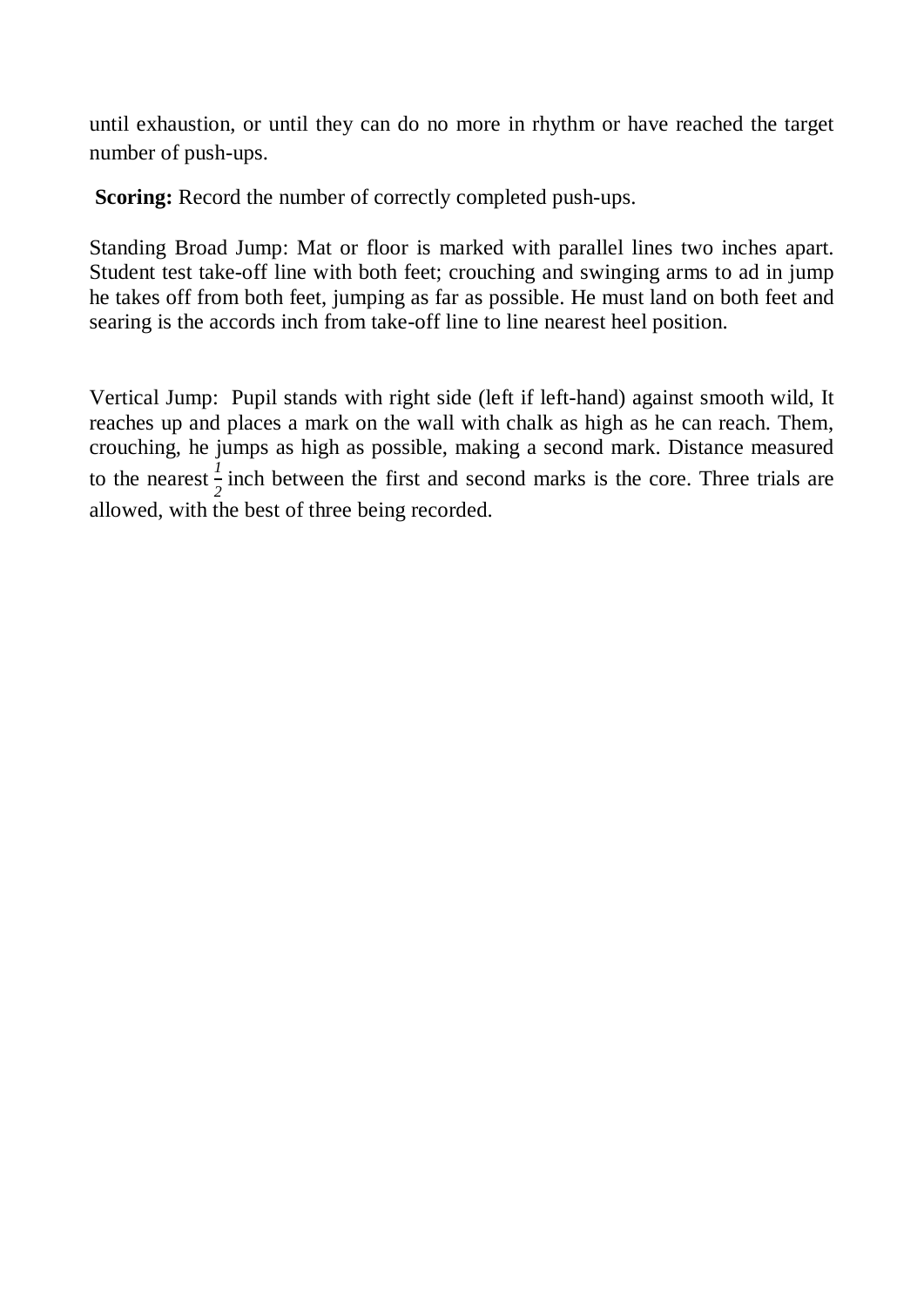# **McCLOY'S GENERAL MOTOR ABLITY TEST**

McCloy constructed a test of general motor ability composed of a simple test of strength and a number of track and field events. The elements are as follows.

**For Boys:** The strength test included is the pull-up or chinning test computed for arm strength, using McCloy's formula. The track and events may vary according to the age and experience of the group, the selection being made by the physical educator/coach, provided scoring tables are available for the event. However, the event selected should include one sprint (varying from 50 to 100 yards, one broad jump (either running or standing), the running high jump, and weight-throwing event (shot-put, basketball throw, or baseball throw). These four events are scored on McCloy's scoring tables, the sum of which is combined by special formula with chinning strength as follows.

General Motor Ability Score =  $0.1022$  (track and field point) +  $0.3928$  (chinning strength).

For Girls: The actual number of pushups, rather than pull-up strength, is used in the girls General Motor Ability Test. Three track and field event are included: a sprint, a broad jump, and a throw scored on McCloy's scoring tables. The formula for combining this element is:

General Motor Ability Score =  $0.42$  (track and field point)+ 9.6 (number of pushups).

In the development of the General Motor Ability Tests, results on individual test elements were correlated with the total score on a large battery of achievement tests. The elements finally selected to form the test gave as high a prediction of general motor ability as was given by any other combination of events, Other item added to this battery gave significant additional predictive value.

McCloy correlated total track and field point with skill soccer and basketball of physical education professional students, as determined by student ratings, each student in the group rating each other individually. The resulting correlations were: with soccer 0.84; with basketball, 0.92.

McCloy developed the following formula for computation of chinning and dipping strength.

Boys: Chinning or dipping strength  $= 1.77$  (weight)  $+$  (chins or dips) -46.

Chinning or dipping strength  $+ 3.54$  (weight) 3.42 (pull ups or push-ups) -92.

Girls: Chinning strength = .67 (weight) + 1.2 (chins)+52.

Dipping strength = .78 (weight) +101 (dips) +74.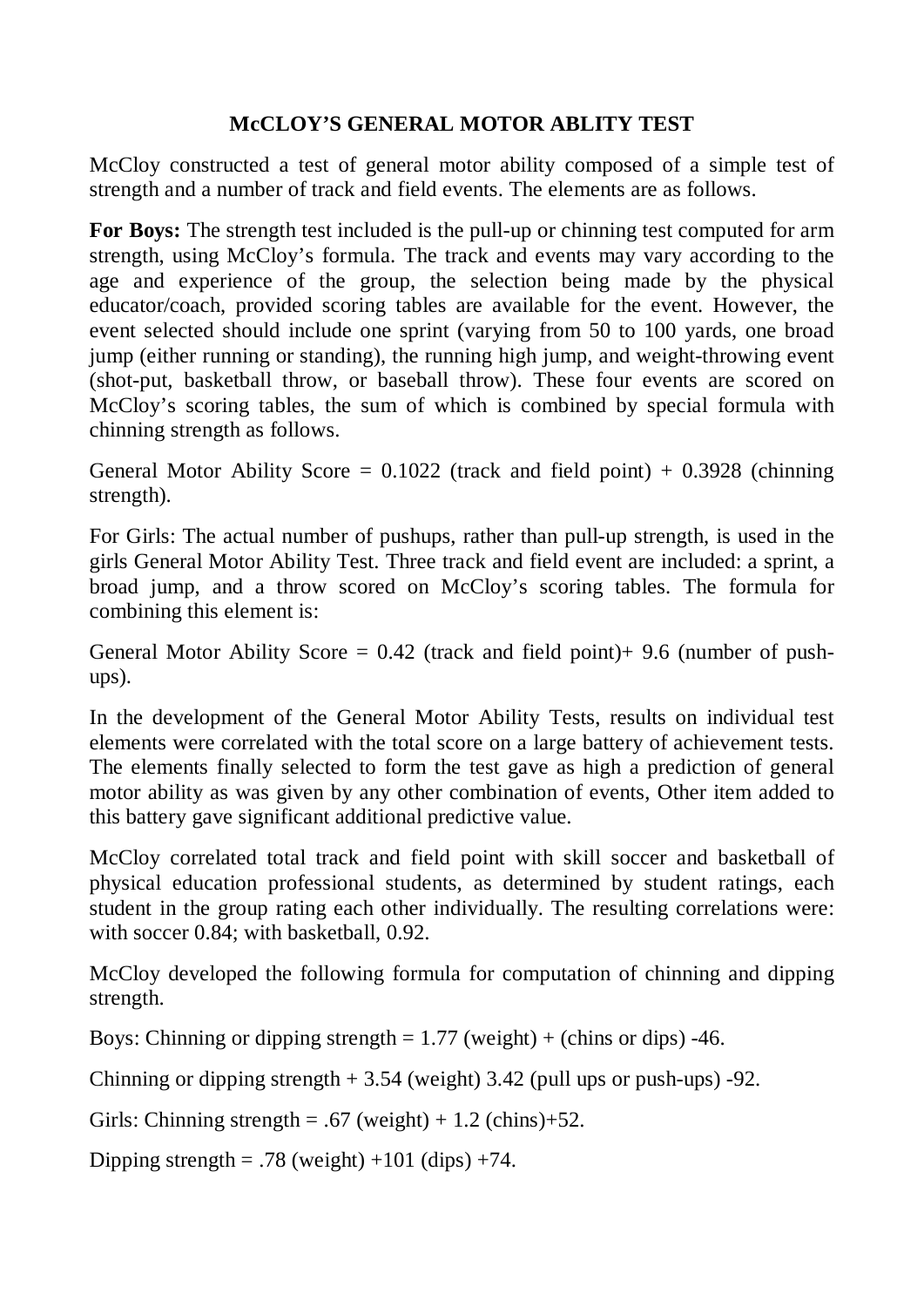#### METHENY - JOHNSON TEST

In 1982, Johnson proposed a test designed to measure "native neuro-muscular skill capacity". The test consists of performing ten stunts down the length of a five by tenfoot gymnasium mat, specially marked for this purpose. Johnson reported a validity coefficient of 0.69, but did not indicate the criterion. Koob obtained a correlation of 0.95 between this test and the number of trials required for junior high school boys to learn a series of ten tumbling stunts. Johnson indicated a reliability coefficient of 0.97 with collage men as subjects. Other experiments, however, have not found the reliability of 0.61 with high school girls. Hatlestad concludes, after administering the test collage women, that greater objectivity is needed.

Metheny studied the Johnson Test and found that, with boys, four of tests alone correlated 0.98 with the total Johnson score, and 0.93 with a criterion of learning trembling, stunts. For girls, combination of three of Johnson items gave a correlation of 0.86 with the total Johnson score.

With the elimination of six the original Johnson items, Metheny was able to simplify the mat used in the performance of the test, as shown in Figure. A lane 2 feet wide is marked down the center of a 15- foot mat. This lane is divided into two equal narrow lanes by a center line, and into ten equal sections lengthwise by line place every 18 inches. These lines are alternately 3 inches wide and 3/4 inch wide, the 18- inch section being measured to the middle of the line in each case.

On this mat, the selected Johnson Test items are performed. The first three tests are used for both boys and girls; the fourth test "jumping full turns" is included for boys only.

The tests are described as following:

Front Roll: Perform rolls in the 2- foot lane. Start with feet outside of chart. Perform two front rolls, the first within the limits of the first half of the lane (not going beyond the middle 3-inch line); the second within the limits of the second half, never touching or overreaching the lanes.

Scoring: Count five points for each roll. Deduct two for overreaching side-line right of left

For each roll; one for overreaching end limit on each roll; and five for failure to perform a true roll.

Back Roll: Perform two back roll in entire 2-foot lane, one in each half of the lane. Start with feet outside of chart.

Scoring Score as for front roll.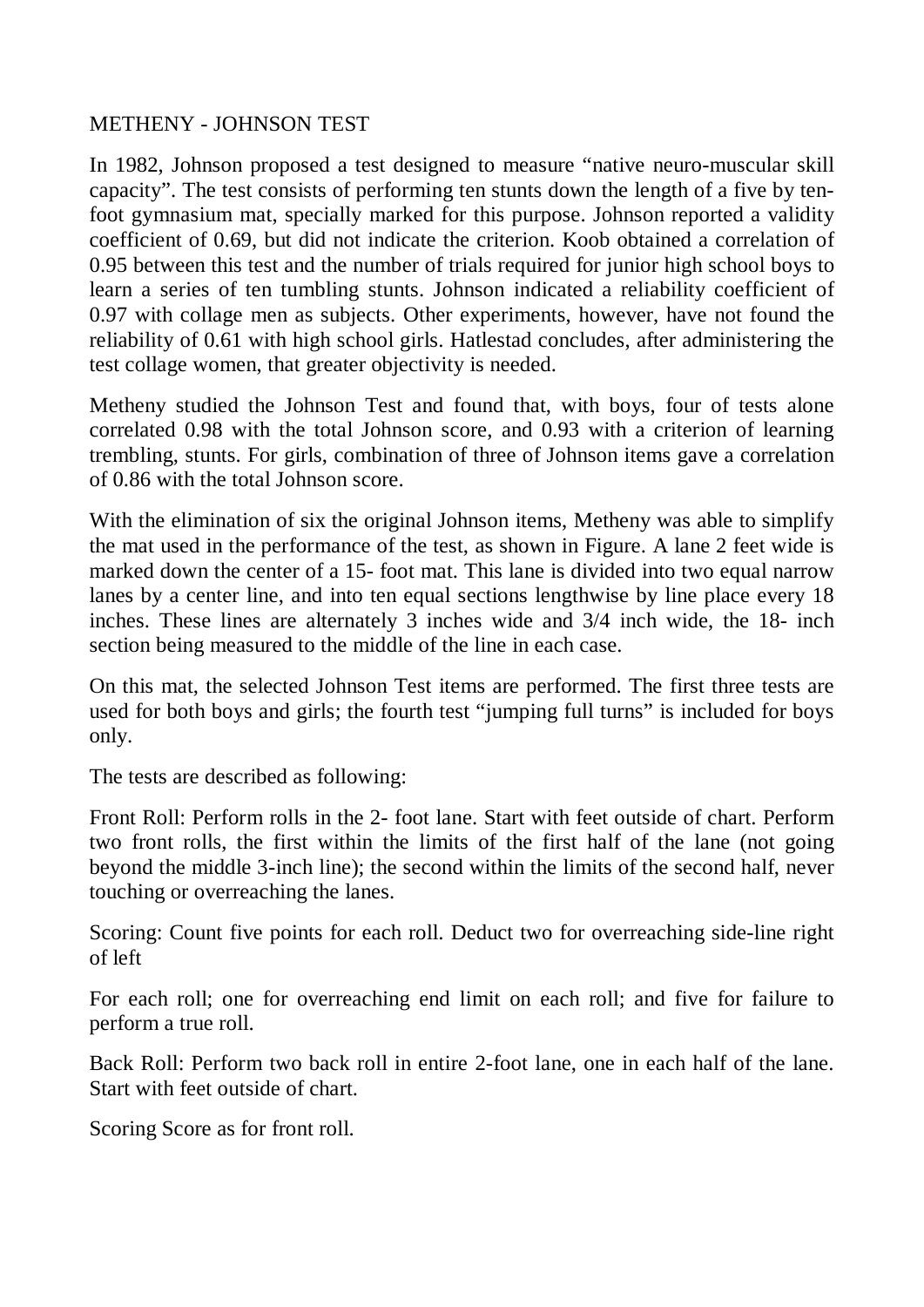Jumping Half-Turns, Right and Alternately: Start with feet on first 3-inch line. Jumping with both feet to second 3-line, executing a half turn either right or left; jump to third 3-inch, line, executing half-turn in opposite direction; continue the length of the mat, alternating direction of rotation.

Scoring: Deduct two points for each jump in which the subject does not land with both feet on the 3-inch line or turns the wrong way, or both.

Jumping full Turns: Start with the feet outside the chart at about the center of the lane. Jump with feet together to second rectangular space, executing a full turn with body right of left; continue across the mat, executing full turns, rotating in the same direction, landing on both feet in every second rectangular space.

Scoring: Score as for preceding test, deducting two points if the subject fails to lane on both feet, oversteps the square, turns too far or not far enough, or loses balance before starting the next jump.

References:

1. Clark H. David and Clarke Harrison H. Application of Measurement to Physical Education (Englewood Cliffs: Prentice Hall Inc)

2. Mathew, Donald K. Measurement in Physical Education (London: W. B. Saunders  $Co.$ )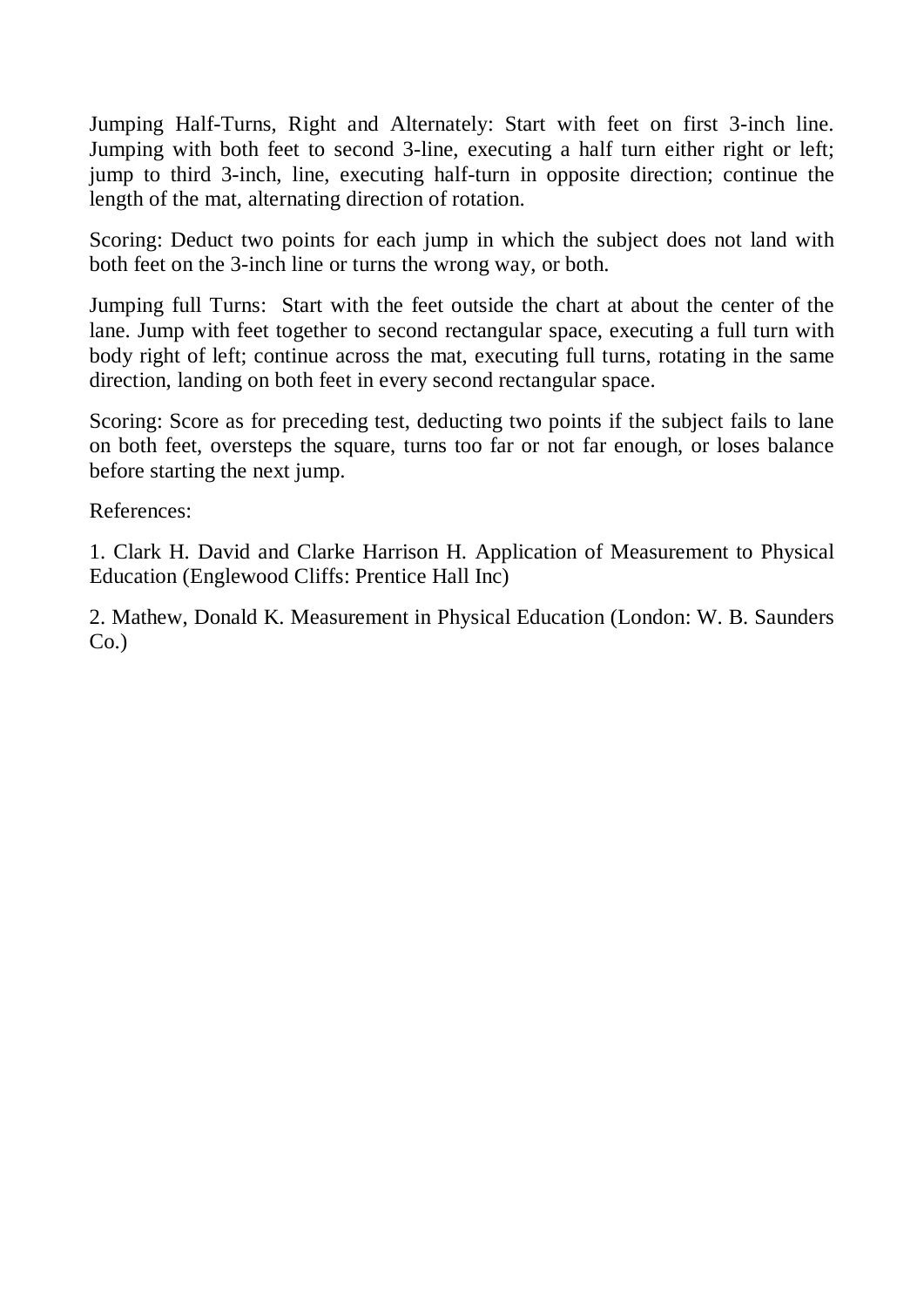# **ROGERS PHYSICAL FITNESS INDEX**

In selecting the individual elements composing the PFI battery, Rogers included only tests that would measure most of the large muscles of the body. As a result, the complete test involves the following muscle groups: forearms, shoulder girdle, back, and legs. Most of the large muscles not tested are antagonistic to those tested-Rogers composite test of seven elements is a reduction from ten tests given by Sergeant.

With the construction of norm tables for many combination of sex, age, and weight, two major scores are possible - the Strength Index and Physical Fitness Index - each of which has a distinctly purpose. By the construction of these norm tables, Rogers created the PFI.

#### The Strength Index:

The Strength Index is the gross score obtained from the six strength tests plus lung capacity. It is proposed as a measure of general athletic ability and should be conceived neither as a measure of skill in any particular sport nor as a measure of physical fitness. It is with this measure, scored in kilograms and points rather than pounds and points that Sargent was familiar. The old Sargent test was an athletic ability test only.

#### The physical Fitness Index:

The physical Fitness Index is a score derive from comparing and achieved Strength Index with a norm based upon the individual's sex, weight, and age, It is a measure of basic physical fitness elements, including both muscular strength and muscular endurance.

### ADMINISTRATION OF THE PFI TESTS

The physical Fitness Index Test may be used for boys and girls, the elements being the same for both sexes; however, the pull-up test for girls are less strenuous than described in detail here. In all tests, the subject should be encouraged to do best but should not strain. "Normal strains of effort" should be encouraged; "extreme strains" should be avoided.

### Age Height, Weight;

The age, height, and weight of the individual should be recorded, according to the following instructions:

1. Age should be taken in years and months, as 15 years and 7 months.

2. Height and weight should be taken in gymnasium uniforms, and at the nearest half-inch and half-pound respectively.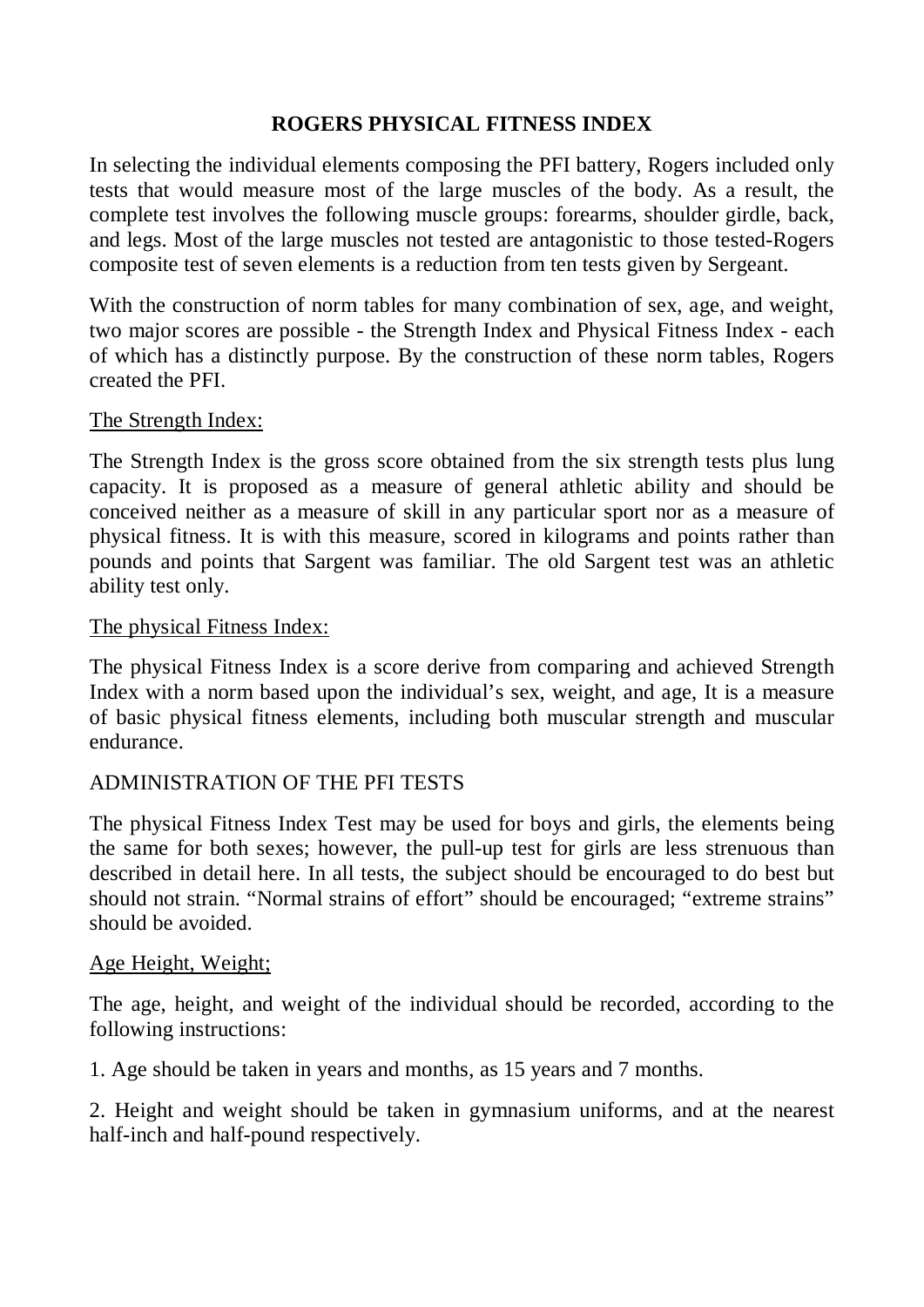### Lung Capacity:

Lung capacity is measured in cubic with a wet Spiro meter.

1. The Spiro meter should be equipped with an extra-length rubber hose (36 to 42 inches), filled with water to within one inch of the top, and placed at such a height that all subjects can stand erect when beginning the test. A good arrangement for the majority of students is to place the base from four and one-half feet from the floor.

2. An individual wooden mouthpiece, the most hygienic, is used for each subject. The mouthpieces should not be handed by the tester, but should be inserted into the tube by the subject being tested. The wood mouthpiece may be used repeatedly if thoroughly sterilized by boiling steaming or soaking for half an hour in an antiseptic solution, such as zephiran aqueous solution, 1/1000. A glass mouthpiece is not recommended unless some method can he devised for instantaneous is sterilization.

3. The subject should take one or two deep breaths before the test. Then after the fullest possible inhalation, be should exhale slowly and steadily while bending forward over the hose until all the air control is expelled. Care should be taken to prevent air from escaping either through the test does not take a second breath.

4. The tester should watch the indicator closely to note when it reaches the height point.

5. The rubber plug at the base of the Spiro meter should be removed when lowering the inner can after a test has been administered. (Some Spiro meters, as in the illustration, have an air -release valve on the top the inner can rather than a plug at the base) Care should be taken in lowering this can so rise higher with continued blowing into the hose, additional water is required. This situation will occur if there is an insufficient amount of water in the can, which may happen if the water level has been lowered through spilling.

### Grip Strength:

A manometer, or hand dynamometer, of the rectangular type, is to measure grip strength both and hands being tested.

1.The tester should take the right corner of the manometer between the thumb and bolding the hand to be tested with his left hand in such a manner that the convex edge of the manometer is between the first and second joints of the fingers and they should be placed face down in the hand.

2. In taking the test, the subject's elbow should be slightly bent and hand should describe a sweeping are downward as he squeezes the manometer. The hands should not be allowed to touch the body, or any object, while the being administered. If they do, the score should not be read at all, and should be given after a shout rest period of 30 seconds.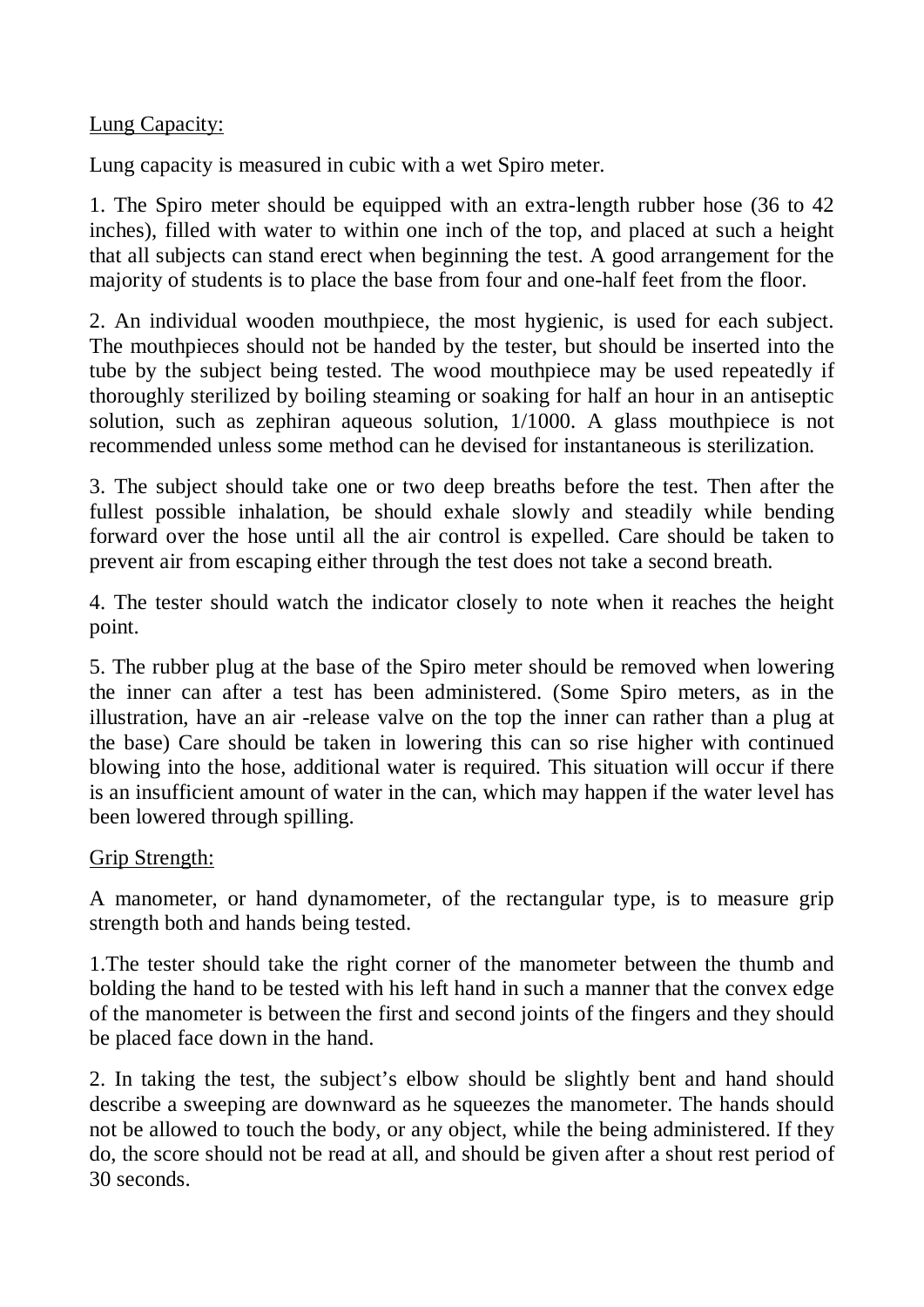3. The right hand should be tested first and then the left. Scores be read to the nearest pound.

4. A cake of magnesium carbonate should be available for dusting the hands if they should become moist and slippery.

5. The indicator should be returned to zero after each test.

Back and Leg Dynamometer:

The back and leg dynamometer is the instrument used in measuring of both back and leg muscles.

1. Several back and leg dynamometers are on the market, the better ones being rather expensive. The instrument selected be easy to read, should be calibrated in pounds, and should be capable of measuring a lift of at least 2500 pounds. The chain purchased with the dynamometer should be at least 24 inches in length, and the handle should be from 20 to 22 inches long.

2. Certain dynamometers are equipped to measure compression, or crushing strength. In testing for back and leg strength, the handles supplied for this purpose should be removed. The outer edge of the dynamometer carries the scale measuring the lifting strength.

3. Small pointers of white adhesive with the weight indicated on the ends may be placed at each hundred-pound interval on the dial to facilitate reading the lifts.

4. The dynamometer base should be placed on a small-elevated platform, such as a stall bar bench. It is very important that this base solid and steady so that the subject will have a feeling of security throughout the test. Stall-bar type benches may be purchased with the instrument. A runner should be to the supports of be bench platform, for maximal stability.

5. The subject should tape the handle or crossbar to facilitate firm handling; a block of magnesium carbonate or chalk should also be supplied with which to dust the hands if they are moist and slippery. Hinojosa and Berger studied the use of bare hands, a taped handle, and a strap to secure the hands to the lifting bar in performing the back lift. They found that a taped bar was essential for maximal lifts.

6. In all lifting tests, the feet should be placed parallel, about six inches apart, with the center of the foot opposite the chain. To save the tester's time and energy, foot outlines should be painted on indicate the position of the feet.

Back Lift: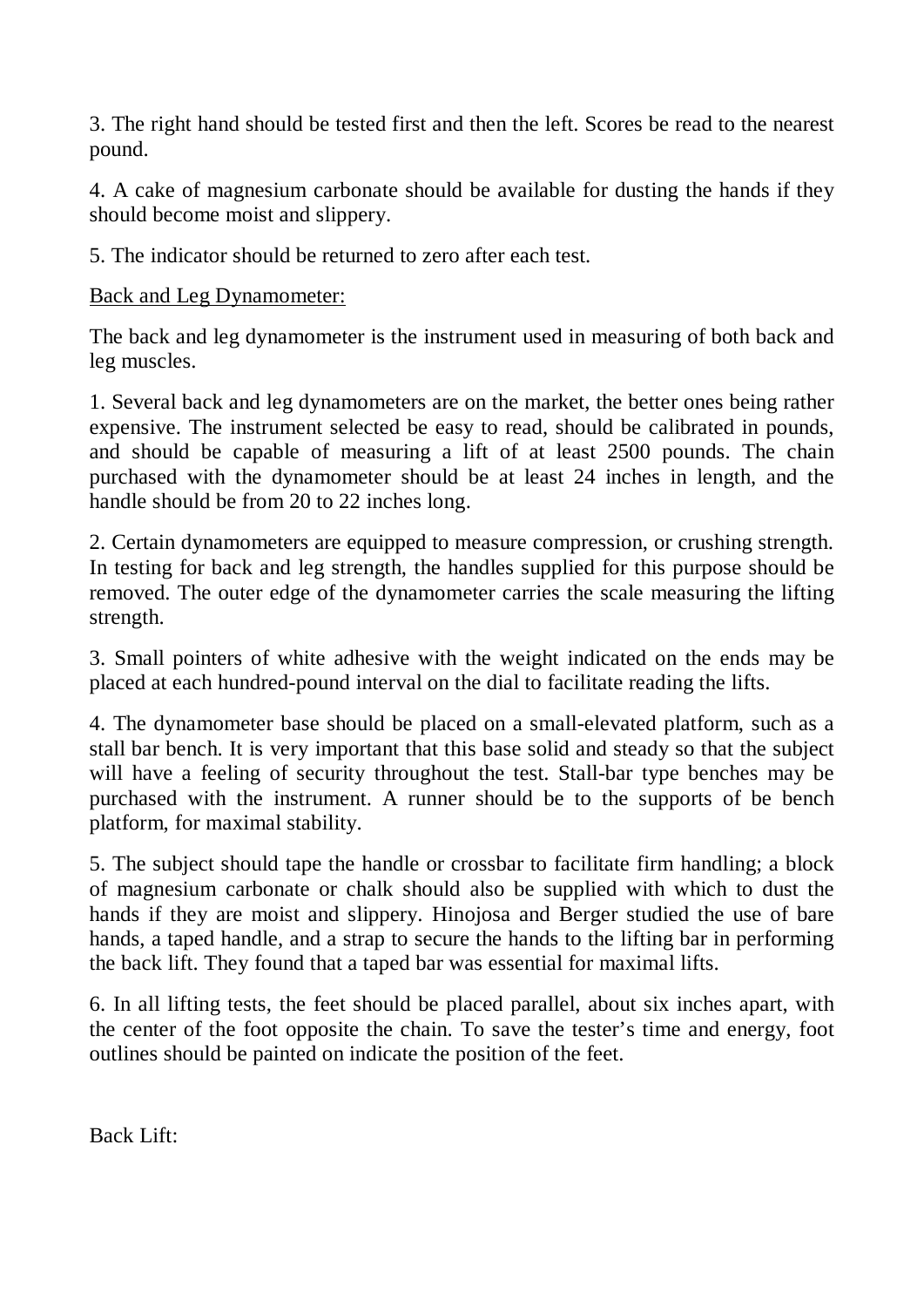1. With the feet in the proper position on the base of the dynamometer, the subject should stand erect with the hands on the front of the things, fingers extended downward. The tester should then hook the chain so that the bar level is just below the fingertips. The subject should grasp the handle firmly at the ends of the bar, with thumb clenching fingers and with one palm forward and one palm backward. When the subject is position to lift, the back should be slightly bent at hips, so that he will not completely straighter when lifting, but the legs should be straight with no bend at the knees. The head should be up and eyes directed straight ahead.

It is highly important not to bend the back too much, as the resultant poor leverage is conducive to a poor lift as well as to the possibility of strain. With the back properly bent, however, there is very little likelihood of injury from lifting.

2. The tester should grasp the subject's hands firmly during the lift. Hinojosa and Berger found that grasping of the hands actually did not make a difference in back lift score of college men. The practice is recommended, however, if for no other reason than to give added stability of the subject and enhance his confidence in making a maximal lift.

3. The subject should lift steadily. Care should be taken to keep the knees straight. The feet should be flat on the platform. It is necessary to retest after shortening the chain, if attempts to lift result in rising on the toes. Any initial lateral sway should be immediately checked.

4. At the lifting of effort, they should be almost straight. If not, repeat the text. Singh and Ashton found that the back lift scores were obtained with back angles of 163 to 170 degrees, which verifies the usual practice for this test.

Leg Lift:

Two methods have been proposed for administering the leg lift on the back leg dynamometer. These methods may be characterized as "without the belt" and "with the belt" Everest and Hathaway perfected the technique in order to obtain

The belt technique is now objective advocated and has been generally adopted by physical educators as the standard technique in the administration of the test. Consequently, the leg lift only is described below.

A belt may be purchased or may be made from pliable, tightly woven canvas belting 5 feet 8 inches long, 4 inches wide and about 1/8 inch thick. A loop is formed at one end of a size to fit snugly over one end the lifting bar. The loop is formed by doubling back the last four inches of the belt and sewing firmly with double cross and diagonal stitching.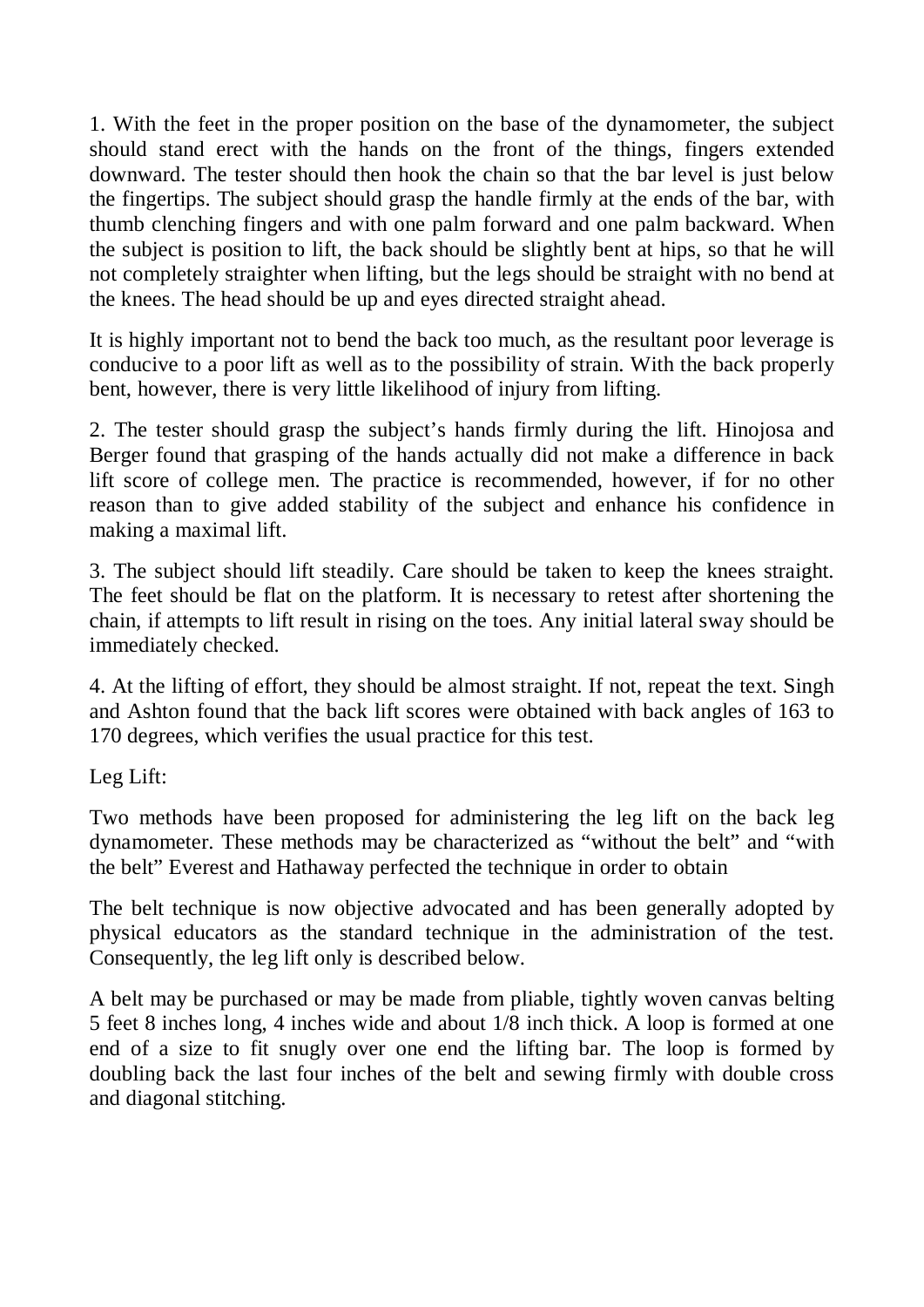1. The subject should hold the bar with together in the center, both palms down, so that it rests at the junction of thighs and trunk. Care should be taken to maintain the position after the belt has been put in place and during the lift.

2. The loop end of the belt is slipped over one end of the handle or crossbar; the free end of the belt should be looped around the end of the bar, tucking it in under so that it rests next to the body. In this position, the pressure of the belt against the body and the resultant friction of free end against the standing part hold the bar securely. The belt should be placed as low as possible over the hips and glutei muscles.

3. The subject should stand with his feet in the same position as for the back lift. The knees should be slightly bent. Maximum lifts occur when the subject's legs are nearly straight at the end of the lifting effort. Experienced testers become adept at estimating the potential lift by noting the degree of muscularity of the subject's legs. As a consequence, they will start the stronger subjects at a lower chain link, to allow for the extra distention in the dynamometer. If too high a link is used, the tester can always anticipate such an occurrence and interrupt the performance.

4. Before the subject is instructed to lift, the tester should be sure that the arms and back are straight, the head erect, and the chest up. These details are of great importance to accurate testing. Beginners will err in results by from 100 to 300 or more pounds if the single detail of leg-angle is worn. Therefore, even experienced testers repeat leg lift tests for mot subjects immediately, changing slightly the length of chain - even twisting, if a link seems too great.

### Pull-up Tests:

In Rogers's construction of his strength battery, he administered the pull-up tests for boys and girls from rings attached loosely to a bar in order to allow the wrists to twist been discarded and the tests are given with hands grasping the chinning bar.

### Boys' Pull-up Test:

The bar should be located high enough so that feet of the tallest boy do not touch the floor when performing the test.

1. In taking the pull-up test, the subject hangs from the bar by his hands with forward baad grip and chins himself as many times as he can. In executing the movement, he should pull himself up until his chin is even with his hands, then lower himself until his chin is even with his hands then lower himself until his arms are straight. He should not be permitted to kick, jerk, or use a kip motion.

2. Half-counts are recorded if the subject does not pull all the way up, if he does not straighten his arms completely when lowering the body, or if he kicks, jerks, or kips in performing the movement. Only four half-counts are permitted.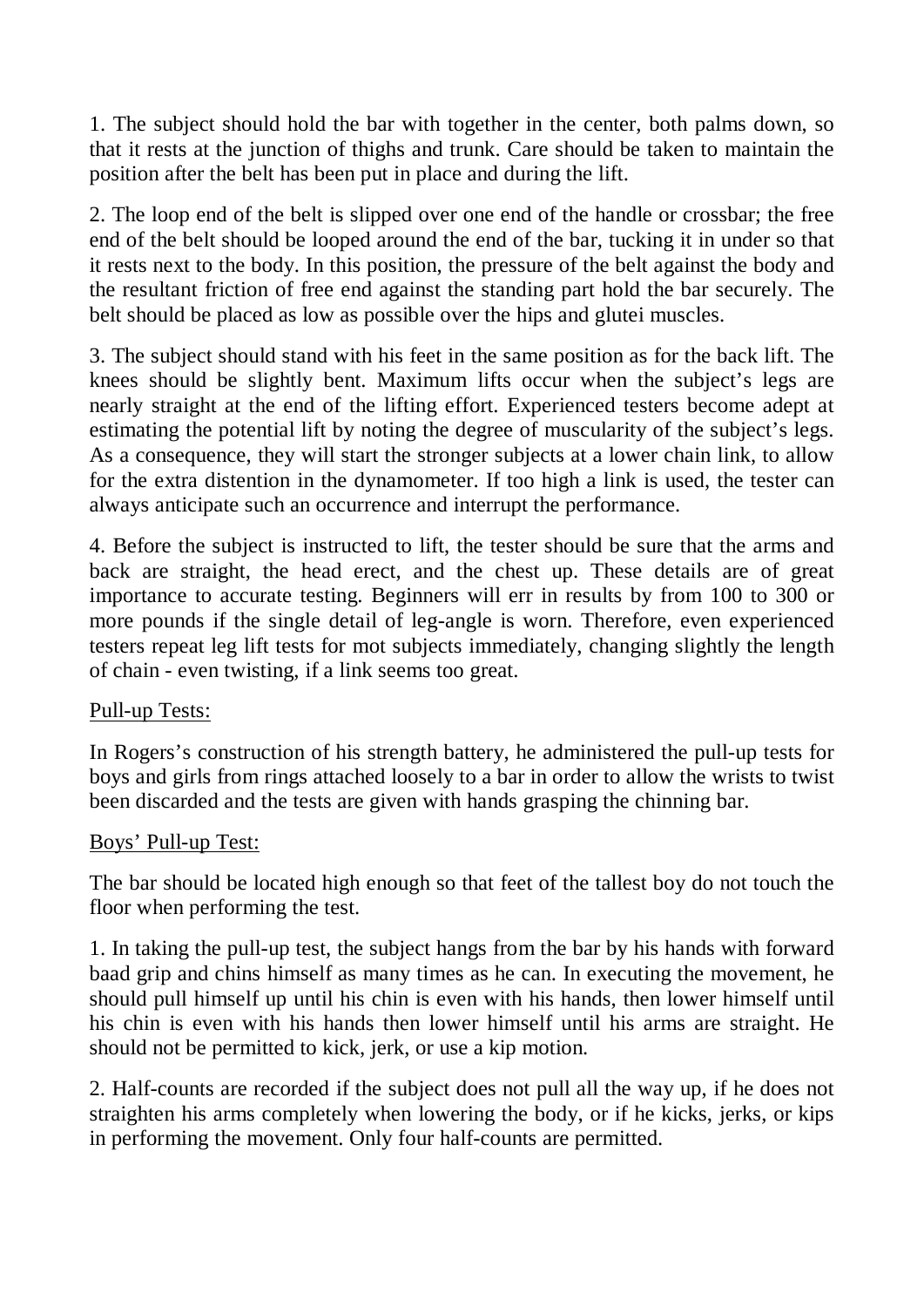Girls' pull-up Test:

For the girls' pull-up test, use either and adjustable horizontal bar or one bar of the parallel bars, which permits convenient raising and lower. A mat should be he lay on the floor to prevent the feet from slipping.

1. The bar should be adjusted to approximately the height of the apex of the sternum, thus requiring each girl to pull approximately the same proportion of her weight. Time may be saved in adjusting the bar if girls are arranged by height at the beginning of the test.

2. The girl should grasp the bar with palms outward and should slide her feet under the bar until the body and arms from approximately a right angle when the body is held straight. The weight should rest on the heels.

3. The test is to pull up to the bar with the body held perfectly straight as many times as possible. The girls should pull a dead weight, the exercise being performed by the muscles of the arms and shoulder girdle only.

4. If the body sags, if the hips rise, or if the knees bend in a kip motion, or if the subject does not pull completely up or go completely down, half-credit only is given up to four half-credits.

A. E. Gay formerly the Lockport, New York, public school, perfected a device that improves the procedure for administering the girls' pull-up test. This device consists of a platform with an adjustable heel rest which may be raised or lowered depending upon the height or the being tested, the bar remaining at a fixed height.

Push-up Tests:

Boy's push-up Test: The push-up test for boys may be administered either on the regular gymnasium parallel bars or on wall parallel (or "dipping bars"). The regulation parallel bars are preferred since their wide and height may be adjusted to the height of the subject.

1. The bars should be adjusted at approximately shoulder height.

2. The subject should stand at the end of the parallels bars, grasping one bar in each hand. He jumps to the front support with arms straight (this count one). He lowers his body until the angle of the upper arms and forearm is less than a right angle, then pushes up to the straight-arm position (this count two). This movement is repeated as many times as possible. The subject should not be jerk or kick or stop and rest when executing push-ups.

3. At the first dip for each subject, the tester should gauge the proper distance the body should be lowered by observing the elbow angle. He should then hold his first or fingers so that the subject's shoulder just touches it on repeated movements.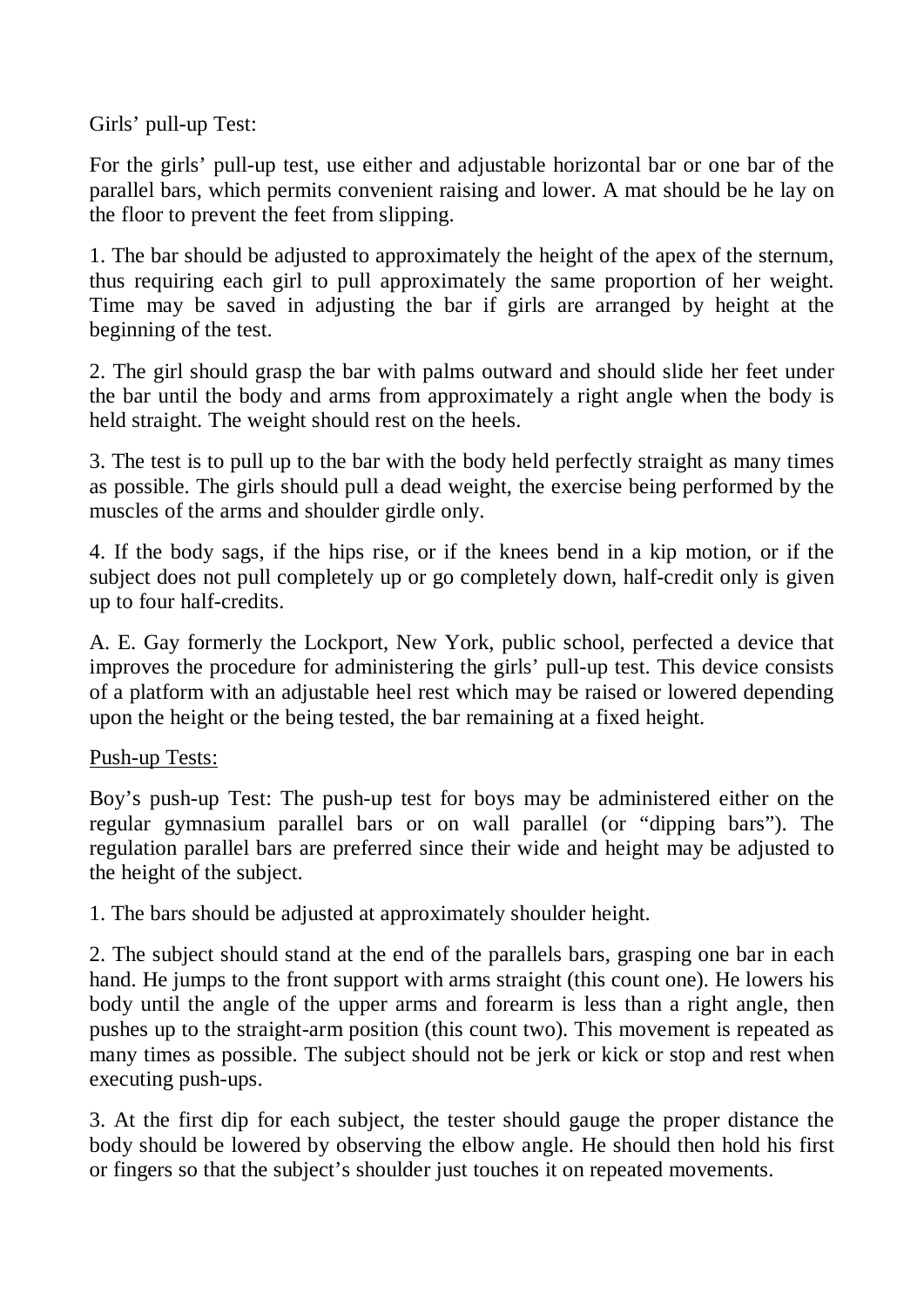4. If the subject does not go down to the proper bent-arm angle or all the way up to a straight-arm position, half-credit only is given, up to four half-credits.

Push-Up Test for Girls:

The push-up test for girls is executed from a stall bar bench, or a stool, 13 inches high by 20 inches long by 14 inches wide. It should be placed on a mat about six inches from a wall so that subject will not take a position too far forward.

1. The girl should grasp the outer edges of the bench or stool at the nearest corners and assume the front-leaning rest position, with the balls of her feet resting on the matrons with her body and arms forming a right angle.

2. The test is to lower the body so that the upper chest touches the near edge of the stall bar bench, then raise it to a straight-arm position as many times as possible. In performing the test, the girl's body should be held straight throughout.

3. If the body sways or arches, or if the subject does not go completely down or does not push completely up, half-credit is give, up to four half-credits.

General Instructions for Pull-up and Push-up Tests: General instructions in administering pull-ups and push-ups tests follow.

1. After four half-credits have been recorded in the push-up and pull-up tests for both boys and girls, no more should be allowed for partial performance. The tester should give reasons for half count scores as they occur.

2. At the fifth incomplete exercise, it is advisable to stop the test and repeat after a rest period.

3. Counting should be audible to the subject, the count being made sharply at the end of each evolution.

4. The subject should rest five minutes between the pull-up and push-up tests unless fewer than three counts have been made. No rest periods are necessary between the other parts of the test.

Scoring:

Scoring of the physical Fitness Index tests in accomplished in the following manner.

Arm Strength: Arm strength is scored according to the following formula:

(Pull-ups+push-ups) $(\frac{W}{10})$ 10 +H-60)

in which Represents the weight in pounds, and H the height in inches. Fractions are corrected to nearest whole numbers.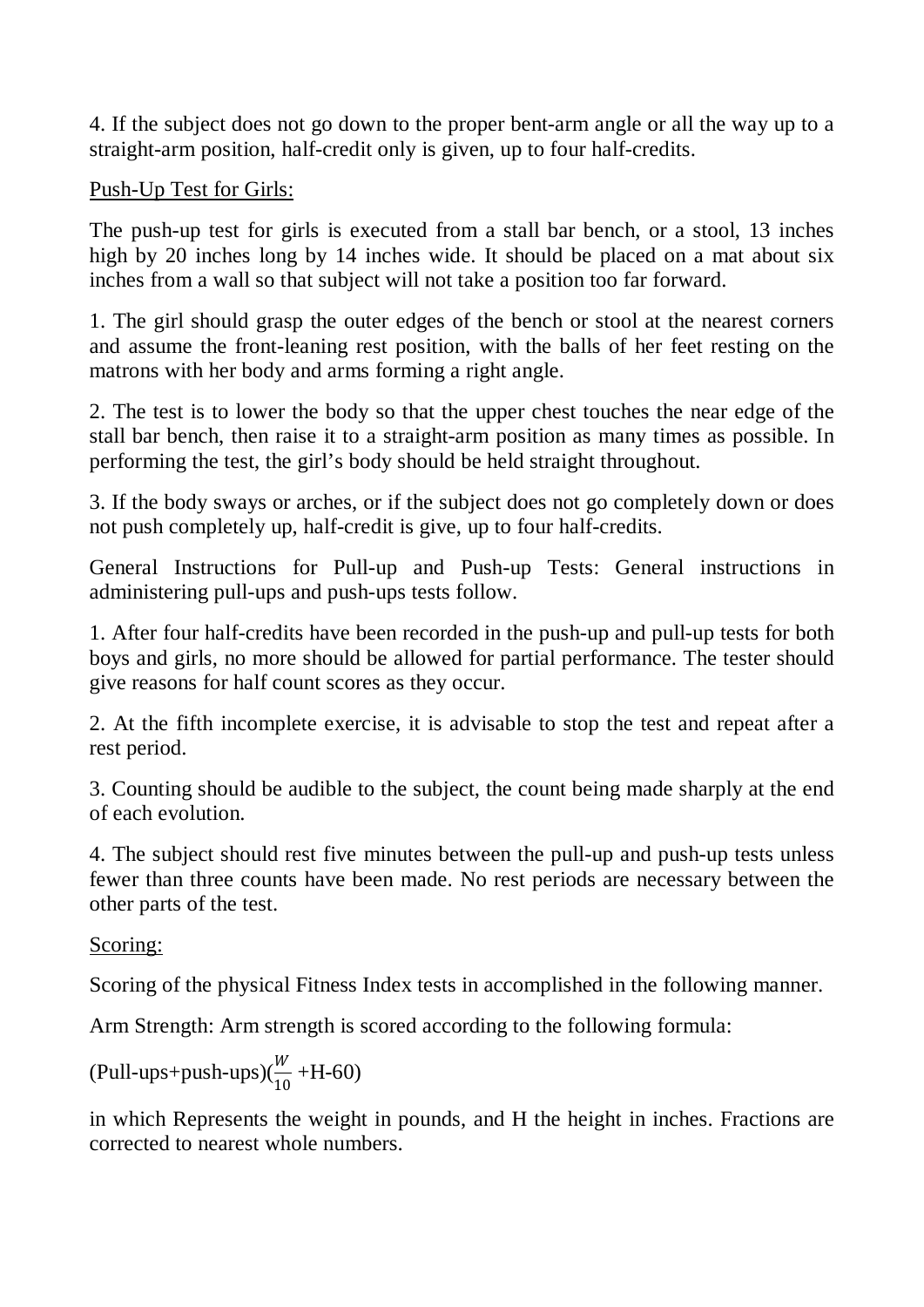For example, a boy pulls up 7 and pushes up 8 times. His weight is 155 pounds and big height 68 inches.

$$
(7+8)\left(\frac{155}{10}+68-60\right)
$$

or

 $(15)$   $(16+8)$ 

This gives arm strength of 360 ponds, if the subject is below 61 inches in height, height should be disregarded in the formula.

Strength Index: The strength Index, or SI, is the total score determined by adding together the scores made on each test item: lung capacity, right grip, left grip, back strength, leg strength, and arm strength.

The Norm: The norm charts are based upon sex, weight, and age, the normal score being changed of reach tow-pound increase in weight and for each half-year increase in age. Instead of interpolation to determine the norm for those individuals between points on the norm chart, the weight above and the age below should be taken. For example, if an individual weight 151 pounds, the norm at 152 should be taken; if he is 16 years and 5 months of age, the norm at 16 years should be taken.

As norm charts have been prepaid for PFI tests both when the belt is used in the leg lift and when it is not used, care should be taken to use the proper chart in scarring the tests.

Physical fitness Index: The physical Fitness Index is computed from the following formula:

$$
PFI = \frac{Achieved \ SI}{Normal \ SI} \times 100
$$

Reference:

1.Barrow M. Harold and Mc Ghee Rose many A. Practical Approach to Measurement in Physical Education (Philadelphia; Lea and Febiger)

2. Clarke H. David and Clarke Harrison H. Application of Measurement to Physical Education (Englewood Cliffs: Prentice Hall. Inc)

3. Larson L. A and Yocom R.C. Measurement and Evaluation in Physical. Health and Recreation Education (St. Louis: C.V. Mosby Co)

4. Mathew, Donald K. Measurement in Physical Education (London: W.B Saunders  $Co.$ )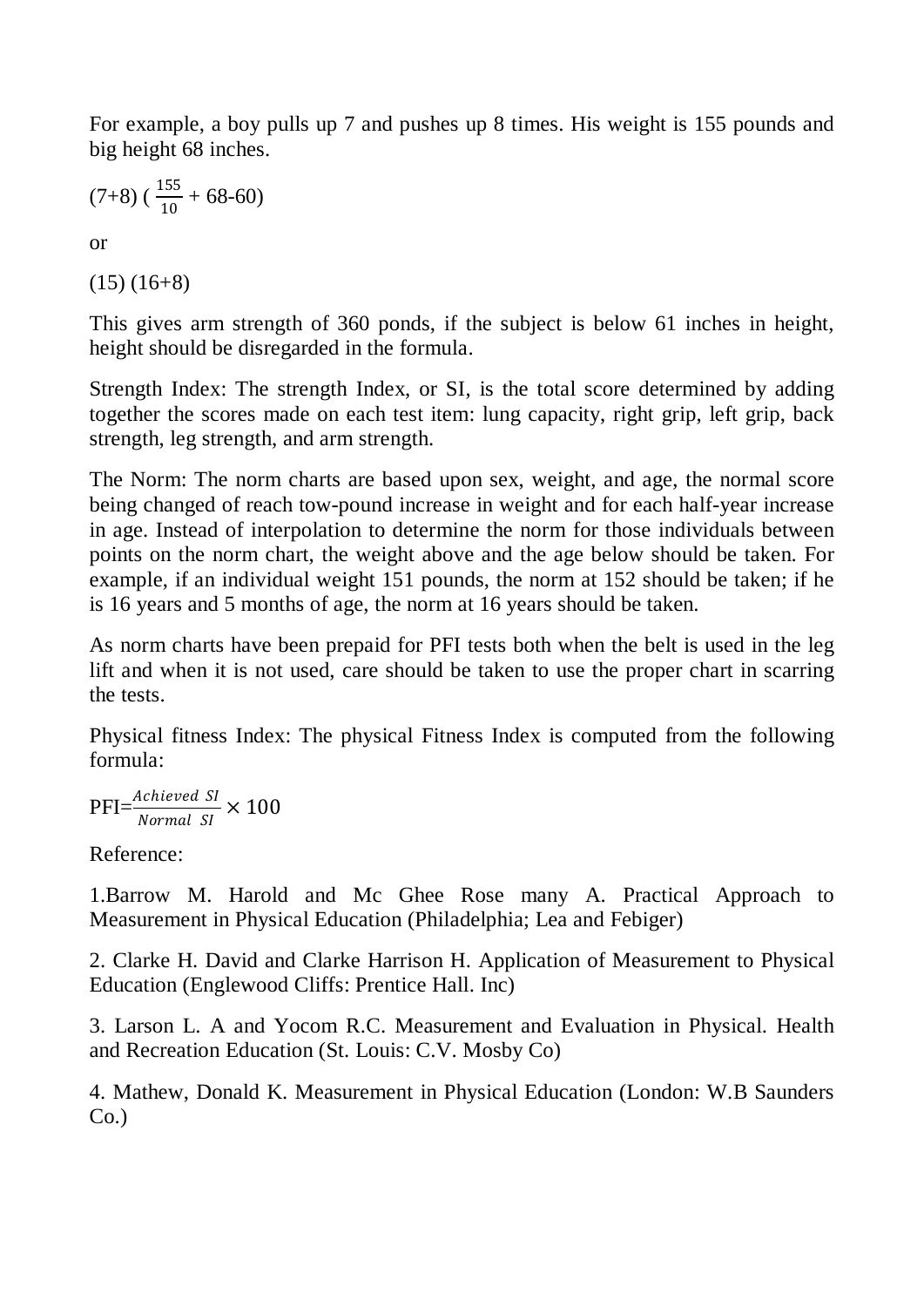#### KARUS-WEBER STRENGTH TESTS

Recognizing that the number of patients with low back disorders was increasing and that, as demonstrated through clinical experience, the majority of the disorders might have been prevented by maintaining a certain level of fitness, Kraus and Hirsch land examined 4458 American school children on a battery of six muscular strength tests. These tests, according to Kraus and Hirsch land, represented minimum-fitness that is they were tests that indicated a level of strength and flexibility in certain key muscular groups below which functioning of the whole body as a healthy organism seemed endangered Kraus and Hirsch land noted that the patients whose physical fitness level feel below these minimum requirements appeared to be "Sick people" individuals who bore all the earmarks of "constant" and who frequently manifested sings of emotional instability.

The Kraus-Weber tests were constructed over a period of eighteen years from clinical experience. The six tests selected for administration to the school children are purportedly the most valid out of a large battery administered in clinical situations.

Administration: Threefold not be any ware-up prior to take the test.

In the description of the six tests which follows the words "Upper" and "lower" are used to indicate test movements rather than any specific arrears.

#### Test 1 in this test the strength of the abdominal and psoas muscles is determined.

Designation: "Abdominals plus poses" or A+

Position of person being tested: The subject is supine, with hands behind neck, the examiner holds the subjects feet down on the table.

Command: Keep your hands behind your neck and try to roll up into a sitting position".

Precaution: If the person being tested is unable to perform this movement at first try, it may be because he has not understood the directions. Help him a little and then let him try again. Watch for a "stiff back sit up". This may indicate that either the subject has not understood you and needs a further explanation with emphasis on "rolling up" or that he has very poor abdominal and is doing most of the work with his psoas.

Watch also for a twist of the upper body as the subject sits up. If one is noted it may be due to unequal development of the back muscles.

Marking: If the person being tested cannot raise his shoulders from the table the mark is 0. If unaided, he is able to reach a sitting position the mark would be 5. The distance from supine to sitting is marked from 0 to 10.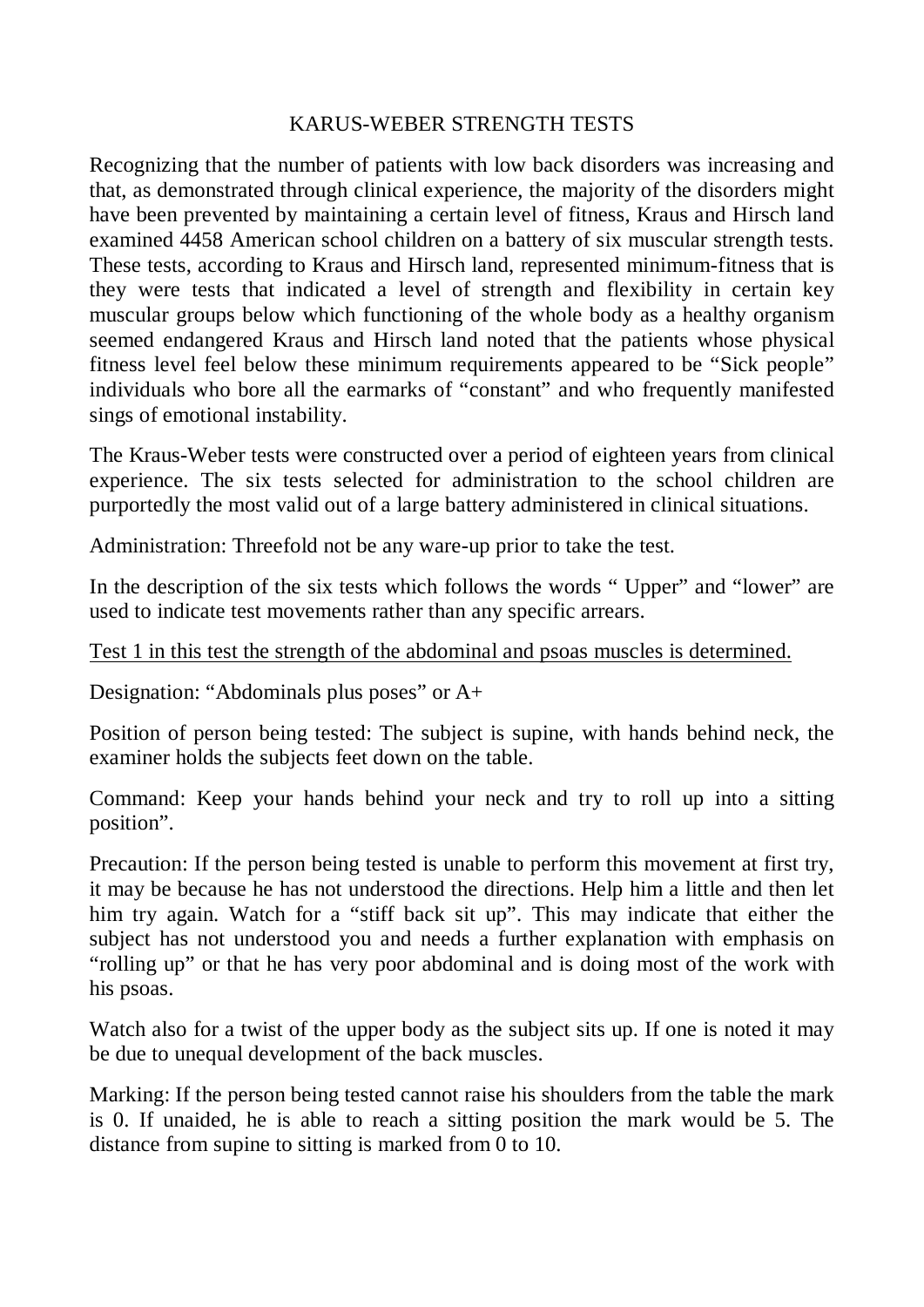Test 2 this is a further test for abdominal muscles.

Designation: "Abdominals minus psoas" or A-

Position of Person being tested: The subject is supine, with hands behind neck and knees bent. The examiner holds the subject's feet down on the table.

Command: "Keep your hands behind your neck and try to roll up into a sitting position".

Precaution: The precautions are the same as fro Test 1, but at Test 2 are usually more difficult the tendency toward "stiff back sit-up" will be even more pronounced and to it is added the tendency to help with over or the other elbow.

Marking: Same as Test 1

Test 3. This test the strength of the psoas, and lower abdominals

Designation: "Psoas" of P.

Precautions: If the person tested has not understood your command, he may try to raise his chest when he raises his feet and will need further explanation. Watch for an extremely arched back, which may indicate very weak abdominal muscles or poor postural habits, contributing to way back or lordosis.

Marketing: Holding for ten full seconds is passing and is marked as 10. Any this less is recorded as that part of the ten seconds that was held: 4 for four seconds, 7 for seven.

Test 4 This tests the strength of the upper back muscles.

Designation: "Upper back" or UB.

Position of person being tested: The subject is prone with a pillow under his abdomen, but far enough down to give the body the feeling of being a seesaw, one end of which could be held in the air if the other end were weighted. The commands will aid in getting the subjects in the proper position.

Commands: "Roll over on to your stomach and lift up the middle so that I can slide this pillow under you". (Be sure the pillow is large enough to easily support the subject) "Now I am going to hold down your feet while you put your hands behind your neck and rise up your chest, head, and shoulders. Hold up while I count" The count is chest, head, and shoulders. Hold them up while I count". The count is ten seconds.

Precautions: Do not let the person being tested drop his chest onto that table our rest his elbows. Watch for pronounced muscular development on one side of the spring It